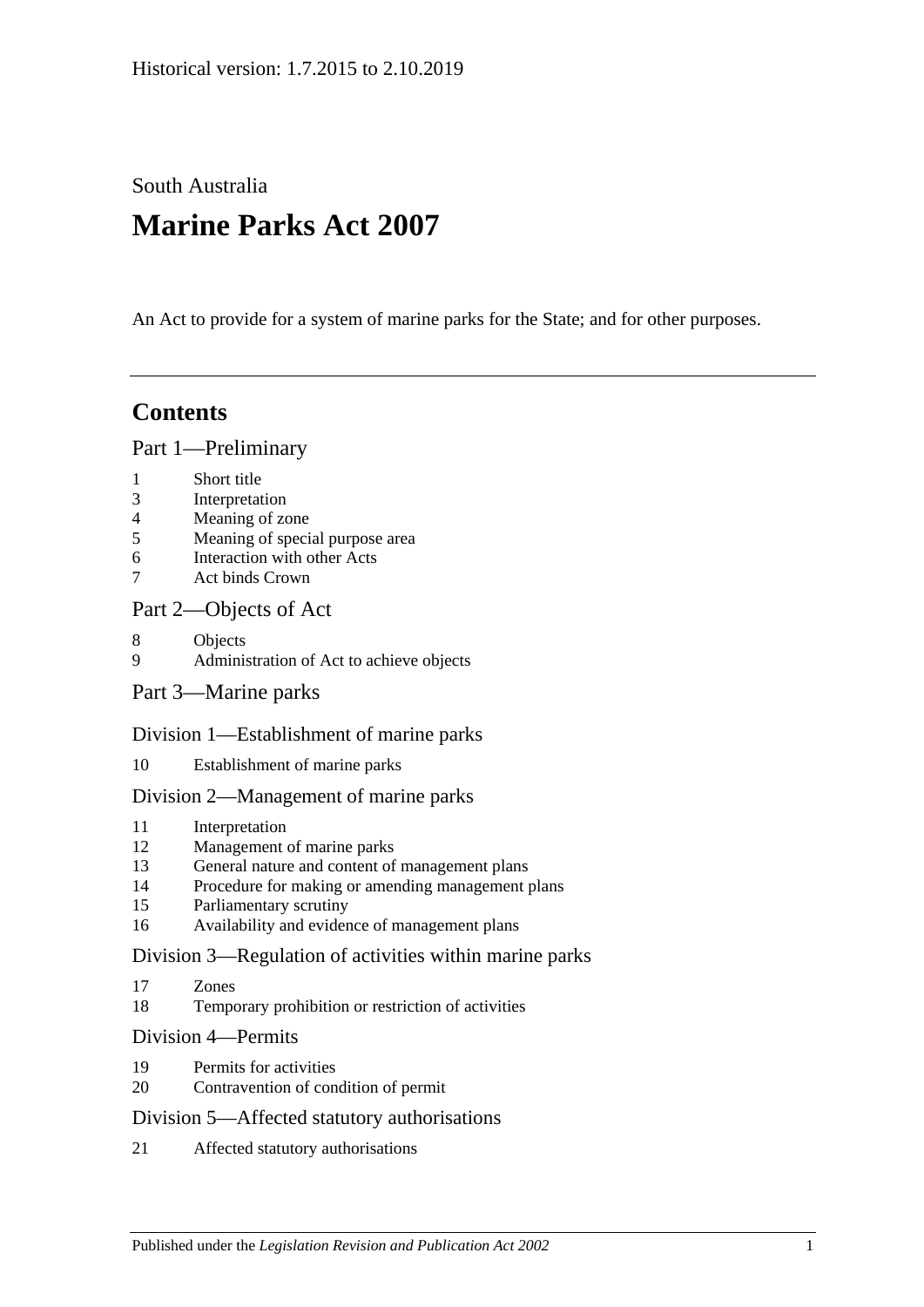#### [Part 4—Administration](#page-15-2)

#### [Division 1—Minister](#page-15-3)

- [Functions and powers of Minister](#page-15-4)
- [Delegation](#page-16-0)

#### [Division 2—Functions of Parks and Wilderness Council under this Act](#page-16-1)

[Functions of Council](#page-16-2)

#### [Division 3—Authorised officers](#page-17-0)

- [Appointment of authorised officers](#page-17-1)
- [Identification of authorised officers](#page-17-2)
- [Powers of authorised officers](#page-18-0)
- [Hindering etc persons engaged in administration of Act](#page-19-0)
- [Protection from self-incrimination](#page-20-0)

#### [Part 5—General duty of care](#page-20-1)

[General duty of care](#page-20-2)

### [Part 6—Protection and other orders](#page-21-0)

#### [Division 1—Orders](#page-21-1)

- [Protection orders](#page-21-2)
- [Action on non-compliance with protection order](#page-22-0)
- [Reparation orders](#page-22-1)
- [Action on non-compliance with a reparation order](#page-24-0)
- [Reparation authorisations](#page-24-1)
- [Related matters](#page-25-0)

#### [Division 2—Registration of orders and effect of charges](#page-26-0)

- [Registration](#page-26-1)<br>45 Effect of cha
- [Effect of charge](#page-27-0)

#### [Part 7—Appeals to ERD Court](#page-27-1)

[Appeals to ERD Court](#page-27-2)

#### [Part 8—Civil remedies](#page-28-0)

[Civil remedies](#page-28-1)

## [Part 9—Provisions relating to official insignia](#page-31-0)

- [Interpretation](#page-31-1)
- [Declaration of logo](#page-32-0)
- [Protection of official insignia](#page-32-1)
- [Seizure and forfeiture of goods](#page-32-2)

#### [Part 10—Miscellaneous](#page-33-0)

- [Native title](#page-33-1)
- [False or misleading information](#page-33-2)
- [Continuing offence](#page-33-3)
- [Offences by bodies corporate](#page-34-0)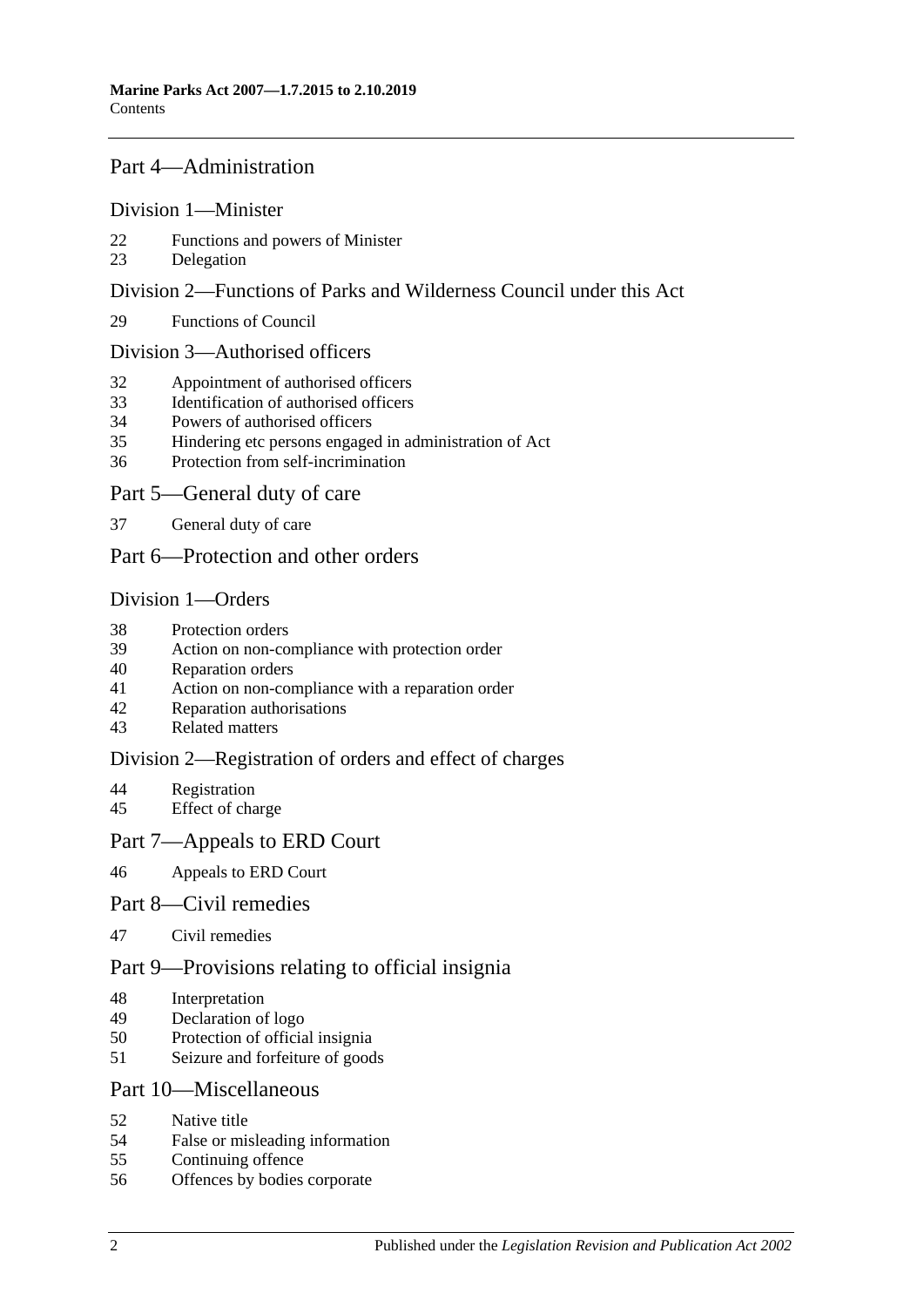- 57 [Additional orders on conviction](#page-34-1)
- 58 [General defence](#page-34-2)<br>59 Criminal jurisdic
- 59 [Criminal jurisdiction of ERD Court](#page-34-3)
- 60 [Confidentiality](#page-34-4)
- 61 [Service](#page-35-0)
- 62 [Evidentiary provisions](#page-35-1)
- 63 [Regulations](#page-36-0)

[Legislative history](#page-38-0)

#### <span id="page-2-0"></span>**The Parliament of South Australia enacts as follows:**

## **Part 1—Preliminary**

#### <span id="page-2-1"></span>**1—Short title**

This Act may be cited as the *Marine Parks Act 2007*.

#### <span id="page-2-2"></span>**3—Interpretation**

(1) In this Act—

*activity* includes the storage or possession of anything (including something in liquid or gaseous form);

*associate*—see [subsection](#page-3-0) (2);

*authorised officer* means a person appointed under [Part 4 Division 3;](#page-17-0)

*business* includes a business not carried on for profit or gain;

*business day* means any day except a Saturday or a Sunday or other public holiday;

*Chief Executive* means the Chief Executive of the Department and includes a person for the time being acting in that position;

*coastal waters of the State* means any part of the sea that is from time to time included in the coastal waters of the State by virtue of the *Coastal Waters (State Powers) Act 1980* of the Commonwealth;

*condition* includes a limitation;

*contravene* includes fail to comply with;

*Council* means the Parks and Wilderness Council established under the *[National](http://www.legislation.sa.gov.au/index.aspx?action=legref&type=act&legtitle=National%20Parks%20and%20Wildlife%20Act%201972)  [Parks and Wildlife Act](http://www.legislation.sa.gov.au/index.aspx?action=legref&type=act&legtitle=National%20Parks%20and%20Wildlife%20Act%201972) 1972*;

*council* means a council within the meaning of the *[Local Government Act](http://www.legislation.sa.gov.au/index.aspx?action=legref&type=act&legtitle=Local%20Government%20Act%201999) 1999*;

*Department* means the administrative unit of the Public Service that is, under the Minister, responsible for the administration of this Act;

*domestic partner* means a person who is a domestic partner within the meaning of the *[Family Relationships Act](http://www.legislation.sa.gov.au/index.aspx?action=legref&type=act&legtitle=Family%20Relationships%20Act%201975) 1975*, whether declared as such under that Act or not;

*ERD Court* means the Environment, Resources and Development Court established under the *[Environment, Resources and Development Court Act](http://www.legislation.sa.gov.au/index.aspx?action=legref&type=act&legtitle=Environment%20Resources%20and%20Development%20Court%20Act%201993) 1993*;

*general duty of care* means the duty under [Part 5;](#page-20-1)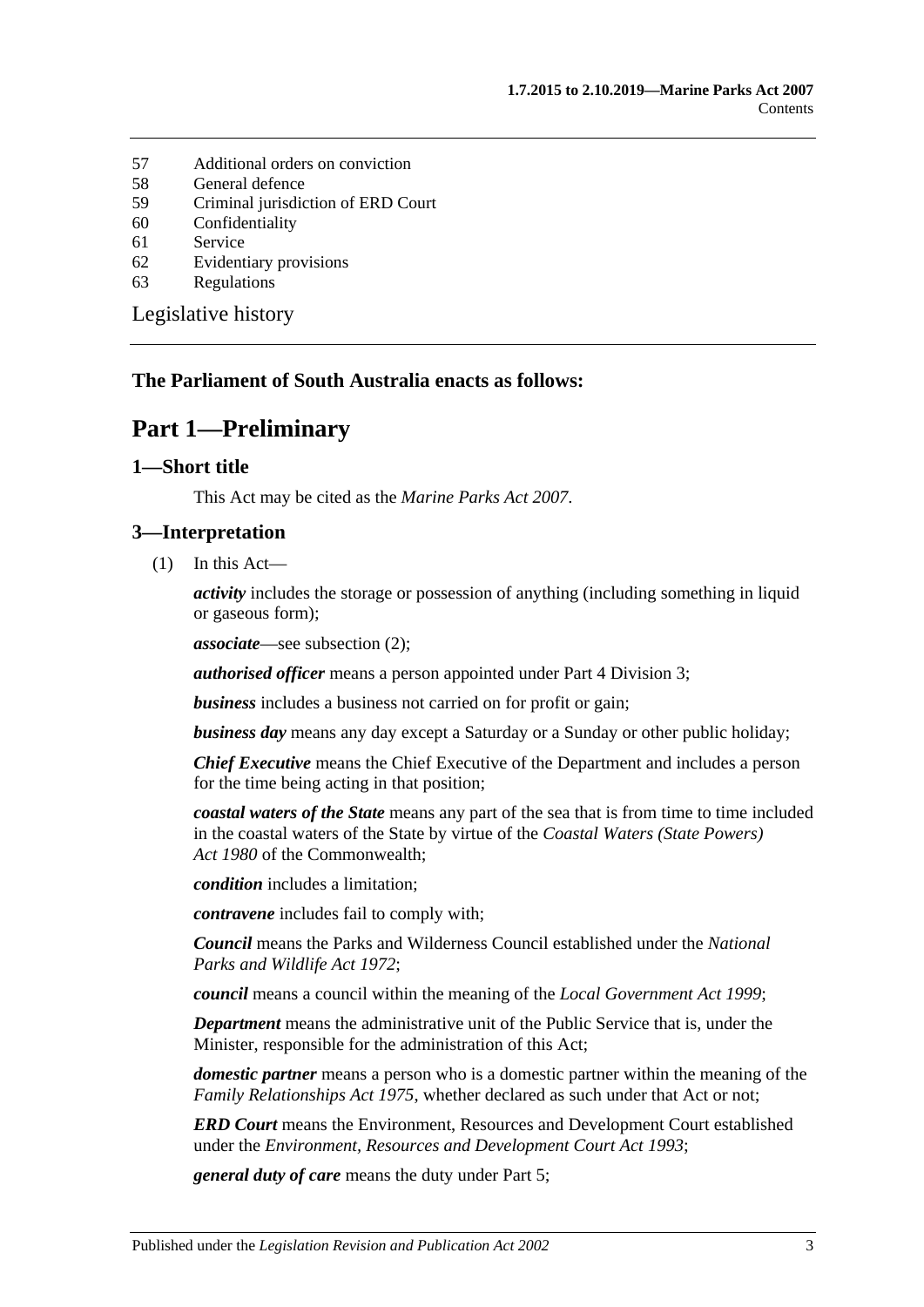*harm*—see [subsection](#page-4-1) (4);

*indigenous land use agreement* means an indigenous land use agreement registered under Part 2 Division 3 of the *Native Title Act 1993* of the Commonwealth;

*land* includes air above land;

*management plan* means a management plan under [Part 3 Division 2;](#page-9-0)

*marine park* means an area established as a marine park under [Part 3 Division 1;](#page-7-2)

*permit* means a permit under [Part 3 Division 4;](#page-13-1)

*place* includes any land, water, premises or structure;

*prohibiting or restricting an activity*—see [subsection](#page-4-2) (5);

*protection order* means a protection order under [Part 6 Division 1;](#page-21-1)

*public authority* includes a Minister, statutory authority or council;

*related operational Act* means an Act declared by the regulations to be a related operational Act;

*reparation order* means a reparation order under [Part 6 Division 1;](#page-21-1)

*restrict* includes regulate;

*sea* includes land beneath sea and air above sea;

*special purpose area*—see [section](#page-5-0) 5;

*spouse*—a person is the spouse of another if they are legally married;

*statutory authorisation* means an approval, consent, licence, permit or other authorisation or entitlement granted, arising or required under an Act;

*statutory instrument* means—

- (a) a plan, program or policy; or
- (b) any other instrument of a prescribed kind,

made under an Act;

*taking action to make good harm*—see [subsection](#page-4-3) (6);

*vehicle* includes aircraft;

*vessel* means—

- (a) a ship, boat or vessel; or
- (b) an air-cushion vehicle, or other similar craft, used on water; or
- (c) a surf board, wind surf board, motorised jet ski, water skis or other similar device on which a person rides through water; or
- (d) a structure that is designed to float in water;

*waters* includes land beneath waters and air above waters;

*zone*—see [section](#page-4-0) 4.

- <span id="page-3-0"></span>(2) For the purposes of this Act, a person is an *associate* of another if—
	- (a) they are partners; or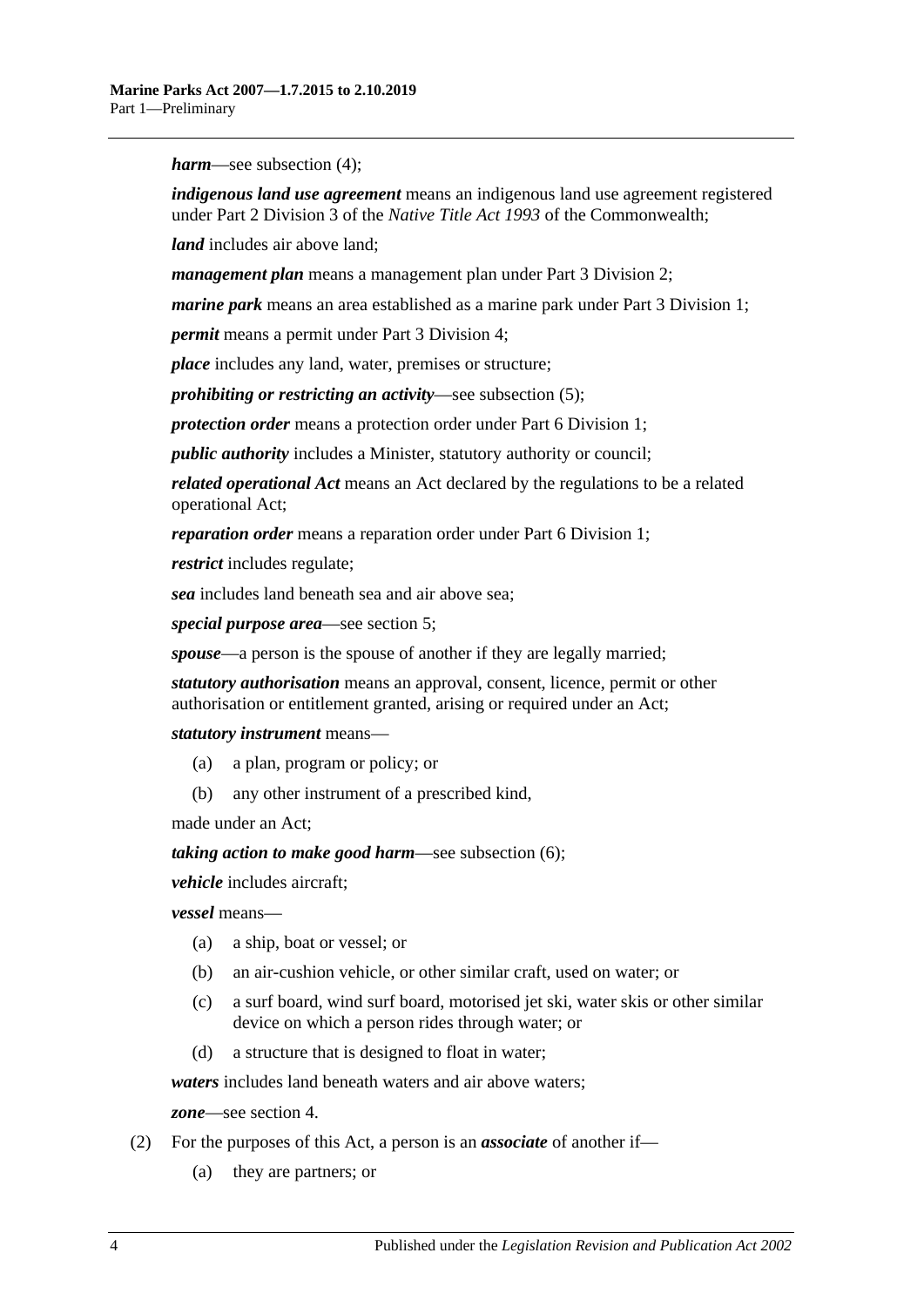- (b) 1 is a spouse, domestic partner, parent or child of another; or
- (c) they are both trustees or beneficiaries of the same trust, or 1 is a trustee and the other is a beneficiary of the same trust; or
- (d) 1 is a body corporate or other entity (whether inside or outside Australia) and the other is a director or member of the governing body of the body corporate or other entity; or
- (e) 1 is a body corporate or other entity (whether inside or outside Australia) and the other is a person who has a legal or equitable interest in 5 per cent or more of the share capital of the body corporate or other entity; or
- (f) they are related bodies corporate within the meaning of the *Corporations Act 2001* of the Commonwealth; or
- (g) a chain of relationships can be traced between them under any 1 or more of the above paragraphs.
- (3) For the purposes of [subsection](#page-3-0) (2), a *beneficiary* of a trust includes an object of a discretionary trust.
- <span id="page-4-1"></span>(4) For the purposes of this Act—
	- (a) *harm* includes—
		- (i) a risk of harm, and future harm; and
		- (ii) anything declared by regulation to be harm to a marine park; and
	- (b) harm need not be permanent but must be more than transient or tenuous in nature.
- <span id="page-4-2"></span>(5) For the purposes of this Act, a reference to *prohibiting or restricting an activity* within a marine park, or a zone or other area of a marine park, includes a reference to prohibiting or restricting access (including access by aircraft) to the marine park or zone or area.
- <span id="page-4-3"></span>(6) For the purposes of this Act, *taking action to make good harm* to a marine park includes taking the following action:
	- (a) minimising, managing or containing the harm;
	- (b) remedying the harm;
	- (c) addressing the consequences resulting from the harm;
	- (d) compensating for any loss or adverse impacts arising from the harm.
- (7) For the purposes of this Act, the Minister may, in assessing the costs of taking action to make good harm to a marine park, apply any assumptions determined by the Minister to be reasonable in the circumstances.

#### <span id="page-4-0"></span>**4—Meaning of zone**

- (1) For the purposes of this Act, a *zone* is an area within a marine park that—
	- (a) has boundaries defined by the management plan for the marine park; and
	- (b) is identified by the management plan as a particular type of zone depending on the degree of protection required within the area.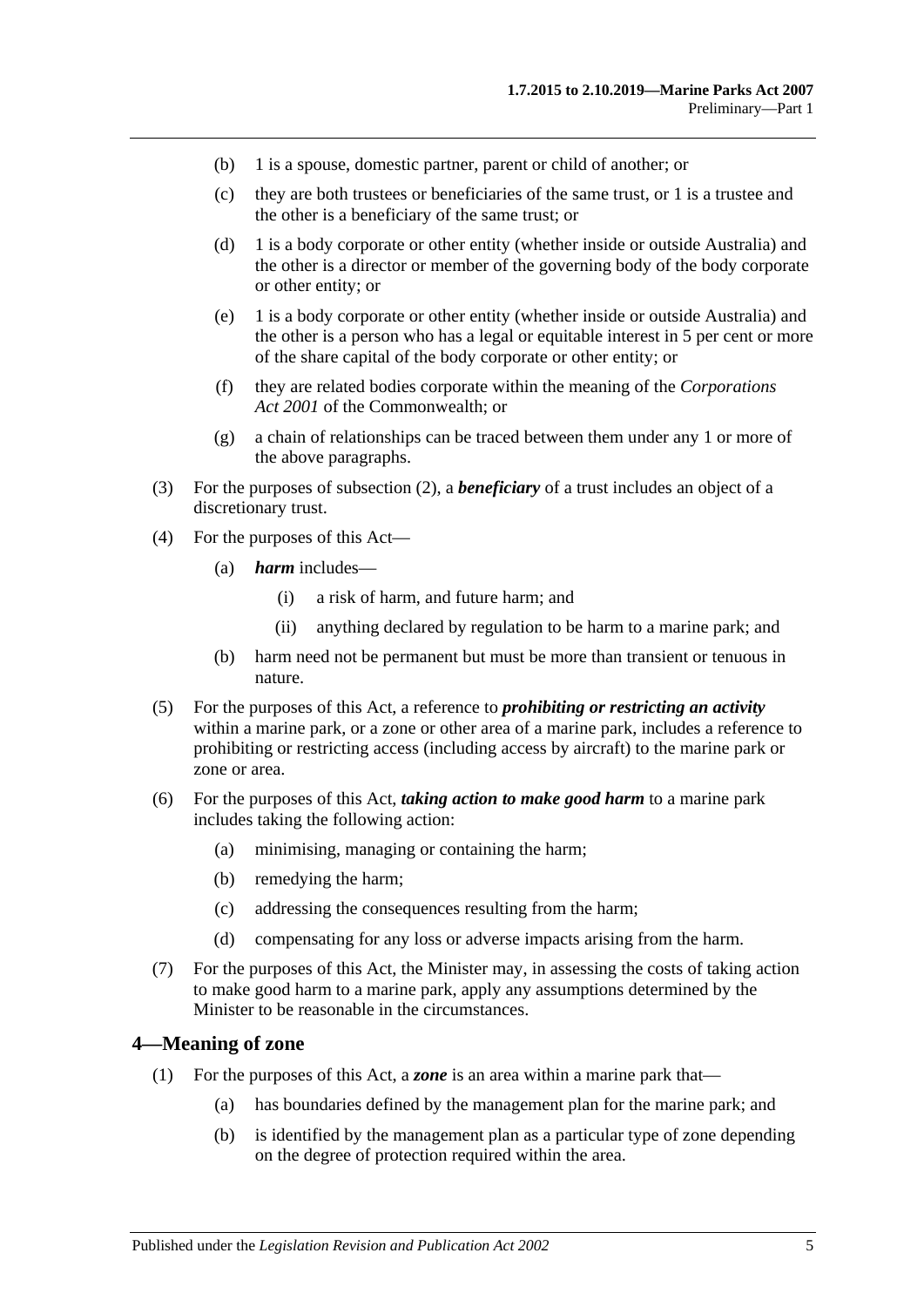- (2) It is intended that the regulations will make provision for the following types of zones:
	- (a) a *general managed use zone*—being a zone primarily established so that an area may be managed to provide protection for habitats and biodiversity within a marine park, while allowing ecologically sustainable development and use;
	- (b) a *habitat protection zone*—being a zone primarily established so that an area may be managed to provide protection for habitats and biodiversity within a marine park, while allowing activities and uses that do not harm habitats or the functioning of ecosystems;
	- (c) a *sanctuary zone*—being a zone primarily established so that an area may be managed to provide protection and conservation for habitats and biodiversity within a marine park, especially by prohibiting the removal or harm of plants, animals or marine products;
	- (d) a *restricted access zone*—being a zone primarily established so that an area may be managed by limiting access to the area.
- (3) The regulations may, for the purposes of a zone, apply various prohibitions or restrictions to the different types of zones.
- (4) The regulations may provide for other matters associated with the establishment or management of a zone (including by regulating other activities or circumstances that may arise by virtue of the creation or existence of a zone).

#### <span id="page-5-0"></span>**5—Meaning of special purpose area**

For the purposes of this Act, a *special purpose area* is an area within a marine park, identified as a special purpose area and with boundaries defined by the management plan for the marine park, in which specified activities, that would otherwise be prohibited or restricted as a consequence of the zoning of the area, will be permitted under the terms of the management plan.

#### <span id="page-5-1"></span>**6—Interaction with other Acts**

- (1) Subject to [subsection](#page-5-3) (2), this Act is in addition to the provisions of any other Act.
- <span id="page-5-3"></span>(2) The prohibitions or restrictions applying within a marine park under this Act will, to the extent prescribed by the regulations, have effect despite the provisions of any other Act.

## <span id="page-5-2"></span>**7—Act binds Crown**

This Act binds the Crown in right of this State and also, so far as the legislative power of the State extends, the Crown in all its other capacities, but not so as to impose any criminal liability on the Crown.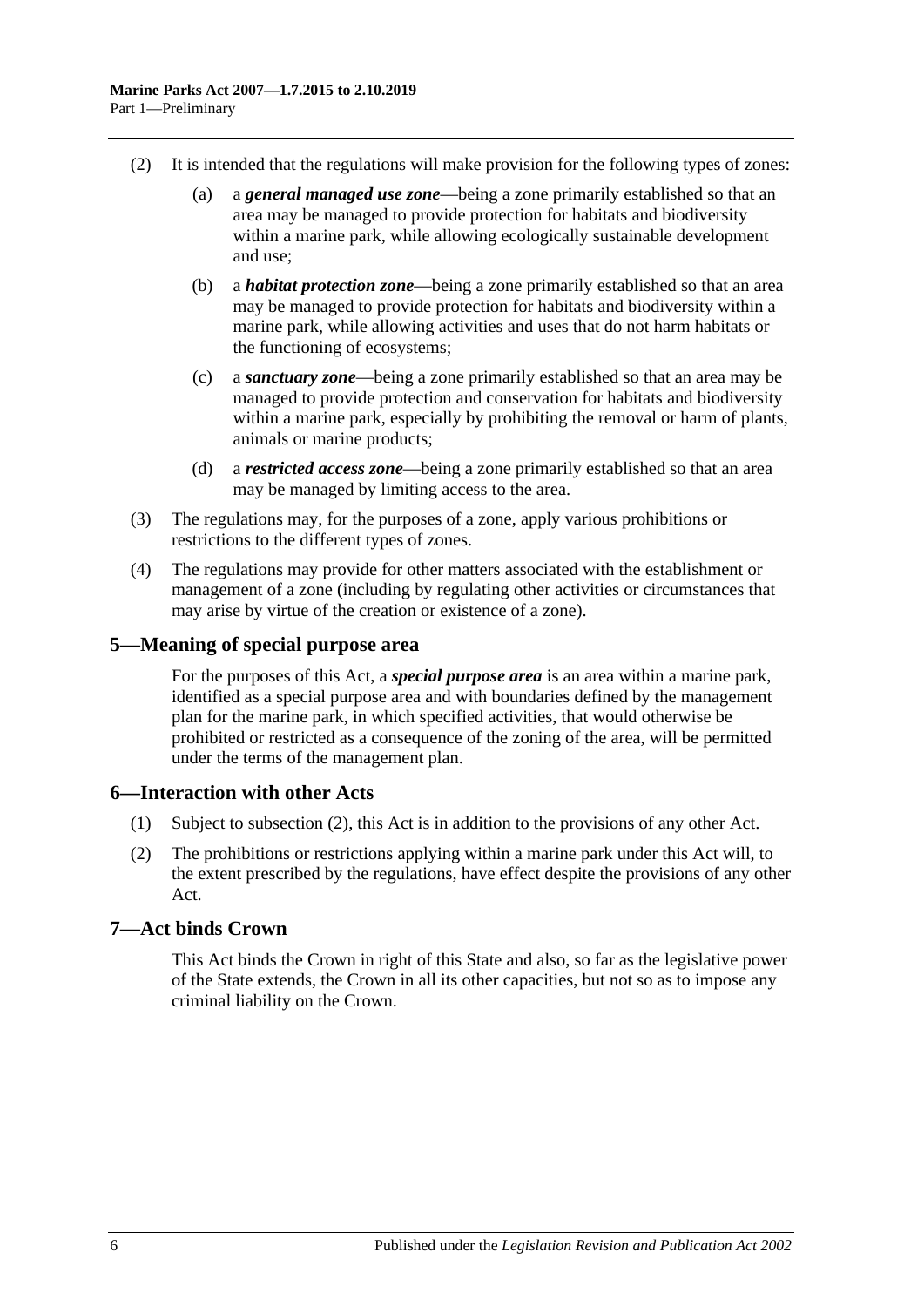## <span id="page-6-0"></span>**Part 2—Objects of Act**

### <span id="page-6-1"></span>**8—Objects**

- (1) The objects of this Act are—
	- (a) to protect and conserve marine biological diversity and marine habitats by declaring and providing for the management of a comprehensive, adequate and representative system of marine parks; and
	- (b) to assist in—
		- (i) the maintenance of ecological processes in the marine environment; and
		- (ii) the adaptation to the impacts of climate change in the marine environment; and
		- (iii) protecting and conserving features of natural or cultural heritage significance; and
		- (iv) allowing ecologically sustainable development and use of marine environments; and
		- (v) providing opportunities for public appreciation, education, understanding and enjoyment of marine environments.
- (2) For the purposes of this Act, ecologically sustainable development comprises the use, protection, conservation, development and enhancement of the marine environment in a way, and at a rate, that will enable people and communities to provide for their economic, social and physical well-being and for their health and safety while—
	- (a) sustaining the potential of the marine environment to meet the reasonably foreseeable needs of future generations; and
	- (b) safeguarding the life-supporting capacities and processes of the marine environment; and
	- (c) avoiding, remedying or mitigating any adverse effects of activities on the marine environment.
- (3) The following principles should be taken into account in connection with achieving ecologically sustainable development for the purposes of this Act:
	- (a) decision-making processes should effectively integrate both long term and short term economic, environmental, social and equity considerations;
	- (b) if there are threats of serious or irreversible harm to the marine environment, lack of full scientific certainty should not be used as a reason for postponing measures to prevent harm;
	- (c) decision-making processes should be guided by the need to evaluate carefully the risks of any situation or proposal that may adversely affect the marine environment and to avoid, wherever practicable, causing any serious or irreversible harm to the marine environment;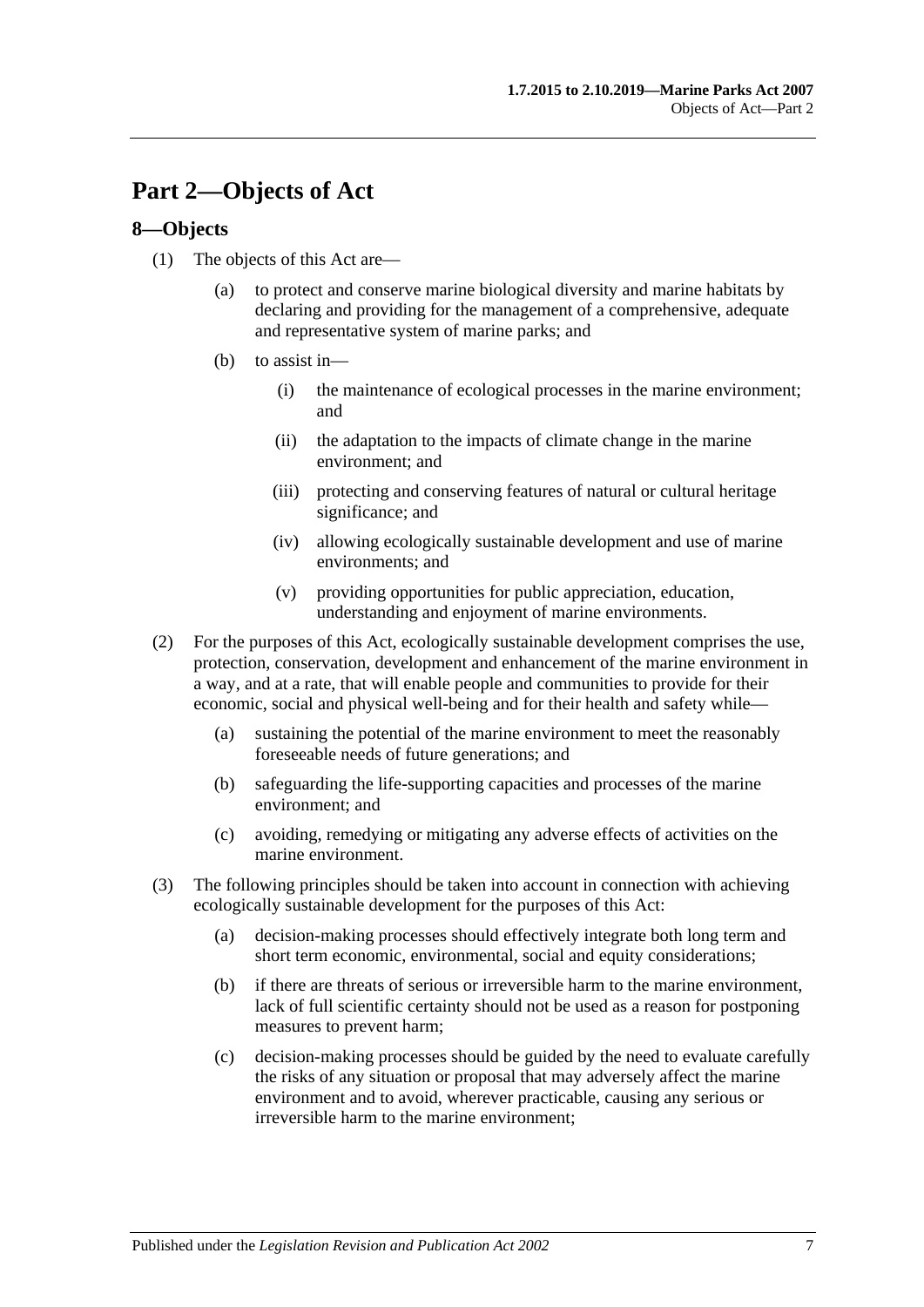- (d) the present generation should ensure that the health, diversity and productivity of the marine environment is maintained or enhanced for the benefit of future generations;
- (e) a fundamental consideration should be the conservation of biological diversity and ecological integrity;
- (f) environmental factors should be taken into account when valuing or assessing assets or services, costs associated with protecting or restoring the marine environment should be allocated or shared equitably and in a manner that encourages the responsible use of the marine environment, and people who obtain benefits from the marine environment, or who adversely affect or consume natural resources, should bear an appropriate share of the costs that flow from their activities;
- (g) if the management of the marine environment requires the taking of remedial action, the first step should, insofar as is reasonably practicable and appropriate, be to encourage those responsible to take such action before resorting to more formal processes and procedures;
- (h) consideration should be given to Aboriginal heritage, and to the interests of the traditional owners of any land or other natural resources;
- (i) consideration should be given to other heritage issues, and to the interests of the community in relation to conserving heritage items and places;
- (j) the involvement of the public in providing information and contributing to processes that improve decision-making should be encouraged;
- (k) the responsibility to achieve ecologically sustainable development should be seen as a shared responsibility between the State government, the local government sector, the private sector, and the community more generally.

## <span id="page-7-0"></span>**9—Administration of Act to achieve objects**

The Minister, the ERD Court and other persons or bodies involved in the administration of this Act, and any other person or body required to consider the operation or application of this Act (whether acting under this Act or another Act), must act consistently with, and seek to further, the objects of this Act.

## <span id="page-7-1"></span>**Part 3—Marine parks**

## <span id="page-7-2"></span>**Division 1—Establishment of marine parks**

#### <span id="page-7-4"></span><span id="page-7-3"></span>**10—Establishment of marine parks**

- (1) The Governor may, by proclamation made on the recommendation of the Minister—
	- (a) establish a specified area as a marine park; and
	- (b) assign a name to the marine park so established.
- (2) The Minister must, in formulating a recommendation for the purposes of [subsection](#page-7-4) (1), seek, and have regard to, the advice of the Council.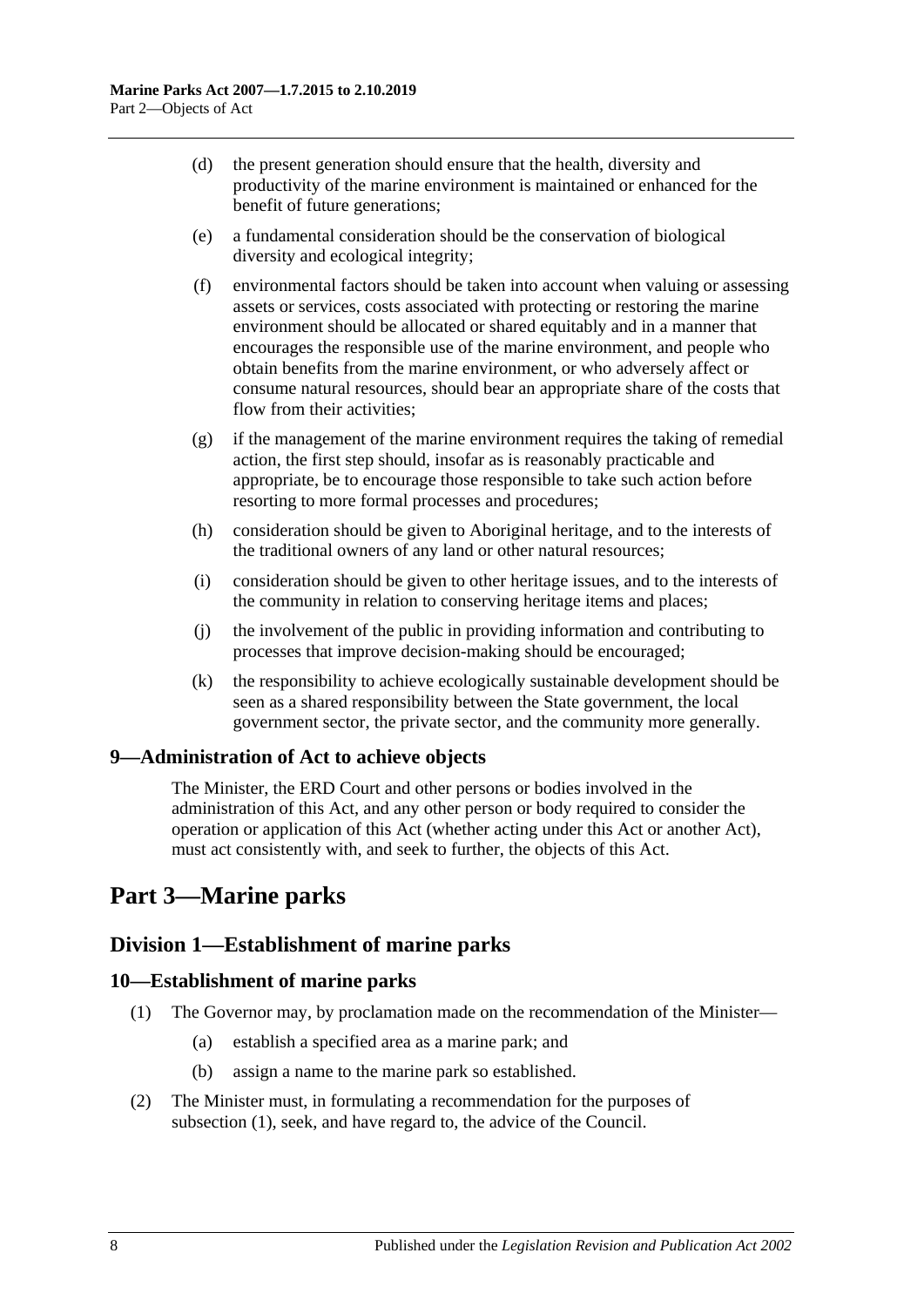- (3) The area to be specified by proclamation as a marine park is to consist of a part of the sea that is within the limits of the State or the coastal waters of the State, and may include land or waters held by, or on behalf of, the Crown within or adjacent to the specified part of the sea.
- <span id="page-8-0"></span>(4) A proclamation under this section—
	- (a) must define the boundaries of the marine park; and
	- (b) may, on the recommendation of the Minister, contain provisions (*interim protection orders*) that prohibit or restrict activities within the marine park with a view to ensuring that areas in a marine park are not adversely affected prior to the adoption by the Minister of a management plan for the marine park.
- (5) The Minister must take into account the following matters before making a recommendation under [subsection](#page-8-0) (4)(b)—
	- (a) any management arrangements that are already applying in relation to the area; and
	- (b) any development authorisations that have been given under the *[Development](http://www.legislation.sa.gov.au/index.aspx?action=legref&type=act&legtitle=Development%20Act%201993)  Act [1993](http://www.legislation.sa.gov.au/index.aspx?action=legref&type=act&legtitle=Development%20Act%201993)* in relation to the area; and
	- (c) any advice received from the Council,

and may take into account such other matters as the Minister thinks fit.

(6) A person must not contravene an interim protection order contained in a proclamation under this section.

Maximum penalty: \$100 000 or imprisonment for 2 years.

- <span id="page-8-2"></span>(7) The Minister must, after the Governor has established a marine park under this section, in the manner prescribed by the regulations, give public notice of the making of the relevant proclamation and, in so doing—
	- (a) specify a place or places where copies of the proclamation may be inspected or purchased; and
	- (b) invite submissions from interested persons within a period (of at least 6 weeks) specified by the Minister on the boundaries of the marine park.
- <span id="page-8-3"></span><span id="page-8-1"></span>(8) The Minister must consider any submissions received under [subsection](#page-8-1) (7)(b) and may, after taking into account any matters or advice determined by the Minister to be relevant in the circumstances, recommend to the Governor that the boundaries of the marine park be altered.
- <span id="page-8-7"></span><span id="page-8-6"></span><span id="page-8-5"></span><span id="page-8-4"></span>(9) The Governor may, by subsequent proclamation (whether or not a process under [subsection](#page-8-2) (7) or [\(8\)](#page-8-3) has been completed)—
	- (a) abolish a marine park established under this section; or
	- (b) on the recommendation of the Minister, alter the boundaries of a marine park established under this section; or
	- (c) alter the name of a marine park established under this section; or
	- (d) on the recommendation of the Minister, vary or revoke an interim protection order contained in a proclamation under this section.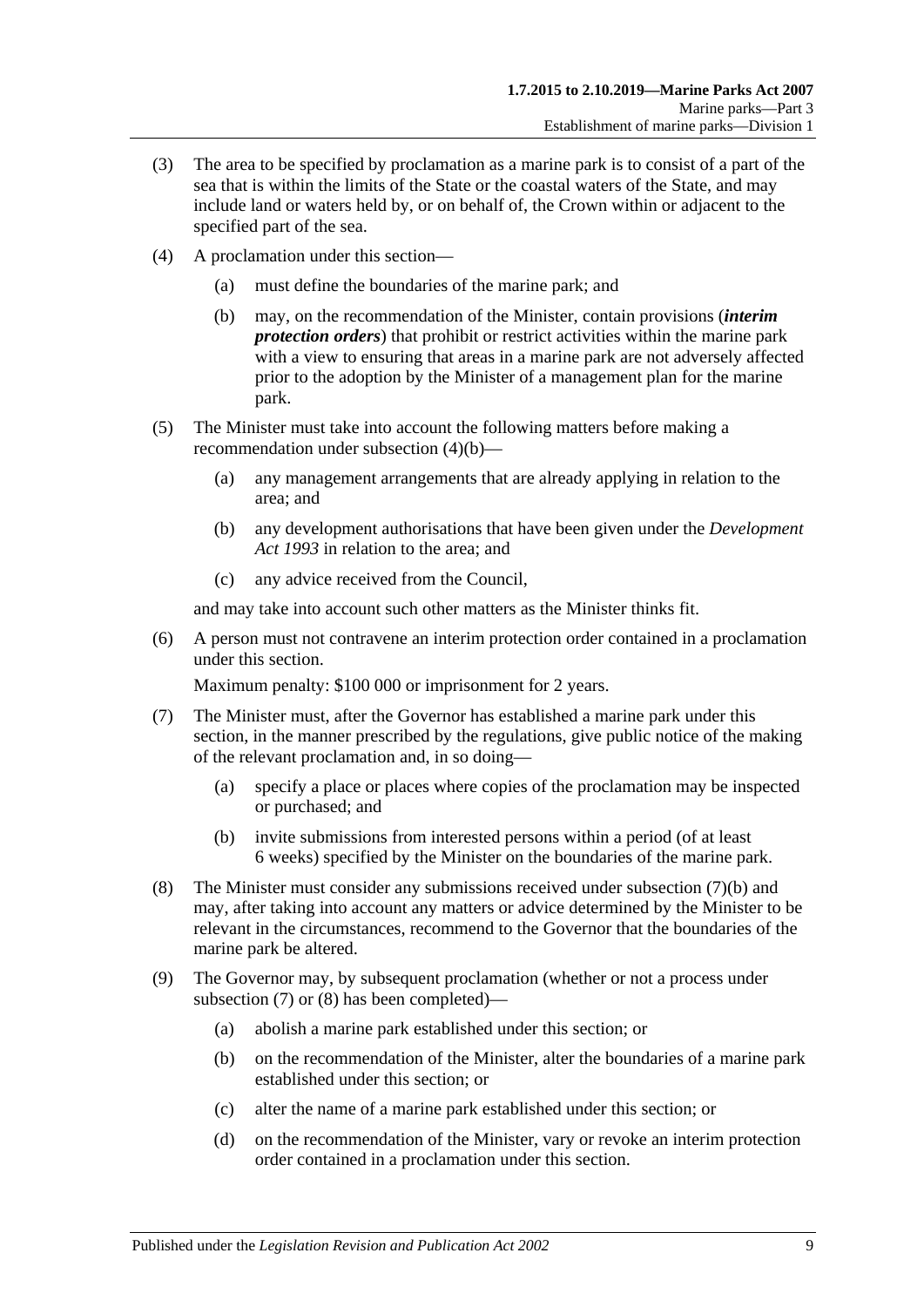- (10) The Minister must, in formulating a recommendation for the purposes of [paragraphs](#page-8-4) (b) and [\(d\)](#page-8-5) of [subsection](#page-8-6) (9), seek, and have regard to, the advice of the Council.
- <span id="page-9-5"></span>(11) Subject to [subsection](#page-9-4) (13), a proclamation must not be made under [subsection](#page-8-7) (9)(a) or [\(b\),](#page-8-4) by virtue of which an area ceases to be, or ceases to be included in, a marine park, except in accordance with a resolution passed by both Houses of Parliament.
- (12) Notice of a motion for a resolution under [subsection](#page-9-5) (11) must be given at least 14 sitting days before the motion is passed.
- <span id="page-9-4"></span>(13) [Subsection](#page-9-5) (11) does not apply to a proclamation made on the recommendation of the Minister under [subsection](#page-8-3) (8) within 6 months of the publication of a notice under [subsection](#page-8-2) (7).

## <span id="page-9-0"></span>**Division 2—Management of marine parks**

#### <span id="page-9-1"></span>**11—Interpretation**

In this Division—

- (a) a reference to a *draft management plan* includes a reference to a draft amendment to, or a draft revocation of, a management plan previously made under this Part; and
- (b) a reference to a *management plan* includes a reference to an amendment to, or a revocation of, a management plan previously made under this Part; and
- (c) a reference to an *initial management plan* for a marine park means the management plan first declared by the Governor to be an authorised management plan for the marine park after the establishment of the marine park.

## <span id="page-9-2"></span>**12—Management of marine parks**

The Minister must manage a marine park in accordance with a management plan for the park.

#### <span id="page-9-3"></span>**13—General nature and content of management plans**

- (1) A management plan for a marine park—
	- (a) must be consistent with the objects of this Act and set out strategies for achieving those objects in relation to the park; and
	- (b) must establish the various types of zones within the park and define their boundaries; and
	- (c) may identify and define the boundaries of special purpose areas within the park and set out the activities that will be permitted in the areas; and
	- (d) may direct the management of day-to-day issues associated with any aspect of the park, or the use or protection of the park (including scientific monitoring or research); and
	- (e) may provide guidelines with respect to the granting of permits for various activities that might be allowed within the park.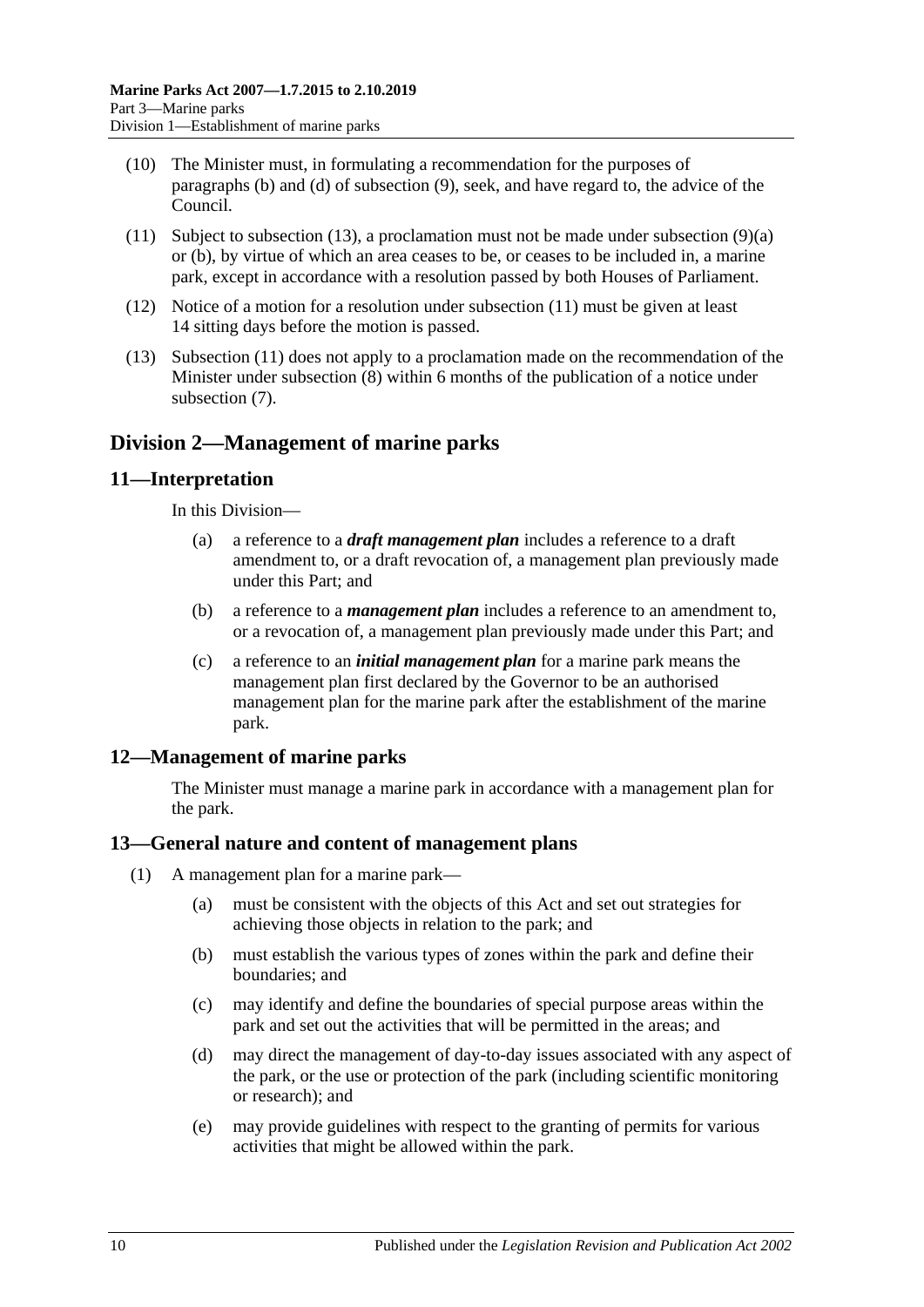- (2) A management plan must take into account—
	- (a) the provisions of a document identified by the Minister, by notice in the Gazette, as the State's general strategic plan; and
	- (b) the provisions of the Planning Strategy and any relevant Development Plan under the *[Development Act](http://www.legislation.sa.gov.au/index.aspx?action=legref&type=act&legtitle=Development%20Act%201993) 1993*; and
	- (c) the provisions of the State NRM Plan and any relevant regional NRM plan under the *[Natural Resources Management Act](http://www.legislation.sa.gov.au/index.aspx?action=legref&type=act&legtitle=Natural%20Resources%20Management%20Act%202004) 2004*; and
	- (d) the provisions of any relevant environment protection policy under the *[Environment Protection Act](http://www.legislation.sa.gov.au/index.aspx?action=legref&type=act&legtitle=Environment%20Protection%20Act%201993) 1993*; and
	- (e) the provisions of any indigenous land use agreement; and
	- (f) the provisions of any statutory instrument under a related operational Act (insofar as is relevant to the operation of this Act and reasonably practicable).

#### <span id="page-10-0"></span>**14—Procedure for making or amending management plans**

- (1) The Minister must, as soon as practicable after the establishment of a marine park, commence the process for the making of a management plan in relation to the park (with the view of completing the management plan within 3 years of the date of the relevant proclamation).
- (2) The Minister must review a management plan at least once in every 10 years.
- (3) The Minister may propose the amendment of a management plan at any time.
- (4) The Minister must, in relation to a proposal to make or amend a management plan—
	- (a) by notice published in the Gazette, in a newspaper circulating generally within the State and on a website determined by the Minister, give notice of the intention to make or amend a management plan; and
	- (b) publish on a website, determined by the Minister, a statement of the environmental, economic and social values of the area concerned; and
	- (c) prepare a draft of the management plan or amendment and a statement (an *impact statement*) of the expected environmental, economic and social impacts of the management plan or amendment; and
	- (d) seek the views of—
		- (i) all relevant Ministers; and
		- (ii) the Council; and
		- (iii) a representative of all signatories to any indigenous land use agreement that is in force in relation to any of the area comprising the marine park; and
		- (iv) a representative of any native title holders or claimants that have a native title determination or registered native title claim; and
		- (v) such persons or bodies as the Minister determines to be leading representatives of—
			- (A) the environment and conservation sector; and
			- (B) local government; and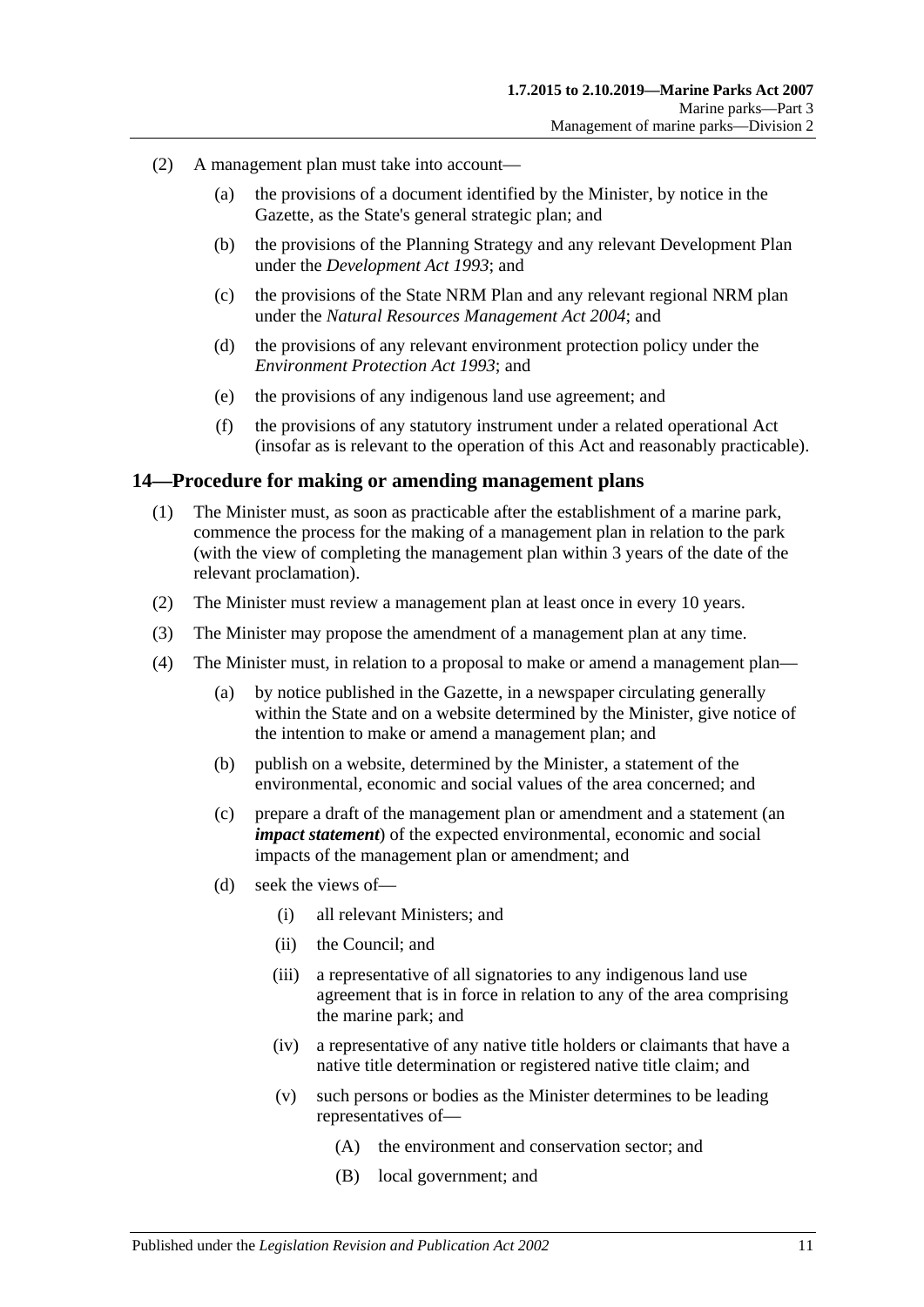- (C) the commercial fishing industry; and
- (D) the aquaculture industry; and
- (E) the recreational fishing sector; and
- (F) the mining and petroleum industries; and
- (G) the tourism sector; and
- (H) the general business sector,

in relation to the draft; and

- (e) publish the draft management plan and impact statement on a website determined by the Minister (so as to be accessible and capable of being printed without a charge imposed by the Minister), and make copies of the plan and impact statement available for inspection (without charge) or purchase at a place or places determined by the Minister; and
- <span id="page-11-0"></span>(f) by notice published in the Gazette, in a newspaper circulating generally within the State and on a website determined by the Minister, give notice of the place or places at which copies of the draft plan and impact statement are available for inspection (without charge) or purchase and specify an address to which interested persons may send written representations in relation to the draft within the period specified in the notice (being not less than 6 weeks from the date of publication of the notice).
- (5) The Minister may, in relation to the preparation of a draft to make or amend a management plan, seek the views of any person as he or she sees fit.
- (6) If the Minister is of the opinion that a draft amendment of a management plan is not substantive in nature—
	- (a) the Minister need not prepare a statement of environmental, economic and social values or an impact statement; and
	- (b) the Minister may dispense with the requirements of [subsection](#page-11-0)  $(4)(f)$ .
- (7) At the end of the period referred to in the notice under [subsection](#page-11-0)  $(4)(f)$  and, in any event, before adopting a draft management plan, the Minister—
	- (a) must consider any views expressed to the Minister under this section in relation to the draft and any representations made by members of the public in response to the notice; and
	- (b) may make such alterations to the draft as the Minister thinks necessary or desirable.
- (8) On adopting a draft management plan, the Minister may refer the plan to the Governor and the Governor may, by notice in the Gazette—
	- (a) declare the draft to be an authorised management plan; and
	- (b) fix a day on which the plan will come into operation.
- (9) The Minister must, within 6 sitting days after the declaration of a management plan for a marine park, cause copies of the plan to be laid before both Houses of Parliament.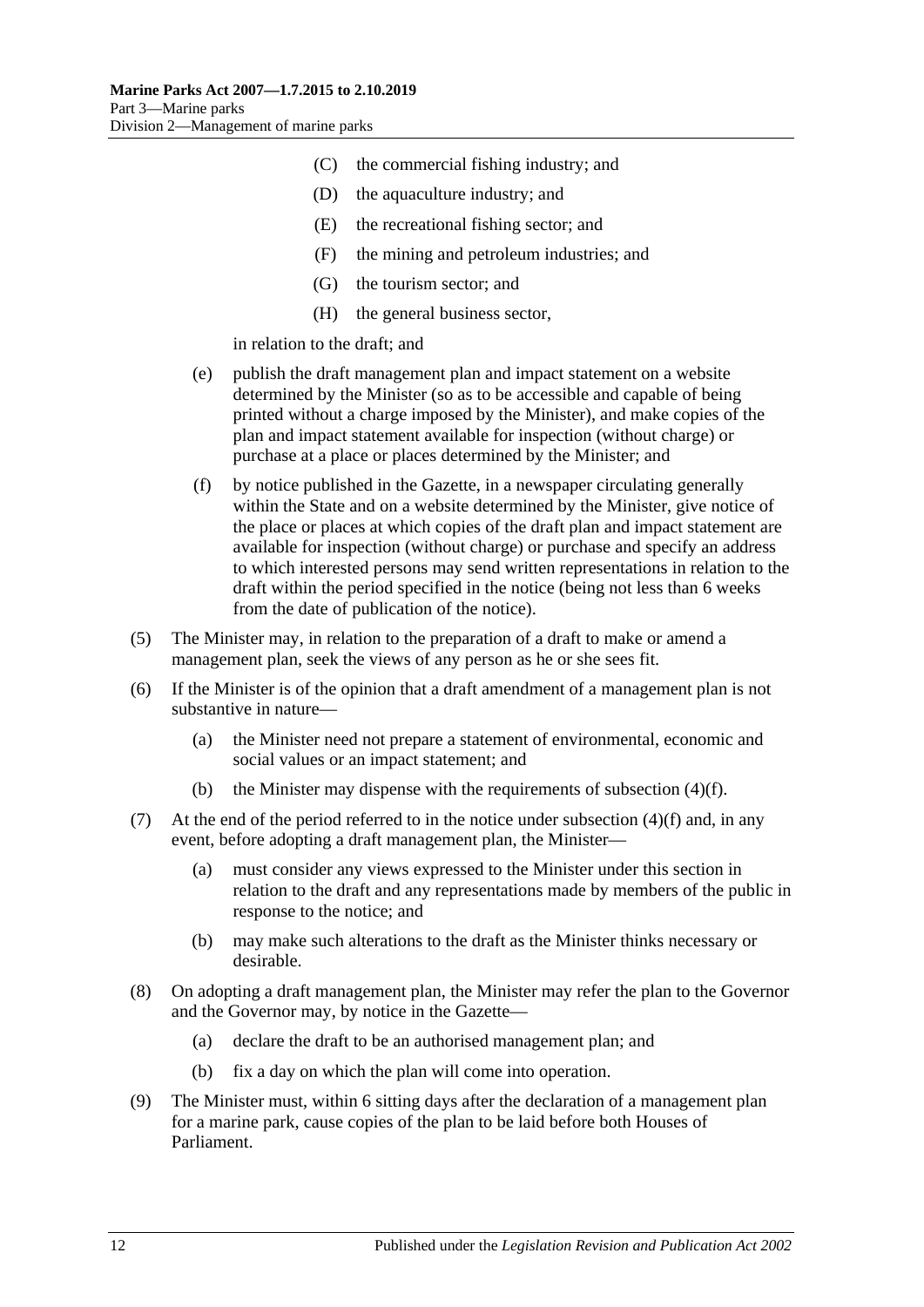- (10) A failure of the Minister to comply with a requirement of this section does not affect the validity of a management plan.
- (11) In this section—

*relevant Minister* means a Minister responsible for the administration of a related operational Act.

#### <span id="page-12-0"></span>**15—Parliamentary scrutiny**

Sections 10 and 10A of the *[Subordinate Legislation Act](http://www.legislation.sa.gov.au/index.aspx?action=legref&type=act&legtitle=Subordinate%20Legislation%20Act%201978) 1978* apply to an authorised management plan for a marine park (other than an initial management plan) as if it were a regulation within the meaning of that Act.

#### <span id="page-12-1"></span>**16—Availability and evidence of management plans**

- (1) Copies of each management plan and of any other document referred to in a management plan must be kept available for inspection (without charge) by the public during ordinary office hours at a place or places determined by the Minister.
- (2) Each management plan must also be published on a website determined by the **Minister**
- (3) In legal proceedings, evidence of the contents of a management plan or of a document referred to in a management plan may be given by production of a document certified by the Minister as a true copy of the plan or other document.
- (4) An apparently genuine document purporting to be a certificate of the Minister will be accepted as such in the absence of proof to the contrary.

## <span id="page-12-2"></span>**Division 3—Regulation of activities within marine parks**

#### <span id="page-12-4"></span><span id="page-12-3"></span>**17—Zones**

(1) Subject to this Act, a person must not contravene a provision of the regulations prohibiting or restricting activities within a zone of a marine park.

Maximum penalty: \$100 000 or imprisonment for 2 years.

- <span id="page-12-5"></span>(2) If the circumstances of an alleged offence against [subsection](#page-12-4) (1) are constituted by a person undertaking recreational fishing by use of a hand line or rod and line, a prosecution cannot be commenced against the person unless the person had previously been given a warning in the prescribed manner and form by an authorised officer and, in allegedly committing the offence, acted in contravention of that warning.
- (3) For the purposes of [subsection](#page-12-5) (2), a certificate executed by an authorised officer certifying as to the giving of a warning specified in the certificate constitutes proof of the matters so certified in the absence of proof to the contrary.
- (4) [Subsection](#page-12-5) (2) does not apply if it is alleged that the offence was committed in a restricted access zone.
- (5) In this section, *hand line*, *recreational fishing* and *rod and line* have the same respective meanings as in the *[Fisheries Management Act](http://www.legislation.sa.gov.au/index.aspx?action=legref&type=act&legtitle=Fisheries%20Management%20Act%202007) 2007*.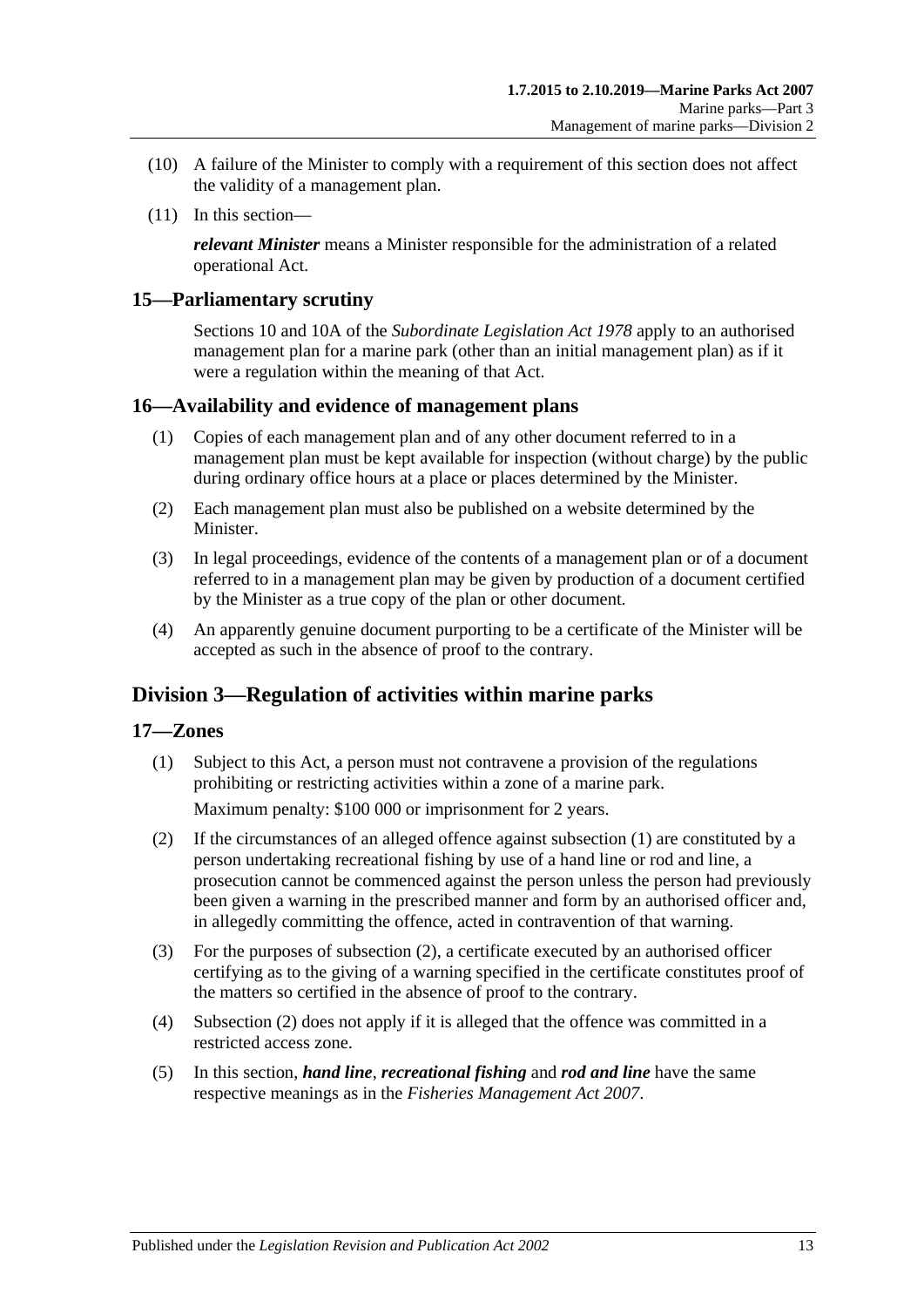#### <span id="page-13-3"></span><span id="page-13-0"></span>**18—Temporary prohibition or restriction of activities**

- (1) The Minister may, by notice published in the Gazette, in a newspaper circulating generally within the State and on a website determined by the Minister, prohibit or restrict specified activities within a marine park, or a zone or other area of a marine park, for a maximum period of 90 days.
- (2) The Minister may prohibit or restrict specified activities under [subsection](#page-13-3) (1) if, in the Minister's opinion, such a prohibition or restriction is necessary in circumstances of urgency—
	- (a) to protect a species of plant or animal; or
	- (b) to protect a feature of natural or cultural heritage significance; or
	- (c) to protect public safety.
- (3) The Minister may, by notice published in the Gazette, in a newspaper circulating generally within the State and on a website determined by the Minister, amend, extend or revoke a prohibition or restriction under [subsection](#page-13-3) (1).
- (4) The maximum period for which a prohibition or restriction may operate under this section is 180 days.
- (5) A person must not contravene a prohibition or restriction under this section. Maximum penalty: \$100 000 or imprisonment for 2 years.

## <span id="page-13-1"></span>**Division 4—Permits**

#### <span id="page-13-2"></span>**19—Permits for activities**

- (1) The Minister may grant a permit to a person to engage in an activity within a marine park, or a zone or other area of a marine park, that would otherwise be prohibited or restricted under [Division 3.](#page-12-2)
- (2) The regulations may limit the activities for which a permit may be granted under this section.
- (3) An applicant for a permit under this section must make the application in a manner and form determined by the Minister.
- (4) The Minister must refuse to grant a permit if the granting of the permit is precluded by the regulations, and may refuse to grant a permit if, in the Minister's opinion, the application should be refused—
	- (a) because the applicant is not a fit and proper person to hold the permit; or
	- (b) because to grant the permit would be prejudicial to the interests of conservation; or
	- (c) for any other sufficient reason, having regard to any applicable guidelines in the management plan for the marine park or the objects of this Act.
- (5) A permit—
	- (a) must specify the purpose or purposes for which it is issued; and
	- (b) is subject to such conditions as the Minister thinks fit; and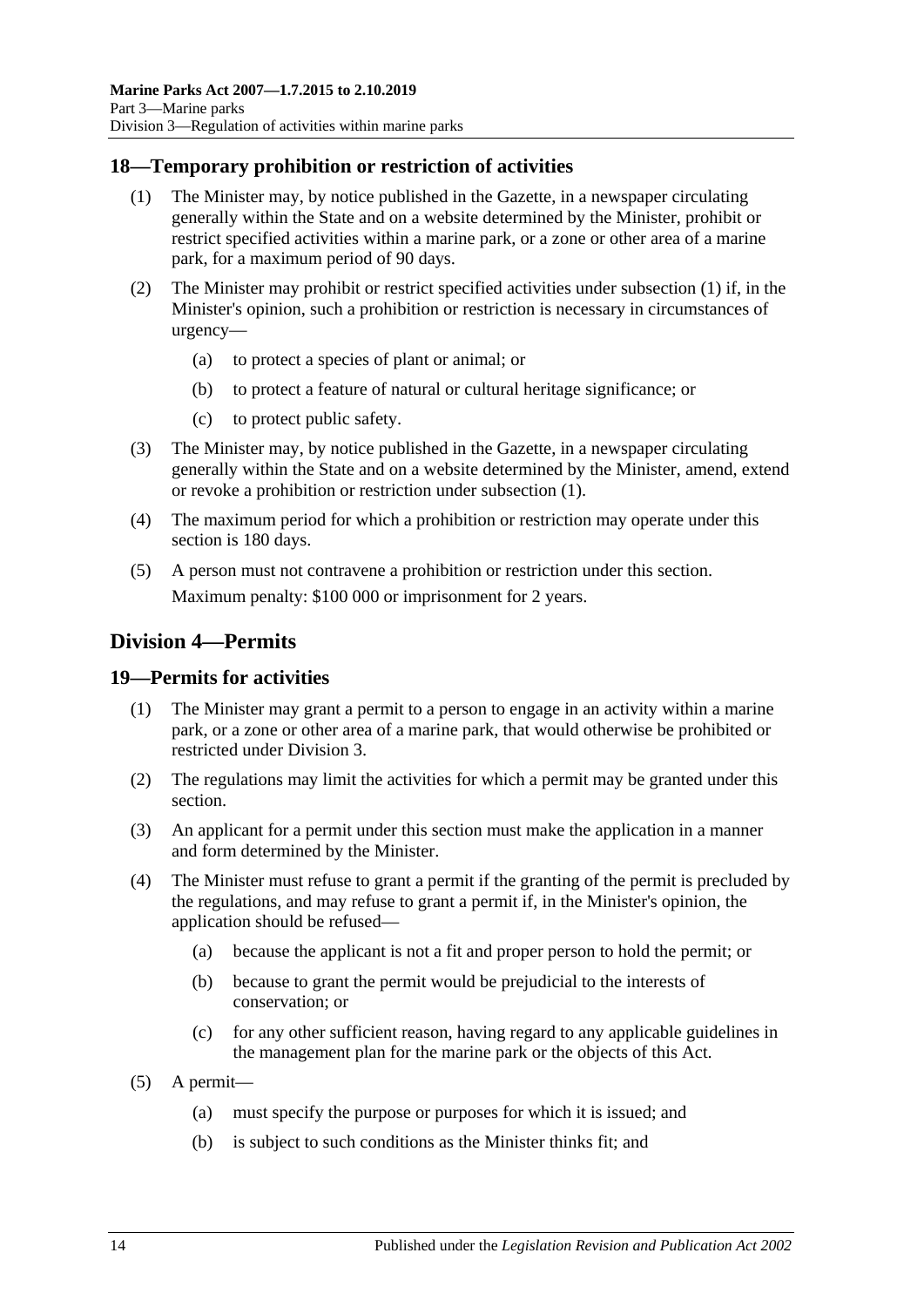- (c) may, if the holder of the permit has, in the opinion of the Minister, contravened this Act, be revoked by the Minister by notice in writing given to the person; and
- (d) may be revoked by the Minister by instrument in writing given to the holder of the permit if, in the opinion of the Minister, it is in the interests of conservation to do so.
- (6) A condition of a permit may require compliance with a specified code of practice, standard or other document as in force at a specified time or as in force from time to time.
- (7) A permit—
	- (a) comes into operation on the day fixed in the permit for its commencement or if no such day is fixed, on the day on which it is granted; and
	- (b) expires on the day fixed in the permit for its expiry or, if no such day is fixed, on the expiration of 12 months from the day on which it came into operation.
- (8) The conditions of a permit may be varied—
	- (a) if a permit is issued for a period of more than 12 months, on the expiration of 12 months from the day on which it came into operation; or
	- (b) at the discretion of the Minister if—
		- (i) the holder of the permit contravenes this Act; or
		- (ii) in the opinion of the Minister, there is significant risk of harm to a marine park occurring; or
		- (iii) a management plan for a marine park is amended resulting in an alteration of the zones, or the boundaries of the zones, of the marine park; or
	- (c) at any time—
		- (i) with the consent of the applicant; or
		- (ii) as provided for by the regulations or a condition of the permit.
- (9) A permit granted under this section may be transferred only if it is a permit for a prescribed activity or a permit of a prescribed class and the transfer complies with any prescribed conditions.

## <span id="page-14-0"></span>**20—Contravention of condition of permit**

If the holder of a permit, or a person acting in the employment or with the authority of the holder of a permit, contravenes a condition of the permit, the holder of the permit is guilty of an offence.

Maximum penalty: \$100 000 or imprisonment for 2 years.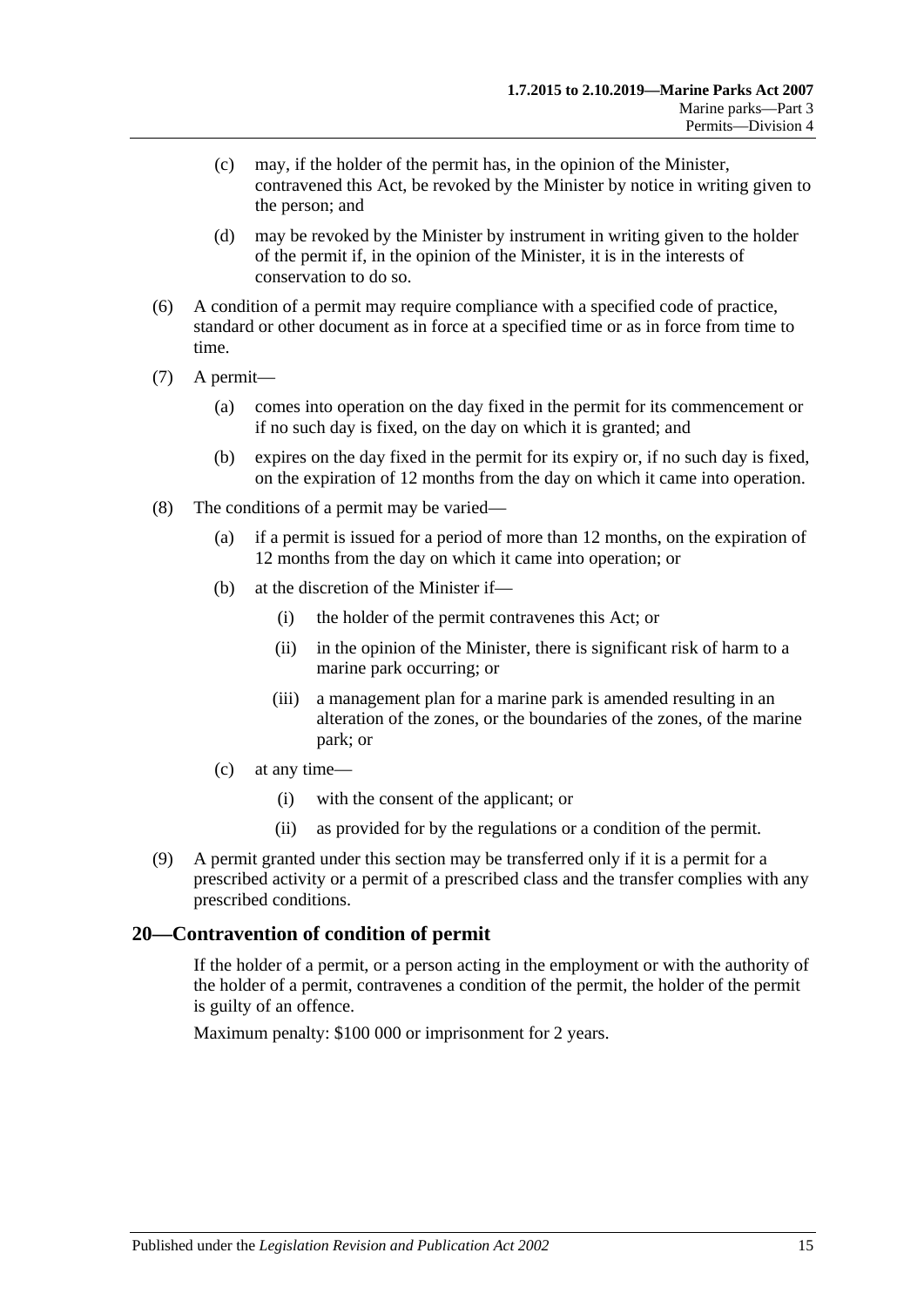## <span id="page-15-0"></span>**Division 5—Affected statutory authorisations**

### <span id="page-15-1"></span>**21—Affected statutory authorisations**

- (1) If the rights conferred by a statutory authorisation under another Act are affected by the creation of a zone or the imposition of a temporary prohibition or restriction of activities within a marine park, the Minister must pay fair and reasonable compensation to the holder of the statutory authorisation or, if the Minister considers it appropriate to do so, compulsorily acquire, and pay fair and reasonable compensation for, the statutory authorisation, or any interest (or part of any interest) under a statutory authorisation.
- (2) The regulations may, for the purposes of this section
	- provide for a scheme for the payment of compensation to the holders of statutory authorisations whose rights are affected by the creation of a zone or the imposition of a temporary prohibition or restriction of activities within a marine park;
	- (b) provide for a scheme of compulsory acquisition and the payment of compensation to persons whose statutory authorisations, or any interests under a statutory authorisation, are compulsorily acquired;
	- (c) prescribe the method of calculation of amounts payable as compensation under this section;
	- (d) provide for a process of objection and appeal in relation to the payment of compensation under this section.
- (3) This section, and regulations made for the purposes of this section, will have effect in relation to a statutory authorisation under another Act, despite the provisions of the other Act.

## <span id="page-15-2"></span>**Part 4—Administration**

## <span id="page-15-3"></span>**Division 1—Minister**

#### <span id="page-15-4"></span>**22—Functions and powers of Minister**

- (1) The Minister has the following functions under this Act:
	- (a) to examine and keep under review the need for areas to be constituted as marine parks;
	- (b) to seek and assess community nominations for marine parks after taking into account the objects of this Act;
	- (c) to prepare and keep under review marine park management plans;
	- (d) to ensure necessary protections are in place through the prohibition or restriction of activities within marine parks under this Act;
	- (e) to issue permits for activities that may be allowed within marine parks under this Act;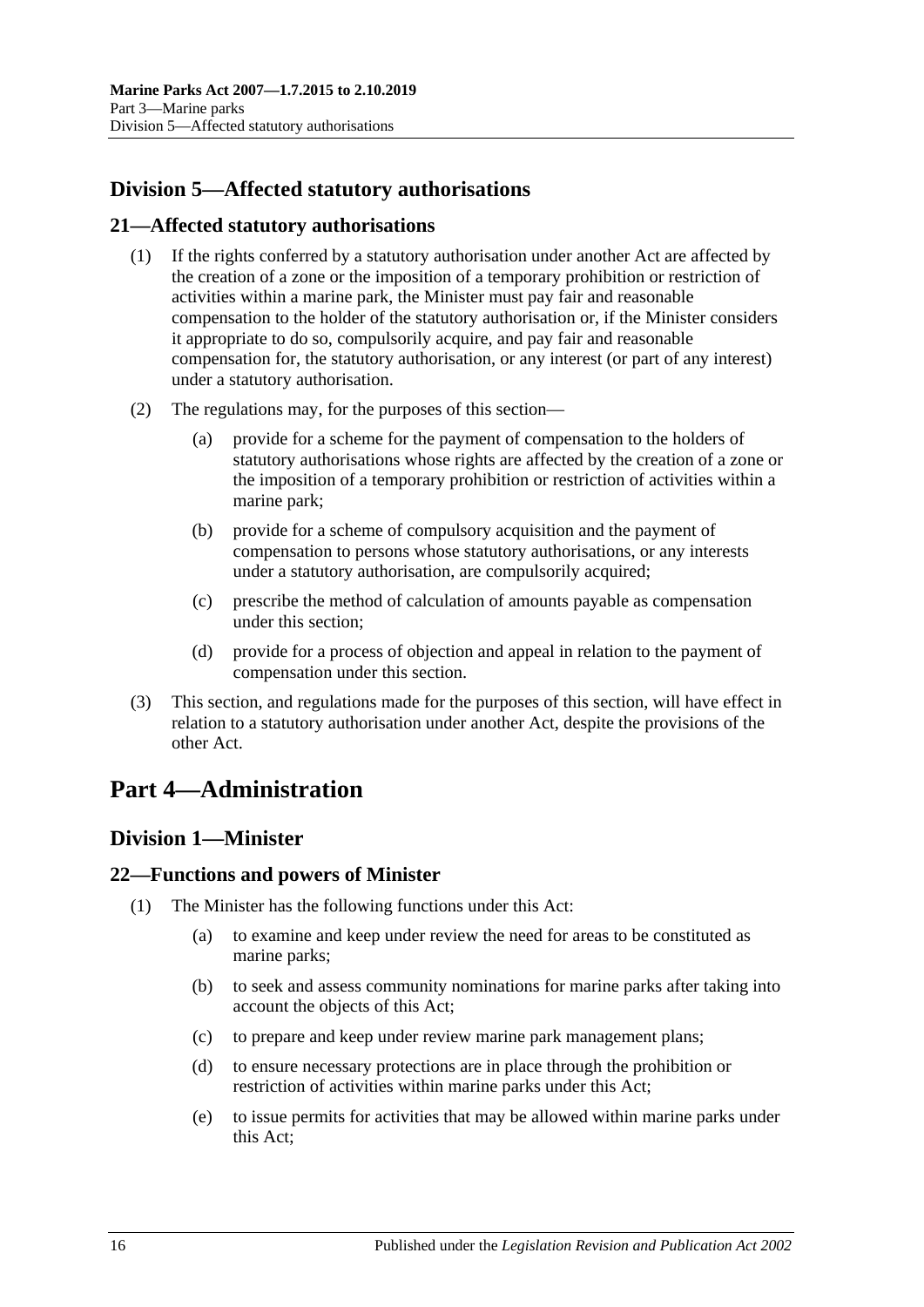- (f) to consult with relevant persons, bodies or authorities, including indigenous peoples with an association with a marine park, about the measures that should be taken to further the objects of this Act;
- (g) as far as reasonably practicable and appropriate, to act to integrate the administration of this Act with the administration of other legislation that may affect a marine park;
- (h) to institute, supervise or promote programs to protect, maintain or improve marine parks;
- (i) to conduct or promote public education in relation to the protection, improvement or enhancement of marine parks;
- (j) to keep the state of marine parks under review;
- (k) to enforce the general duty of care;
- (l) such other functions as are assigned to the Minister by or under this or any other Act.
- <span id="page-16-3"></span>(2) The Minister has the power to do anything necessary, expedient or incidental to—
	- (a) performing the functions of the Minister under this Act; or
	- (b) administering this Act; or
	- (c) furthering the objects of this Act.
- (3) Without limiting [subsection](#page-16-3) (2), the Minister may, subject to and in accordance with, the *[Land Acquisition Act](http://www.legislation.sa.gov.au/index.aspx?action=legref&type=act&legtitle=Land%20Acquisition%20Act%201969) 1969*, acquire land for the purposes of this Act.

#### <span id="page-16-0"></span>**23—Delegation**

- (1) The Minister may delegate to a person or body (including a person for the time being holding or acting in a specified office or position) a function or power of the Minister under this Act.
- (2) A delegation under this section—
	- (a) must be by instrument in writing; and
	- (b) may be absolute or conditional; and
	- (c) does not derogate from the power of the Minister to act in any matter; and
	- (d) is revocable at will.
- (3) A function or power delegated under this section may, if the instrument of delegation so provides, be further delegated.

## <span id="page-16-1"></span>**Division 2—Functions of Parks and Wilderness Council under this Act**

#### <span id="page-16-2"></span>**29—Functions of Council**

- (1) The Council has the following functions:
	- (a) to provide advice to the Minister on the establishment of marine parks, including—
		- (i) advice on any community nominations for marine parks; and
		- (ii) advice on the areas to be specified as marine parks;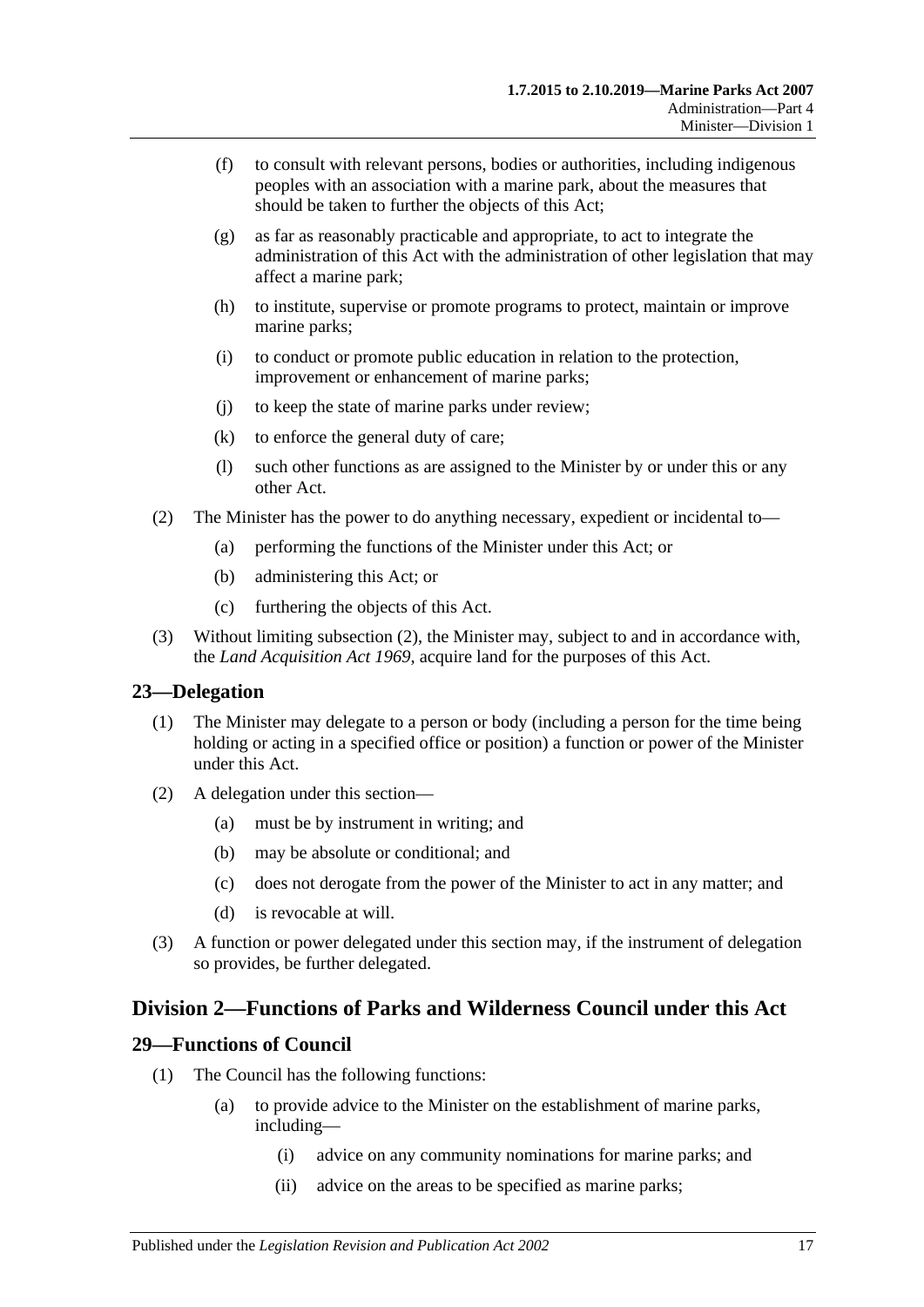- (b) to provide advice to the Minister in relation to the introduction, variation or revocation of interim protection orders;
- (c) to provide advice to the Minister in relation to a proposal to alter the boundaries of a marine park;
- (d) to provide advice to the Minister in relation to a proposal to establish or alter a zone within a marine park;
- (e) to provide advice to the Minister in relation to the management of marine parks, the formulation and operation of management plans under this Act, and the extent to which the objects of the Act are being achieved through the implementation of management plans under this Act;
- (f) to provide advice to the Minister on ways to promote community participation in the management of marine parks and the conservation of relevant marine environments;
- (g) to carry out such other functions as may be assigned to the Council by or under this Act or by the Minister.
- (2) The Council must, in providing advice to the Minister, take into account the objects of this Act.

## <span id="page-17-0"></span>**Division 3—Authorised officers**

## <span id="page-17-1"></span>**32—Appointment of authorised officers**

- (1) The following persons are authorised officers under this Act:
	- (a) fisheries officers under the *[Fisheries Management Act](http://www.legislation.sa.gov.au/index.aspx?action=legref&type=act&legtitle=Fisheries%20Management%20Act%202007) 2007*;
	- (b) wardens under the *[National Parks and Wildlife Act](http://www.legislation.sa.gov.au/index.aspx?action=legref&type=act&legtitle=National%20Parks%20and%20Wildlife%20Act%201972) 1972*;
	- (c) police officers;
	- (d) persons of a class prescribed by regulation or persons appointed by the Minister, being persons who must, in either case, be employed in the public service of the State.
- (2) If the area of a marine park includes land within the area of a council, the Minister may appoint persons, nominated by the council, to be authorised officers under this Act.
- (3) The Minister may, at any time—
	- (a) revoke the appointment of an authorised officer appointed by the Minister; or
	- (b) limit the powers of an authorised officer appointed by the Minister.
- (4) The Minister may, by notice in the Gazette, limit the powers of a class of persons constituted as authorised officers.

#### <span id="page-17-2"></span>**33—Identification of authorised officers**

- (1) A person appointed by the Minister as an authorised officer under this Act must be issued with an identity card—
	- (a) containing the person's name and a photograph of the person; and
	- (b) stating that the person is an authorised officer under this Act; and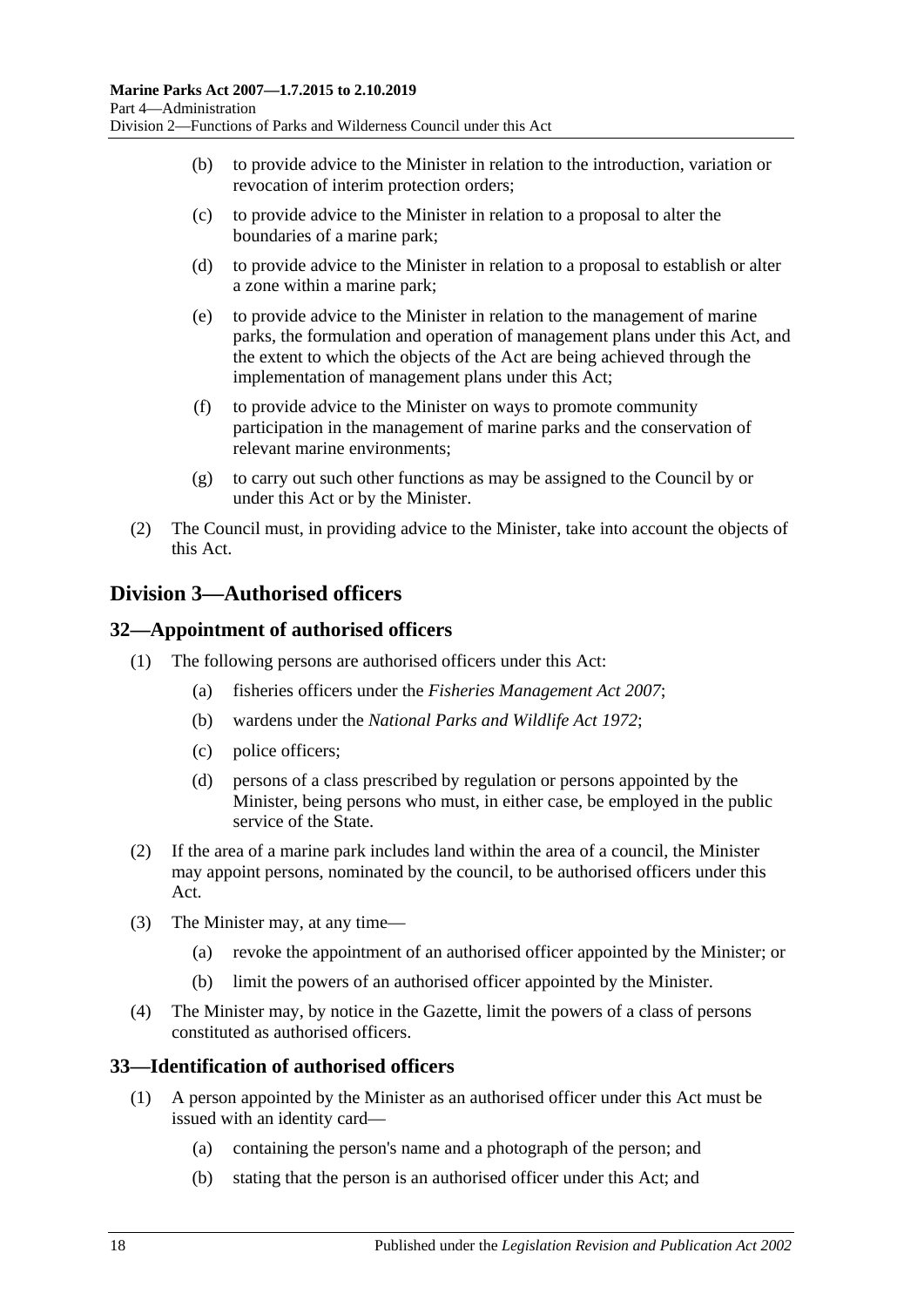- (c) stating any limitations on the authorised officer's powers.
- (2) If the powers of an authorised officer appointed by the Minister have been limited, the identity card issued to the authorised officer must contain a statement of those limitations.
- (3) An authorised officer (other than a police officer in uniform) must, at the request of another person in relation to whom the authorised officer intends to exercise powers under this Part, produce for the other person's inspection—
	- (a) if the officer was appointed by the Minister—the identity card issued to the officer under this section; or
	- (b) if the officer is an authorised officer because the person holds an office under another Act—the identity card issued to the officer under that Act.
- (4) If a person in possession of an identity card issued to the person under this section ceases to be an authorised officer, the person must immediately return the identity card to the Minister.

Maximum penalty: \$250.

#### <span id="page-18-1"></span><span id="page-18-0"></span>**34—Powers of authorised officers**

- <span id="page-18-2"></span>(1) An authorised officer may, as may reasonably be required in connection with the administration, operation or enforcement of this Act—
	- (a) enter any place; or
	- (b) inspect any place, works, plant or equipment; or
	- (c) enter and inspect any vessel or vehicle, and for that purpose require a vessel or vehicle to stop, or to be presented for inspection at a place and time specified by the authorised officer; or
	- (d) give directions with respect to the stopping or movement of a vessel, vehicle, plant, equipment or other thing; or
	- (e) require a person apparently in charge of a vessel or vehicle to facilitate entry and inspection of the vessel or vehicle; or
	- (f) seize and retain anything that the authorised officer reasonably suspects has been used in, or may constitute evidence of, a contravention of this Act; or
	- (g) place any buoys, markers or other items or equipment in order to assist in environmental testing or monitoring; or
	- (h) require a person who the authorised officer reasonably suspects has committed, is committing or is about to commit, a contravention of this Act to state the person's full name and usual place of residence and to produce evidence of the person's identity; or
	- (i) require a person who the authorised officer reasonably suspects has knowledge of matters in respect of which information is reasonably required for the administration, operation or enforcement of this Act to answer questions in relation to those matters; or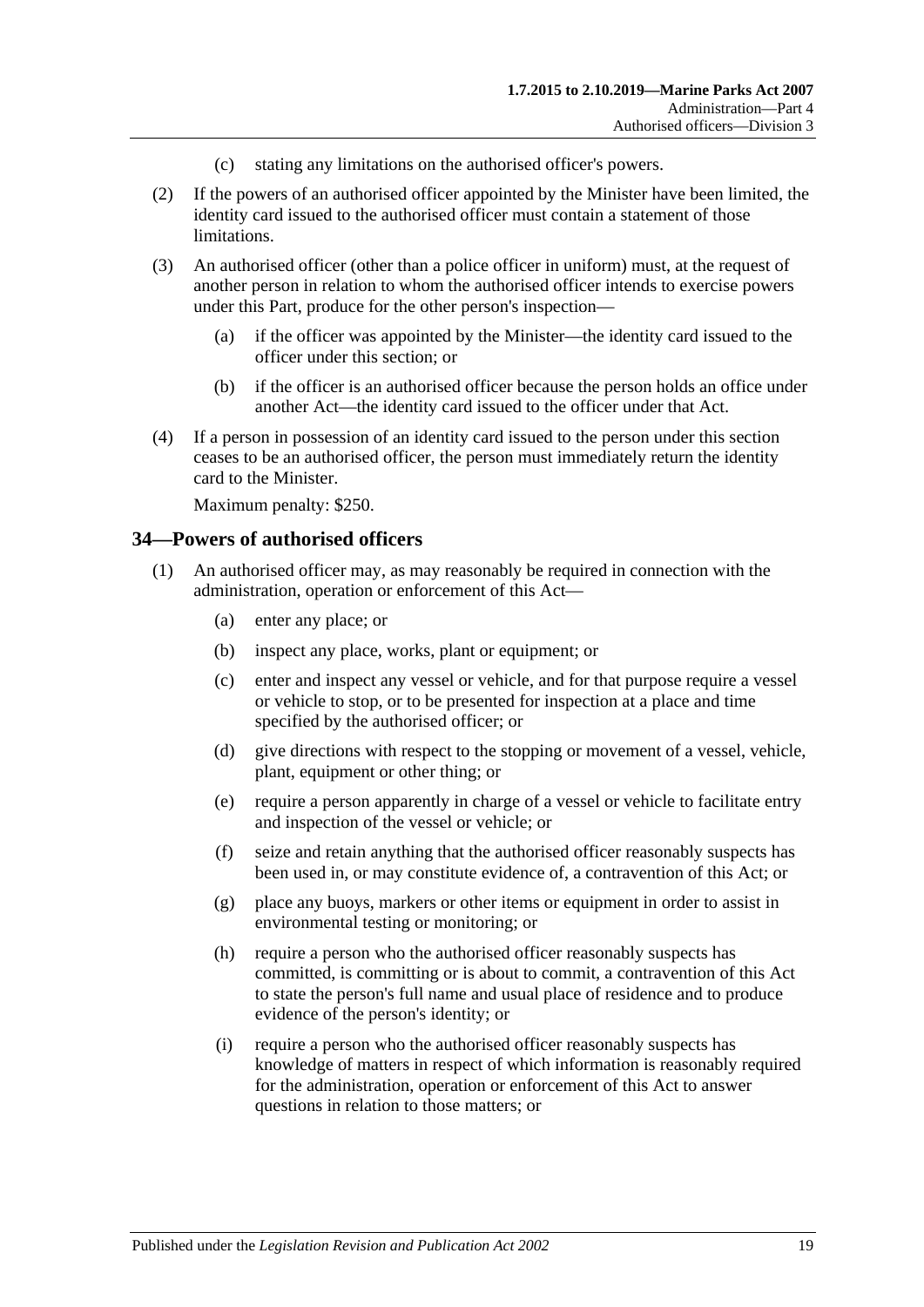- (j) with the authority of a warrant issued by a magistrate, require a person to produce specified documents or documents of a specified kind, including a written record that reproduces in an understandable form information stored by computer, microfilm or other process; or
- (k) examine, copy or take extracts from a document or information so produced or require a person to provide a copy of such a document or information; or
- (l) take photographs, films, audio, video or other recordings; or
- (m) examine or test a vessel, vehicle, plant, equipment, fitting or other thing, or cause or require it to be so examined or tested, or seize it or require its production for such examination or testing; or
- (n) require a person holding a statutory authorisation or required to hold a statutory authorisation to produce the statutory authorisation for inspection; or
- (o) give directions reasonably required in connection with the exercise of a power conferred by any of the above paragraphs or otherwise in connection with the administration, operation or enforcement of this Act; or
- (p) exercise other prescribed powers.
- <span id="page-19-1"></span>(2) An authorised officer must not exercise a power conferred by [subsection](#page-18-1) (1) in respect of a place of residence except on the authority of a warrant issued by a magistrate (but such a power may be exercised in respect of a vessel or vehicle).
- (3) An authorised officer, in exercising powers under this section, may be accompanied by such assistants as are reasonably required in the circumstances.
- <span id="page-19-2"></span>(4) An authorised officer may, on the authority of a warrant issued by a magistrate, use force to enter a place, vessel or vehicle.
- (5) A magistrate must not issue a warrant under [subsection](#page-19-1) (2) or [subsection](#page-19-2) (4) in relation to a place, vessel or vehicle unless satisfied that there are reasonable grounds to believe—
	- (a) that a contravention of this Act has been, is being, or is about to be, committed in or on the place, vessel or vehicle; or
	- (b) that something may be found in or on the place, vessel or vehicle that has been used in, or constitutes evidence of, a contravention of this Act; or
	- (c) that the circumstances require immediate action.
- (6) An application for the issue of a warrant under this section—
	- (a) may be made either personally or by telephone; and
	- (b) must be made in accordance with any procedures prescribed by the regulations.

#### <span id="page-19-0"></span>**35—Hindering etc persons engaged in administration of Act**

- (1) A person who—
	- (a) without reasonable excuse hinders or obstructs an authorised officer or other person engaged in the administration of this Act; or
	- (b) fails to answer a question put by an authorised officer to the best of his or her knowledge, information or belief; or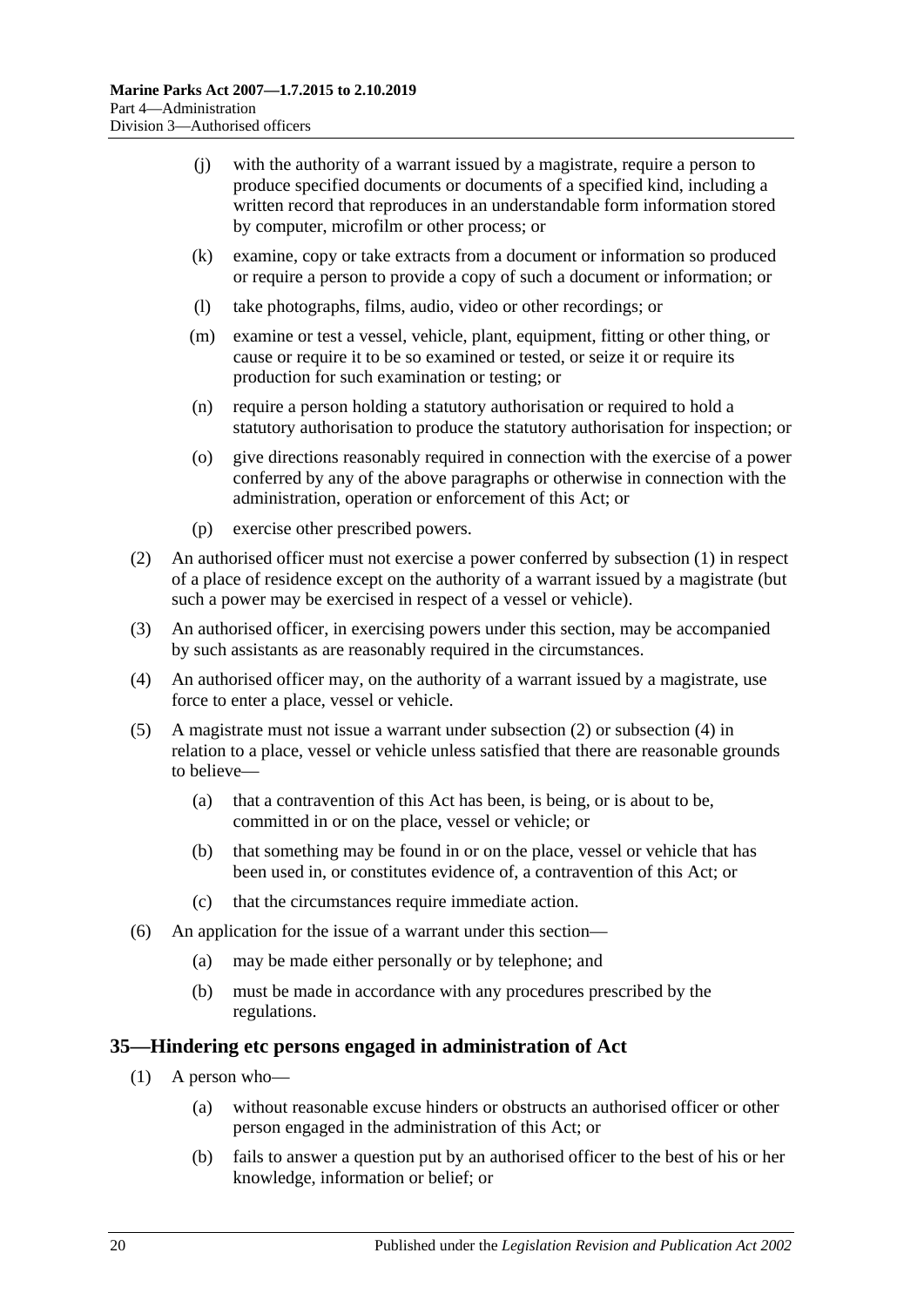- (c) produces a document or record that he or she knows, or ought to know, is false or misleading in a material particular; or
- (d) fails without reasonable excuse to comply with a requirement or direction of an authorised officer under this Act; or
- (e) uses abusive, threatening or insulting language to an authorised officer, or a person assisting an authorised officer; or
- (f) falsely represents, by words or conduct, that he or she is an authorised officer,

is guilty of an offence.

Maximum penalty: \$10 000.

(2) A person (other than an authorised officer) who, without the permission of the Minister, removes, destroys or interferes with any marker, peg or other item or equipment placed under section  $34(1)(g)$  is guilty of an offence.

Maximum penalty: \$10 000.

#### <span id="page-20-0"></span>**36—Protection from self-incrimination**

A person is not obliged to answer a question or to produce a document or record as required under this Part if to do so might tend to incriminate the person or make the person liable to a penalty.

## <span id="page-20-1"></span>**Part 5—General duty of care**

#### <span id="page-20-3"></span><span id="page-20-2"></span>**37—General duty of care**

- (1) A person must take all reasonable measures to prevent or minimise harm to a marine park through his or her actions or activities.
- (2) In determining what measures are required to be taken, regard must be had, amongst other things, to—
	- (a) the nature of the harm; and
	- (b) the sensitivity of the environment that may be affected and the potential impact of the harm; and
	- (c) the practicality and financial implications of any alternative action, and the current state of technical and scientific knowledge; and
	- (d) any degrees of risk that may be involved; and
	- (e) the significance of the marine park to the State and to the environment and economy of the State; and
	- (f) the extent to which an act or activity may have a cumulative effect on a marine park; and
	- (g) if a statutory authorisation has been granted in respect of the action or activity, any assessment made in connection with the granting of the authorisation of potential harm to the marine park as a result of the action or activity and the extent to which any such harm was intended to be prevented or minimised through the attachment of conditions to the authorisation.
- (3) A person will be taken not to be in contravention of [subsection](#page-20-3) (1) if the person is acting in circumstances prescribed by the regulations.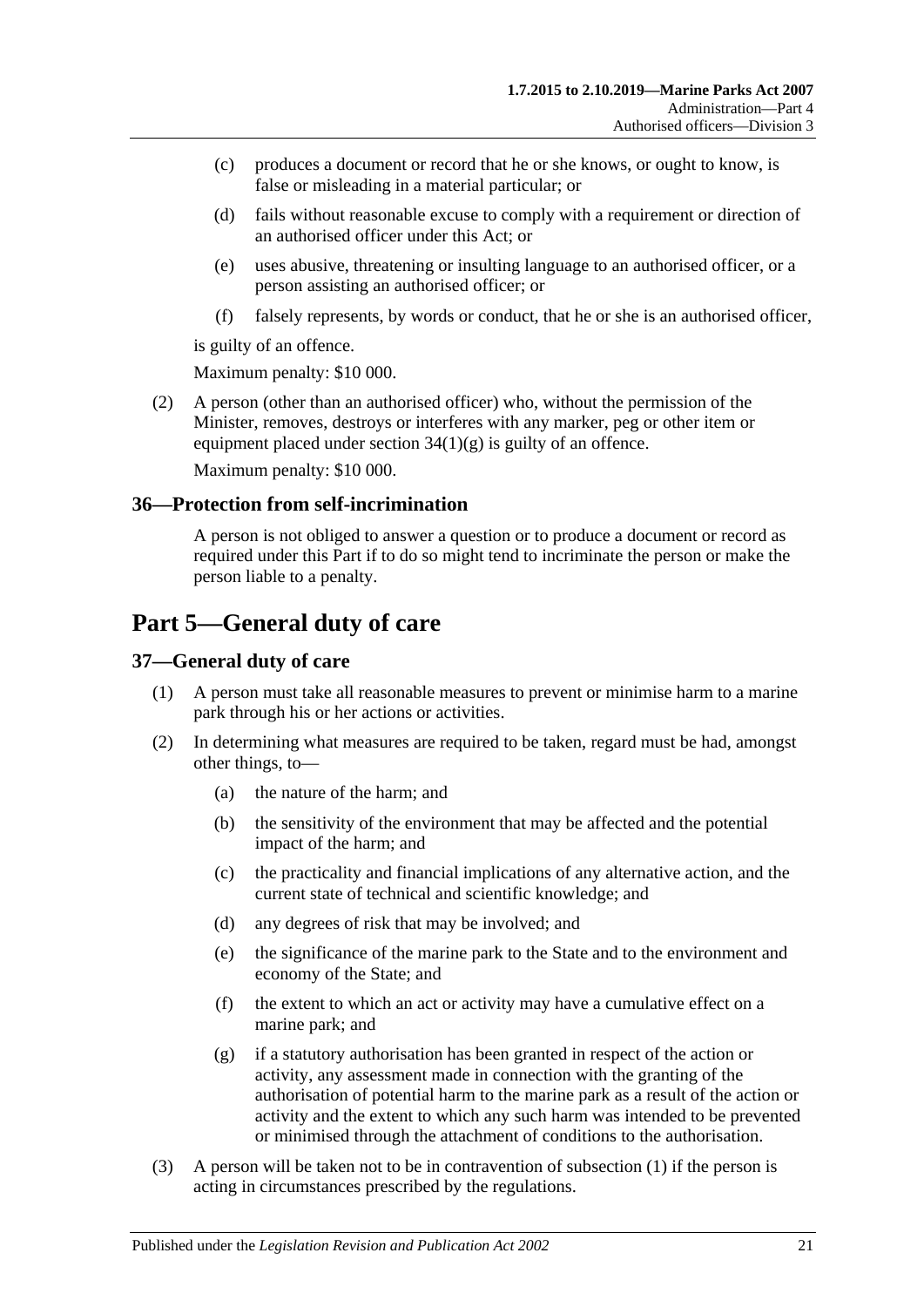- (4) A person who contravenes [subsection](#page-20-3) (1) is not, on account of the contravention alone, guilty of an offence but—
	- (a) compliance with the duty may be enforced by the issuing of a protection order under [Part 6;](#page-21-0) and
	- (b) a reparation order or reparation authorisation may be issued under that Part in respect of the contravention.

## <span id="page-21-0"></span>**Part 6—Protection and other orders**

## <span id="page-21-1"></span>**Division 1—Orders**

#### <span id="page-21-2"></span>**38—Protection orders**

- (1) The Minister may issue a protection order under this Division for the purpose of securing compliance with this Act.
- <span id="page-21-3"></span>(2) A protection order—
	- (a) must be in the form of a written notice served on the person to whom the notice is issued; and
	- (b) must specify the person to whom it is issued (whether by name or a description sufficient to identify the person); and
	- (c) must state the grounds on which it is made with reasonable particularity; and
	- (d) may impose any requirement reasonably required for the purpose for which the order is issued including 1 or more of the following:
		- (i) a requirement that the person discontinue, or not commence, a specified activity indefinitely or for a specified period or until further notice from the Minister;
		- (ii) a requirement that the person not carry on a specified activity except at specified times or subject to specified conditions;
		- (iii) a requirement that the person take specified action in a specified way, and within a specified period; and
	- (e) must state that the person may, within 14 days, appeal to the ERD Court against the order.
- (3) An authorised officer may, if of the opinion that urgent action is required for the protection of a marine park, issue an emergency protection order imposing requirements of a kind referred to in [subsection](#page-21-3) (2)(d) as reasonably required for the protection of the marine park.
- (4) An emergency protection order may be issued orally but, in that event, the person to whom the order is issued must be advised immediately of the person's right to appeal to the ERD Court against the order.
- (5) If an emergency protection order is issued orally, the authorised officer who issued it must confirm it in writing at the earliest opportunity (and in any event within 2 business days) by written notice given to the person to whom it applies.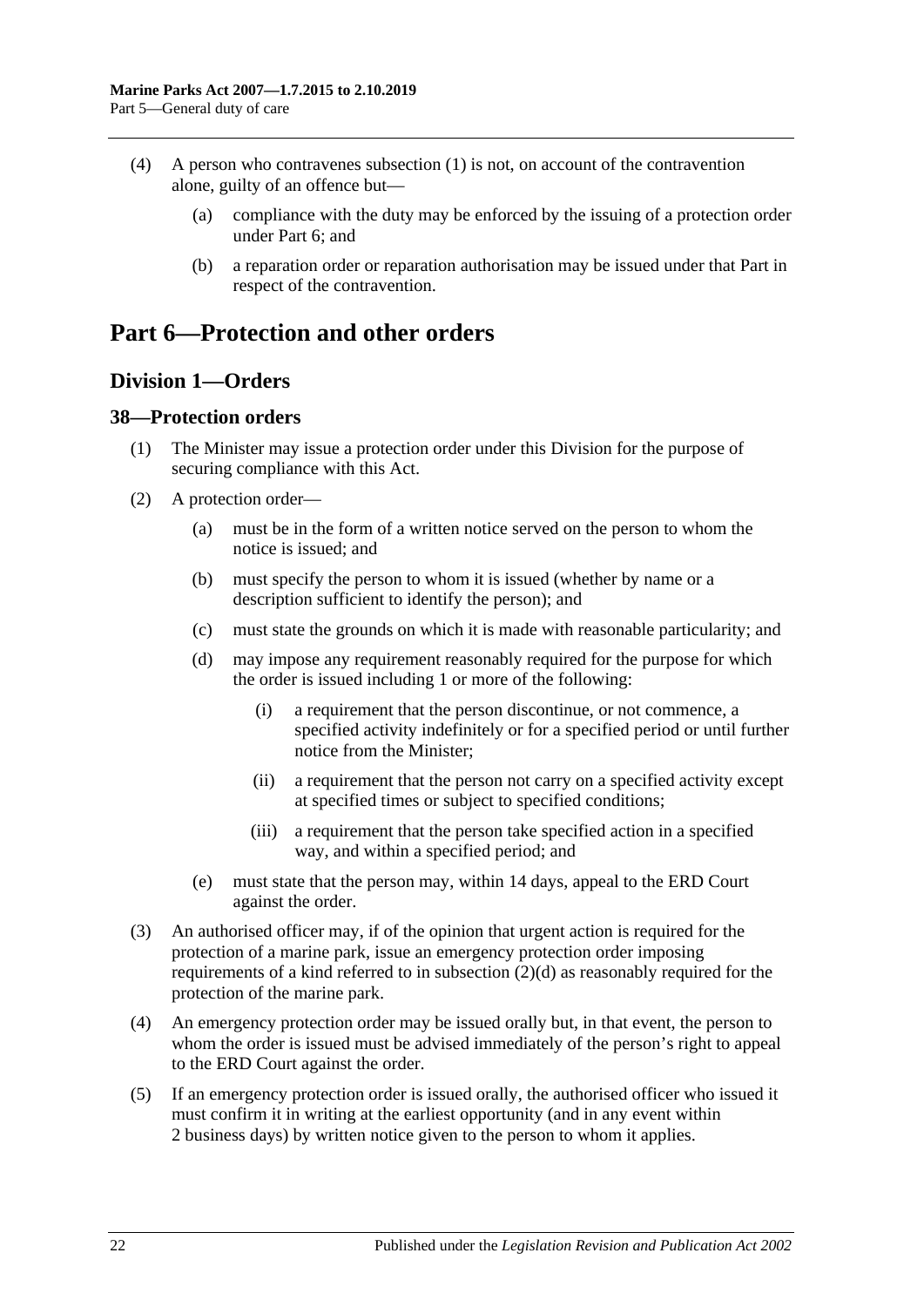- (6) If an emergency protection order is issued, the order will cease to have effect on the expiration of 72 hours from the time of its issuing unless confirmed by a written protection order issued by the Minister and served on the relevant person.
- (7) The Minister may, by written notice served on a person to whom a protection order has been issued, vary or revoke the order.
- (8) A person to whom a protection order is issued must comply with the order. Maximum penalty: \$10 000.
- (9) A person must not hinder or obstruct a person complying with a protection order. Maximum penalty: \$10 000.

#### <span id="page-22-2"></span><span id="page-22-0"></span>**39—Action on non-compliance with protection order**

- (1) If the requirements of a protection order are not complied with, the Minister may take any action required by the order.
- (2) Action to be taken by the Minister under [subsection](#page-22-2) (1) may be taken on the Minister's behalf by an authorised officer or another person authorised by the Minister for the purpose.
- (3) A person taking action under this section may enter any relevant place, vessel or vehicle at any reasonable time.
- (4) The reasonable costs incurred by the Minister in taking action under this section may be recovered by the Minister as a debt from the person who failed to comply with the requirements of the protection order.
- (5) If an amount is recoverable from a person by the Minister under this section—
	- (a) the Minister may, by notice in writing to the person, fix a period, being not less than 28 days from the date of the notice, within which the amount must be paid by the person, and, if the amount is not paid by the person within that period, the person is liable to pay interest charged at the prescribed rate per annum on the amount unpaid; and
	- (b) the amount together with any interest charge so payable is until paid a charge in favour of the Minister on any land owned by the person in relation to which the protection order is registered under [Division 2.](#page-26-0)

## <span id="page-22-1"></span>**40—Reparation orders**

- (1) If the Minister is satisfied that a person has caused harm to a marine park by contravention of this Act, the Minister may issue a reparation order requiring the person—
	- (a) to take specified action within a specified period to make good any resulting harm to the marine park; or
	- (b) to make a payment or payments into an approved account for the reasonable costs incurred, or to be incurred, in taking action to make good any resulting harm to the marine park,

or both.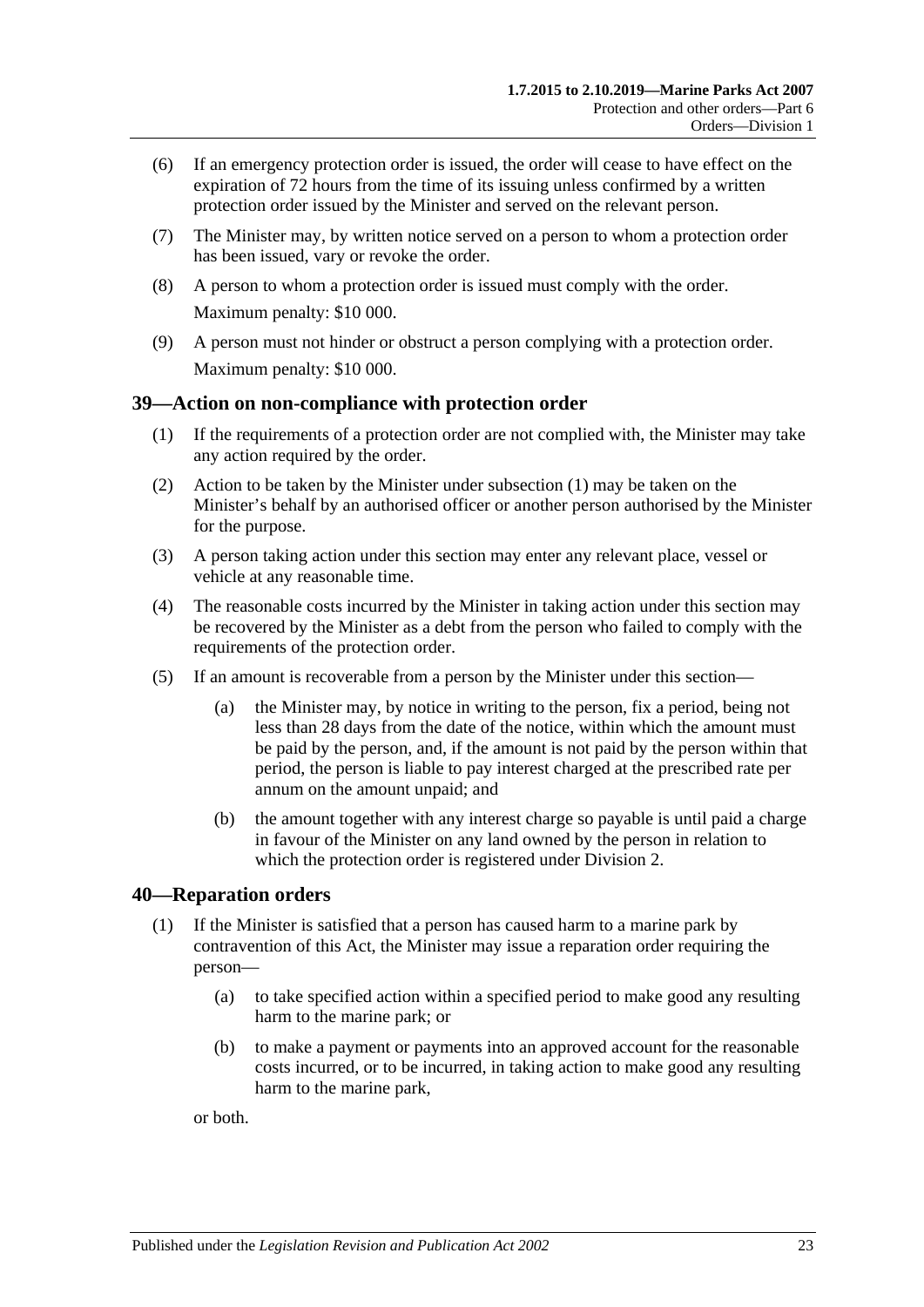- <span id="page-23-0"></span>(2) A reparation order—
	- (a) must be in the form of a written notice served on the person to whom it is issued; and
	- (b) must specify the person to whom it is issued (whether by name or a description sufficient to identify the person); and
	- (c) must state the grounds on which it is made with reasonable particularity; and
	- (d) may include requirements for action to be taken to prevent or mitigate further harm to the marine park, or for a plan of action to be prepared to the satisfaction of the Minister; and
	- (e) may include requirements for specified tests or monitoring; and
	- (f) may include requirements for furnishing to the Minister specified results or reports; and
	- (g) may include requirements that the person to whom it is issued appoint or engage a person with specified qualifications to prepare a plan or report or to undertake tests or monitoring required by the order; and
	- (h) in the case of an order requiring payment into an approved account, may provide that payments must occur in accordance with a scheme specified by the Minister (either at the time of the making of the order or at a later time when the extent or impact of any action has been assessed or finally determined); and
	- (i) must state that the person may, within 14 days, appeal to the ERD Court against the order.
- (3) An authorised officer may, if of the opinion that urgent action is required to prevent or mitigate further harm, issue an emergency reparation order containing requirements of a kind referred to in [subsection](#page-23-0) (2), other than a requirement for payment into an approved account.
- (4) An emergency reparation order may be issued orally, but, in that event, the person to whom it is issued must be advised immediately of the person's right to appeal to the ERD Court against the order.
- (5) If an emergency reparation order is issued orally, the authorised officer who issued it must confirm it in writing at the earliest opportunity (and in any event within 2 business days) by written notice given to the person to whom it applies.
- (6) If an emergency reparation order is issued, the order will cease to have effect on the expiration of 72 hours from the time of its issuing unless confirmed by a written reparation order issued by the Minister and served on the relevant person.
- (7) The Minister or an authorised officer may, if of the opinion that it is reasonably necessary to do so in the circumstances, include in an emergency or other reparation order a requirement for an act or omission that might otherwise constitute a contravention of this Act and, in that event, a person incurs no criminal liability under this Act for compliance with the requirement.
- (8) The Minister may, by written notice served on a person to whom a reparation order has been issued, vary or revoke the order.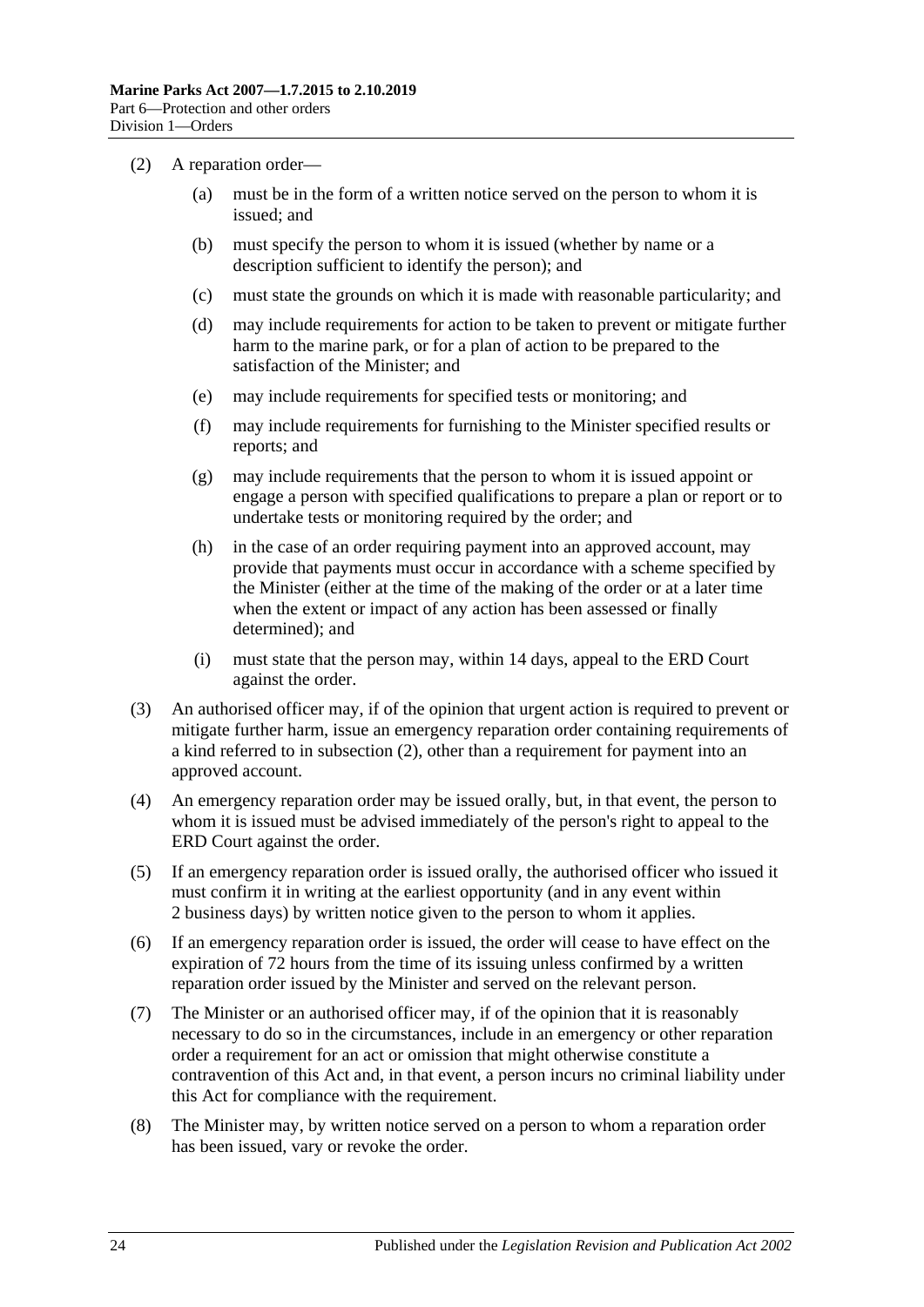(9) A person to whom a reparation order is issued must comply with the order. Maximum penalty: \$10 000.

#### <span id="page-24-2"></span><span id="page-24-0"></span>**41—Action on non-compliance with a reparation order**

- (1) If the requirements of a reparation order are not complied with, the Minister may take any action required by the order.
- (2) Action taken by the Minister under [subsection](#page-24-2) (1) may be taken on the Minister's behalf by an authorised officer or another person authorised by the Minister for the purpose.
- (3) A person taking action under this section may enter any relevant place, vessel or vehicle at any reasonable time.
- (4) The reasonable costs incurred by the Minister in taking action under this section to make good harm to the marine park may be recovered by the Minister as a debt from the person who failed to comply with the requirements of the reparation order.
- (5) If an amount is recoverable from a person by the Minister under this section—
	- (a) the Minister may, by notice in writing to the person, fix a period, being not less than 28 days from the date of the notice, within which the amount must be paid by the person, and, if the amount is not paid by the person within that period, the person is liable to pay interest charged at the prescribed rate per annum on the amount unpaid; and
	- (b) the amount together with any interest charge so payable is until paid a charge in favour of the Minister on any land owned by the person in relation to which the reparation order is registered under [Division 2.](#page-26-0)

#### <span id="page-24-3"></span><span id="page-24-1"></span>**42—Reparation authorisations**

- (1) If the Minister is satisfied that a person has caused harm to a marine park by a contravention of this Act, the Minister may (whether or not a reparation order has been issued to the person) issue a reparation authorisation under which authorised officers or other persons authorised by the Minister for the purpose may take specified action on the Minister's behalf to make good any resulting harm to the marine park.
- (2) A reparation authorisation—
	- (a) must be in the form of a written notice; and
	- (b) must specify the person alleged to have caused the harm (whether by name or a description sufficient to identify the person); and
	- (c) must state the grounds on which it is made with reasonable particularity; and
	- (d) may include authorisation for action to be taken to prevent or mitigate further harm to the marine park.
- (3) The Minister must, as soon as practicable after issuing a reparation authorisation, serve a copy of the authorisation on the person alleged to have caused the harm.
- (4) The Minister may, by notice in writing, vary or revoke a reparation authorisation and must, as soon as practicable after doing so, serve a copy of the notice on the person alleged to have caused the harm.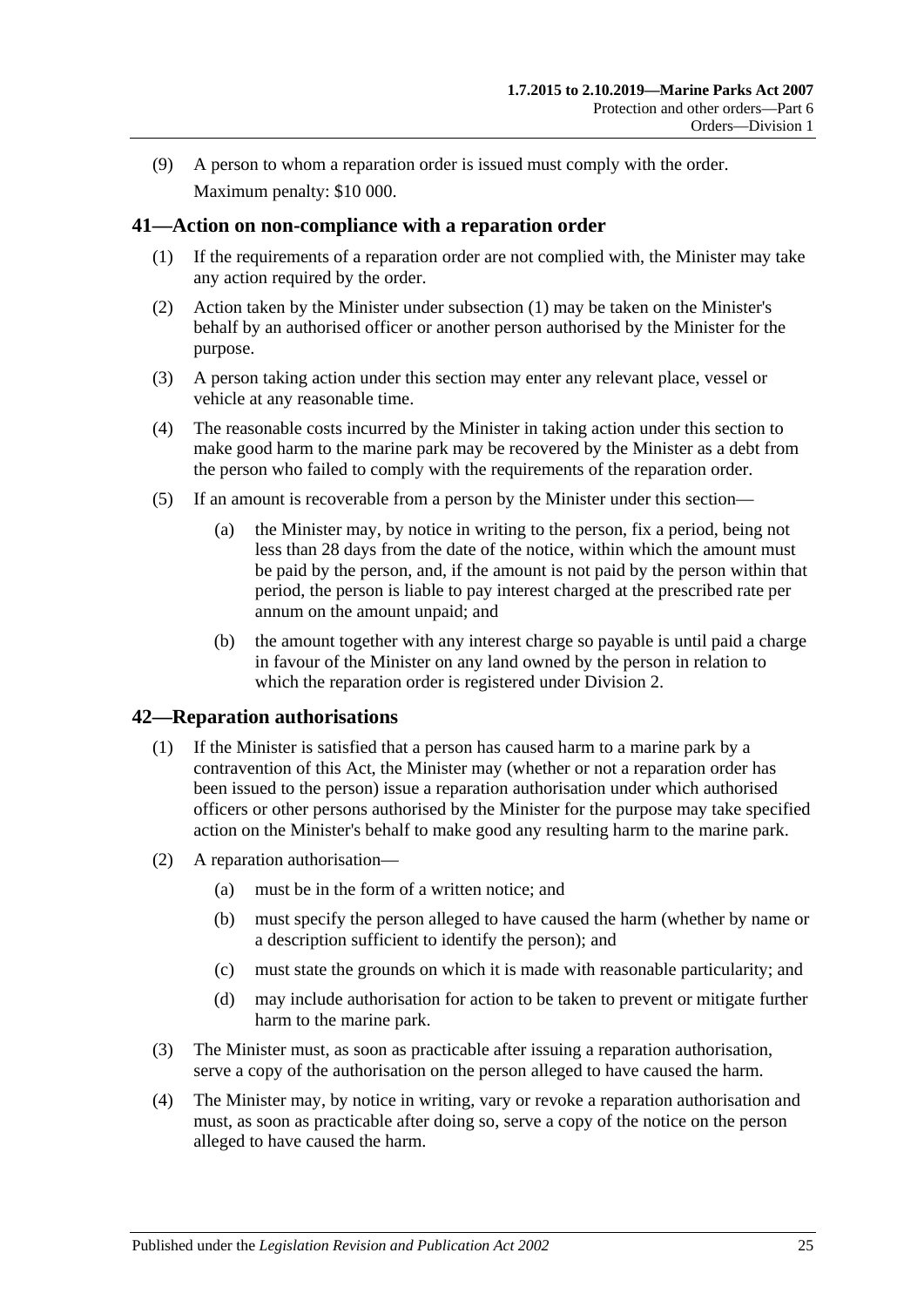- (5) If a person other than an authorised officer is authorised to take action under [subsection](#page-24-3) (1), the following provisions apply:
	- (a) the Minister must issue the person with an instrument of authority;
	- (b) the person may exercise such powers of an authorised officer as are reasonably required for the purpose of taking action under that subsection;
	- (c) the provisions of this Act apply in relation to the exercise of such powers by the person in the same way as in relation to an authorised officer;
	- (d) the person must produce the instrument of authority for the inspection of any person in relation to whom the person intends to exercise powers of an authorised officer.
- (6) A person taking action under a reparation authorisation may enter any relevant place, vessel or vehicle at any reasonable time.
- (7) The reasonable costs incurred by the Minister in taking action under a reparation authorisation to make good harm to the marine park may be recovered by the Minister as a debt from the person who caused the relevant harm.
- (8) If an amount is recoverable from a person by the Minister under this section—
	- (a) the Minister may, by notice in writing to the person, fix a period, being not less than 28 days from the date of the notice, within which the amount must be paid by the person, and, if the amount is not paid by the person within that period, the person is liable to pay interest charged at the prescribed rate per annum on the amount unpaid; and
	- (b) the amount together with any interest charge so payable is until paid a charge in favour of the Minister on any land owned by the person in relation to which the reparation authorisation is registered under [Division 2.](#page-26-0)

#### <span id="page-25-1"></span><span id="page-25-0"></span>**43—Related matters**

- (1) The Minister should, so far as is reasonably practicable, consult with any public authority that may also have power to act with respect to the particular matter before the Minister issues an order or authorisation under this Division.
- (2) [Subsection](#page-25-1) (1) does not apply—
	- (a) where action is being taken under this Act as a matter of urgency; or
	- (b) in any other circumstance of a prescribed kind.
- (3) A person cannot claim compensation from—
	- (a) the Minister or the Crown; or
	- (b) an authorised officer; or
	- (c) a person acting under the authority of the Minister or an authorised officer,

in respect of a requirement imposed under this Division, or on account of an act or omission done or made in the exercise (or purported exercise) of a power under this Division.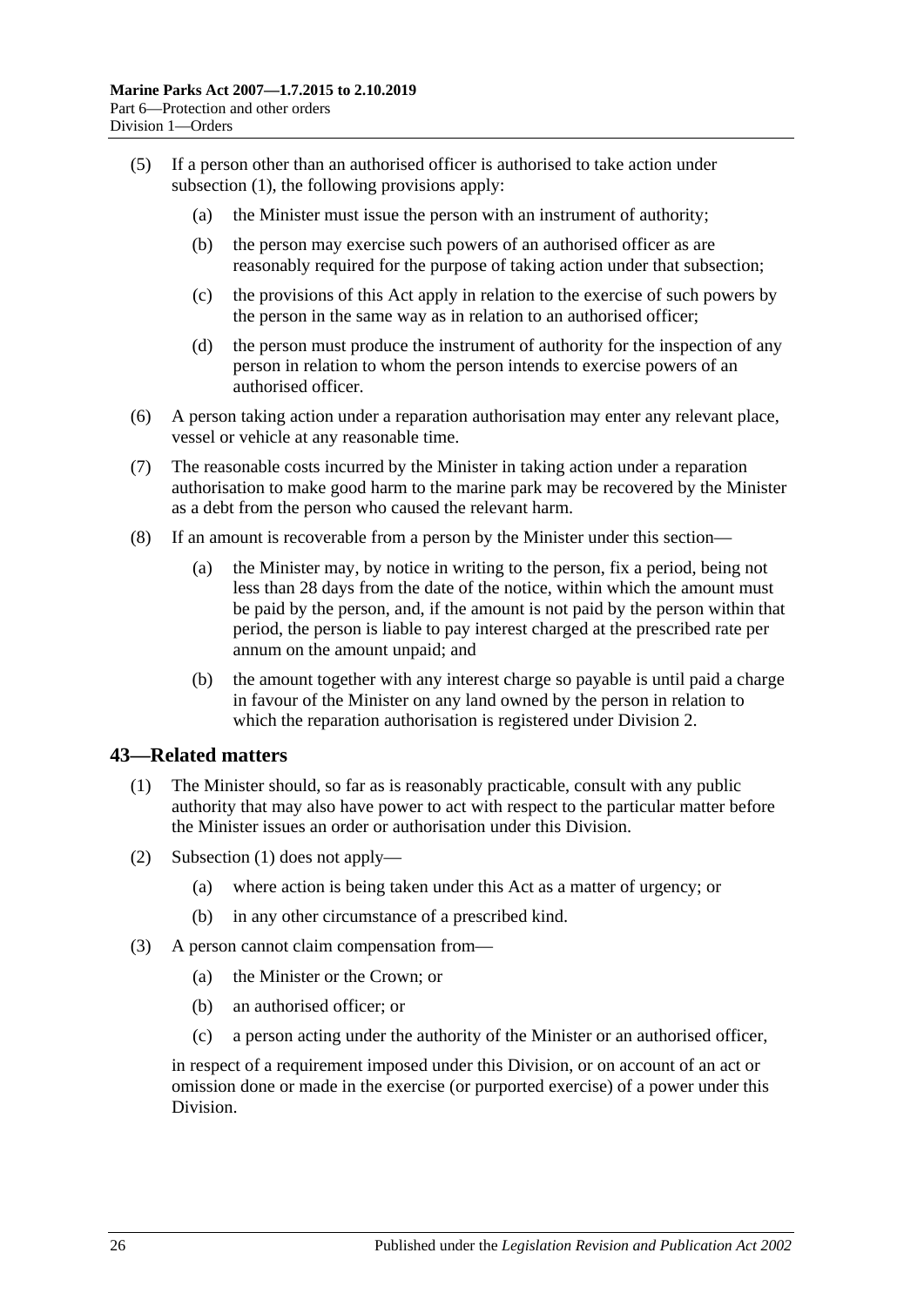## <span id="page-26-0"></span>**Division 2—Registration of orders and effect of charges**

### <span id="page-26-1"></span>**44—Registration**

 $(1)$  If—

- (a) the Minister issues an order or authorisation under [Division 1;](#page-21-1) and
- (b) the order or authorisation is issued in relation to an activity carried out on land, or requires a person to take action on or in relation to land,

the Minister may apply to the Registrar-General for the registration of the order or authorisation in relation to that land.

- <span id="page-26-2"></span>(2) An application under this section must—
	- (a) define the land to which it relates; and
	- (b) comply with any requirement imposed by the Registrar-General for the purposes of this section.
- (3) The Registrar-General must on—
	- (a) due application under [subsection](#page-26-2) (2); and
	- (b) lodgement of a copy of the relevant order or authorisation,

register the order or authorisation in relation to the land by making such entries in any register book, memorial or other book or record in the Lands Titles Registration Office or in the General Registry Office as the Registrar-General thinks fit.

- (4) An order or authorisation registered under this section is binding on each owner and occupier from time to time of the land.
- (5) The Registrar-General must, on application by the Minister, cancel the registration of an order or authorisation in relation to land and make such endorsements to that effect in the appropriate register book, memorial or other book or record in respect of the land as the Registrar-General thinks fit.
- (6) The Minister may, if the Minister thinks fit, apply to the Registrar-General for cancellation of the registration of an order or authorisation under this section in relation to land, and must do so—
	- (a) on revocation of the order or authorisation; or
	- (b) in relation to—
		- (i) an order—
			- (A) on full compliance with the requirements of the order;
			- (B) if the Minister has taken action under [Division 1](#page-21-1) to carry out the requirements of the order—on payment to the Minister of any amount recoverable by the Minister under that Division in relation to the action so taken; or
		- (ii) an authorisation—on payment to the Minister of any amount recoverable by the Minister under [Division 1](#page-21-1) in relation to the action taken in pursuance of the authorisation.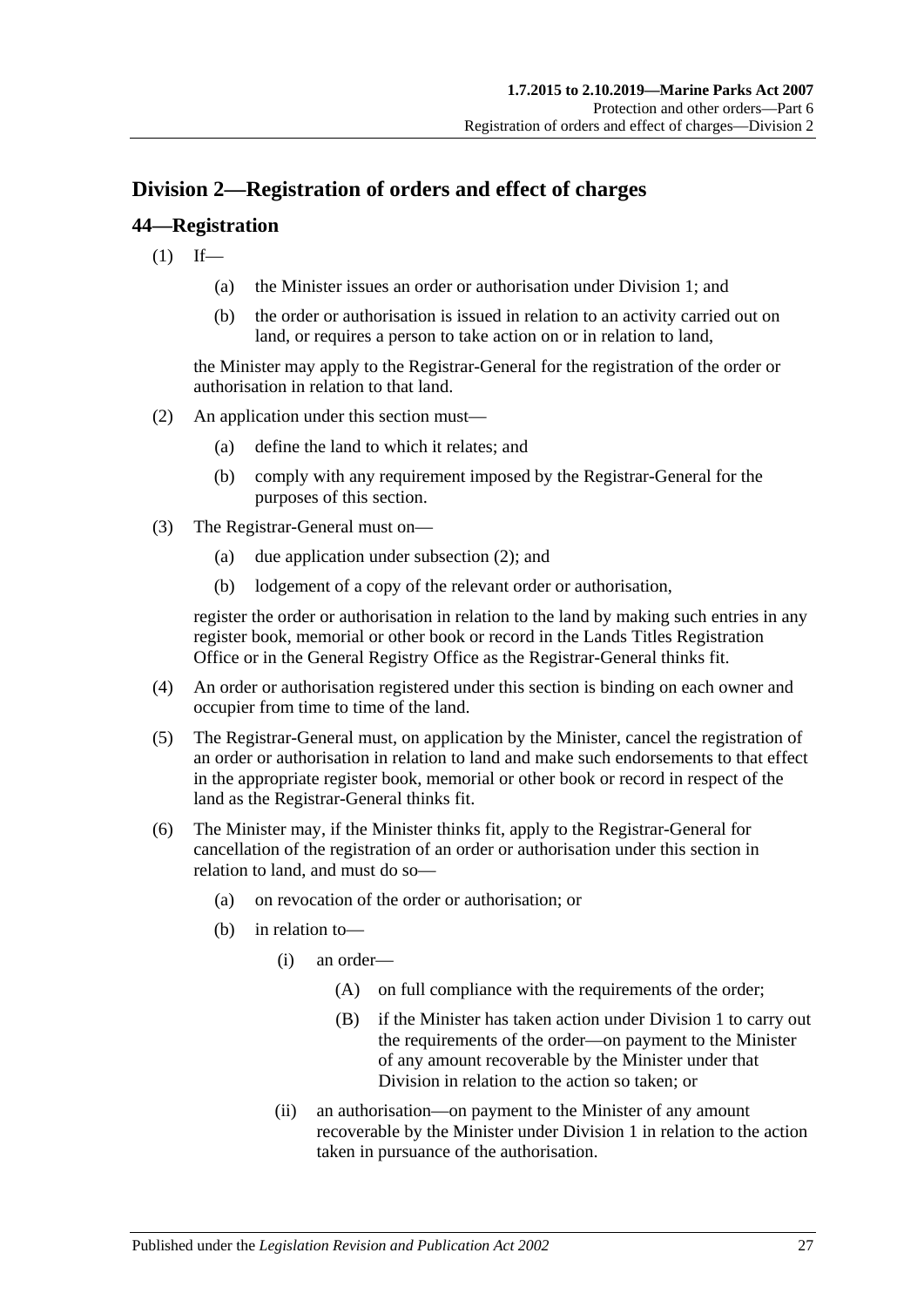## <span id="page-27-0"></span>**45—Effect of charge**

A charge imposed on land under [Division 1](#page-21-1) has priority over—

- any prior charge on the land (whether or not registered) that operates in favour of a person who is an associate of the owner of the land; and
- (b) any other charge on the land other than a charge registered prior to registration under this Division of the relevant order or authorisation in relation to the land.

## <span id="page-27-1"></span>**Part 7—Appeals to ERD Court**

### <span id="page-27-2"></span>**46—Appeals to ERD Court**

- <span id="page-27-4"></span><span id="page-27-3"></span>(1) The following appeals may be made to the ERD Court:
	- (a) a person who is refused a permit may appeal to the Court against the decision of the Minister to refuse the permit;
	- (b) a person who has been granted a permit may appeal to the Court against a decision of the Minister revoking the permit or imposing or varying a condition of the permit;
	- (c) a person to whom a protection order or reparation order has been issued may appeal to the ERD Court against the order or a variation of the order.
- <span id="page-27-5"></span>(2) An appeal must be made in a manner and form determined by the Court, setting out the grounds of the appeal.
- (3) Subject to this section, an appeal by a person against a decision referred to in [subsection](#page-27-3)  $(1)(a)$  or  $(b)$  must be made within 21 days after the person receives notice in writing of the decision.
- (4) Subject to this section, an appeal by a person against an order or a variation of an order referred to in [subsection](#page-27-5)  $(1)(c)$  must be made within 21 days after the person receives notice in writing of the order or variation.
- (5) The Court may, if it is satisfied that it is just and reasonable in the circumstances to do so, dispense with the requirement that an appeal be made within the period fixed by this section.
- (6) Unless otherwise determined by the Court, an appeal must be referred in the first instance to a conference under section 16 of the *[Environment, Resources and](http://www.legislation.sa.gov.au/index.aspx?action=legref&type=act&legtitle=Environment%20Resources%20and%20Development%20Court%20Act%201993)  [Development Court Act](http://www.legislation.sa.gov.au/index.aspx?action=legref&type=act&legtitle=Environment%20Resources%20and%20Development%20Court%20Act%201993) 1993* (and the provisions of that Act will then apply in relation to that appeal).
- (7) Subject to [subsection](#page-27-6) (8), the institution of an appeal does not affect the operation of the decision or order to which the appeal relates.
- <span id="page-27-6"></span>(8) The Court may, on application by a party to an appeal, make an order staying or otherwise affecting the operation or implementation of the whole or a part of a decision or order if the Court is satisfied that it is appropriate to do so having regard to—
	- (a) the possible consequences to the marine park and the interests of any persons who may be affected by the appeal; and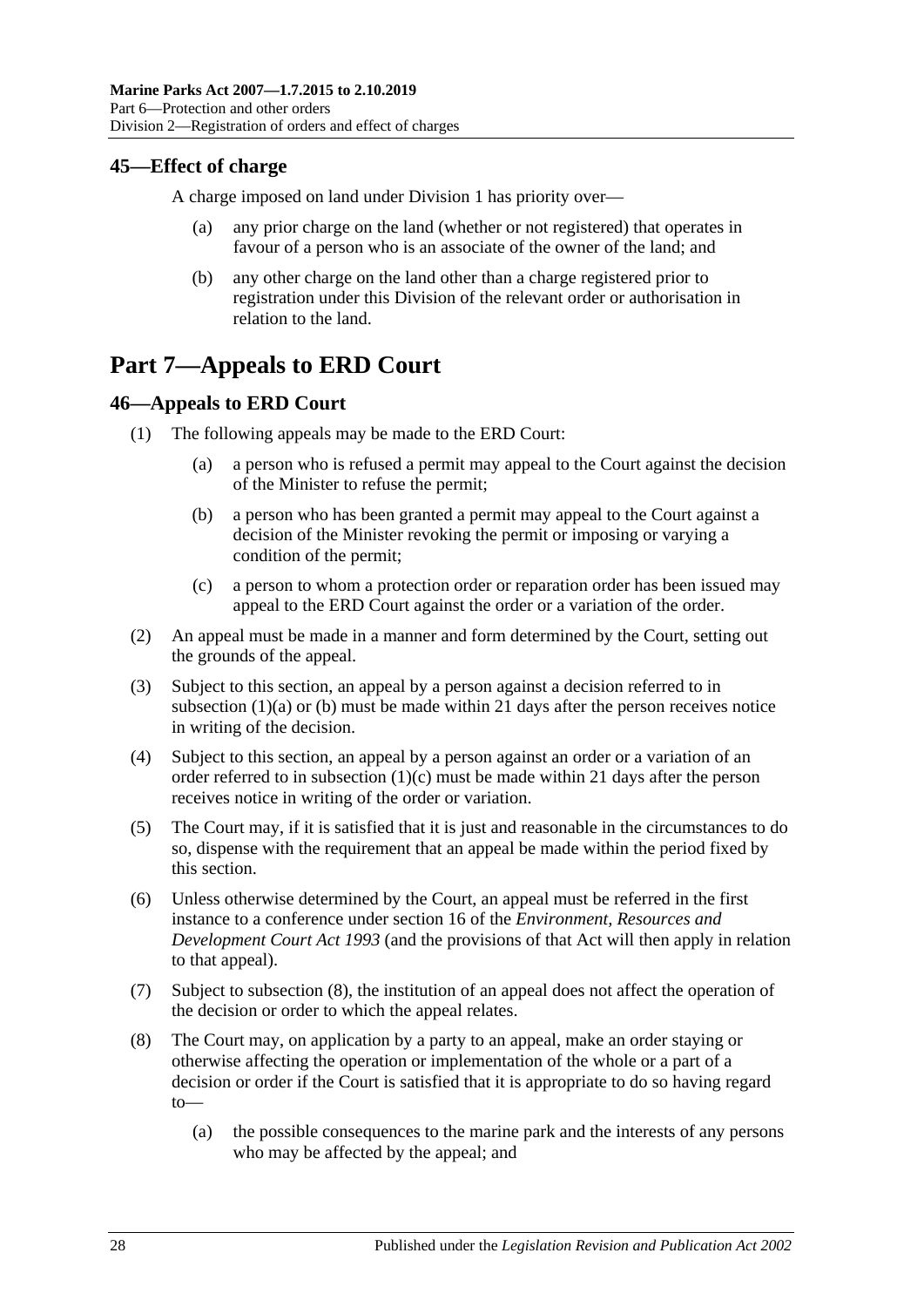- (b) the need to secure the effectiveness of the hearing and determination of the appeal.
- (9) An order under [subsection](#page-27-6) (8)—
	- (a) may be varied or revoked by the Court by further order; and
	- (b) is subject to such conditions as are specified in the order; and
	- (c) has effect until—
		- (i) the end of the period of operation (if any) specified in the order; or
		- (ii) the decision of the Court on the appeal comes into operation,

whichever is the earlier.

- (10) The Court must not make an order under [subsection](#page-27-6) (8) unless each party to the appeal has been given a reasonable opportunity to make submissions in relation to the matter.
- (11) The Court may, on hearing an appeal under this section—
	- (a) confirm, vary or revoke the decision or order appealed against;
	- (b) order or direct a person or body to take such action as the Court thinks fit, or to refrain (either temporarily or permanently) from such action or activity as the Court thinks fit;
	- (c) make any consequential or ancillary order or direction, or impose any condition, that it considers necessary or expedient.

## <span id="page-28-0"></span>**Part 8—Civil remedies**

#### <span id="page-28-2"></span><span id="page-28-1"></span>**47—Civil remedies**

- (1) Applications may be made to the ERD Court for 1 or more of the following orders:
	- (a) if a person has engaged, is engaging or is proposing to engage in conduct in contravention of this Act—an order restraining the person from engaging in the conduct and, if the Court considers it appropriate to do so, requiring the person to take specified action;
	- (b) if a person has refused or failed, is refusing or failing or is proposing to refuse or fail to take action required by this Act—an order requiring the person to take that action;
	- (c) if a person has caused harm to a marine park by a contravention of this Act—an order requiring the person to take specified action to make good any resulting harm to the marine park and, if appropriate, to take specified action to prevent or mitigate further harm;
	- (d) if the Minister has incurred costs in taking action to prevent or make good harm to a marine park caused by a contravention of this Act—an order against the person who committed the contravention for payment of the reasonable costs and expenses incurred in taking that action;
	- (e) if the Court considers it appropriate to do so, an order against a person who has contravened this Act for payment (for the credit of the Consolidated Account) of an amount in the nature of exemplary damages determined by the Court;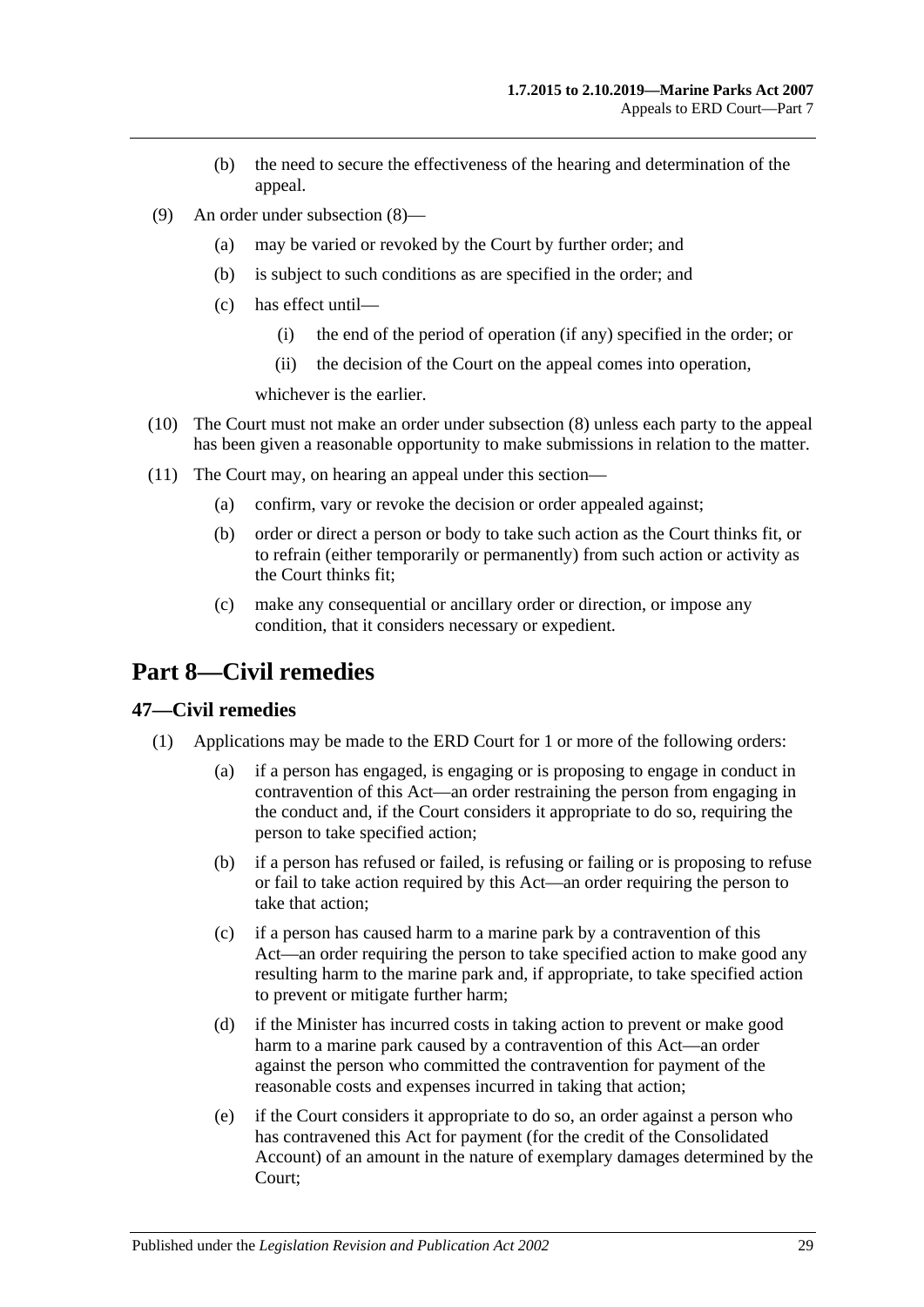- (f) if the Court considers it appropriate to do so, an order against a person who has contravened this Act to take specified action to publicise—
	- (i) the contravention of this Act; and
	- (ii) the harm flowing from the contravention; and
	- (iii) the other requirements of the order made against the person.
- (2) The power of the Court to make an order restraining a person from engaging in conduct of a particular kind may be exercised—
	- (a) if the Court is satisfied that the person has engaged in conduct of that kind—whether or not it appears to the Court that the person intends to engage again, or to continue to engage, in conduct of that kind; or
	- (b) if it appears to the Court that, in the event that an order is not made, it is likely that the person will engage in conduct of that kind—whether or not the person has previously engaged in conduct of that kind and whether or not there is an imminent danger of substantial harm if the first-mentioned person engages in conduct of that kind.
- (3) The power of the Court to make an order requiring a person to take specified action may be exercised—
	- (a) if the Court is satisfied that the person has refused or failed to take that action—whether or not it appears to the Court that the person intends to refuse or fail again, or to continue to refuse or fail, to take that action; or
	- (b) if it appears to the Court that, in the event that an order is not made, it is likely that the person will refuse or fail to take that action—whether or not the person has previously refused or failed to take that action and whether or not there is an imminent danger of substantial harm if the first-mentioned person refuses or fails to take that action.
- (4) In assessing an amount to be ordered in the nature of exemplary damages, the Court must have regard to—
	- (a) any harm to a marine park or detriment to the public interest resulting from the contravention; and
	- (b) any financial saving or other benefit that the respondent stood to gain by committing the contravention; and
	- (c) any other matter it considers relevant.
- (5) The power to order payment of an amount in the nature of exemplary damages may only be exercised by a Judge of the Court.
- <span id="page-29-0"></span>(6) An application under this section may be made—
	- (a) by the Minister; or
	- (b) by an authorised officer; or
	- (c) by any person whose interests are affected by the subject matter of the application; or
	- (d) by any other person with the leave of the Court.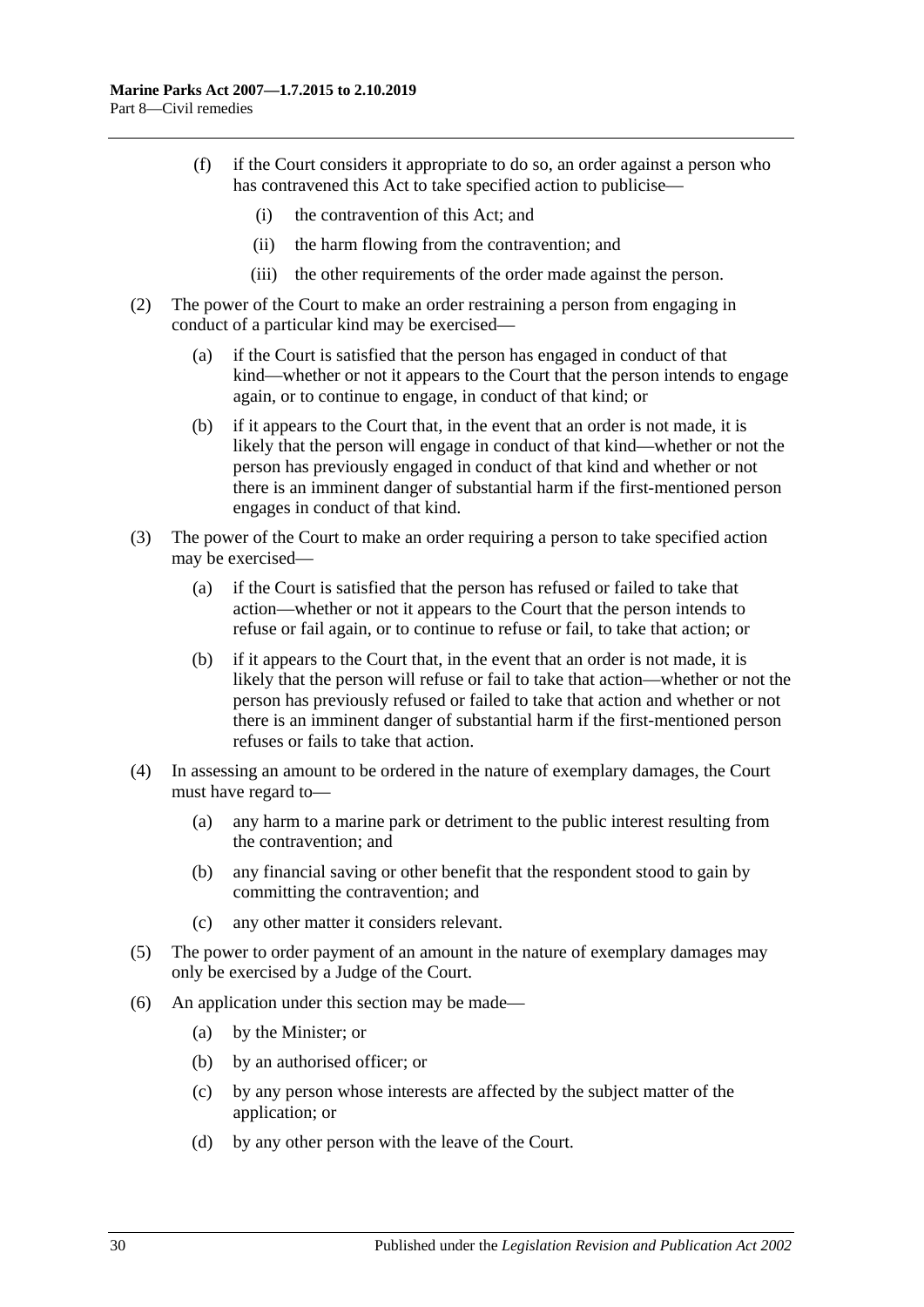- (7) Before the Court may grant leave for the purposes of [subsection](#page-29-0) (6)(d), the Court must be satisfied that—
	- (a) the proceedings on the application would not be an abuse of the process of the Court; and
	- (b) there is a real or significant likelihood that the requirements for the making of an order under [subsection](#page-28-2) (1) on the application would be satisfied; and
	- (c) it is in the public interest that the proceedings should be brought.
- (8) An application under this section may be made in a representative capacity (but, if so, the consent of all persons on whose behalf the application is made must be obtained).
- (9) An application may be made without notice to the other party and, if the Court is satisfied on the application that the respondent has a case to answer, it may grant leave to the applicant to serve a summons requiring the respondent to appear before the Court to show cause why an order should not be made under this section.
- (10) An application under this section must, in the first instance, be referred to a conference under section 16 of the *[Environment, Resources and Development Court](http://www.legislation.sa.gov.au/index.aspx?action=legref&type=act&legtitle=Environment%20Resources%20and%20Development%20Court%20Act%201993)  Act [1993](http://www.legislation.sa.gov.au/index.aspx?action=legref&type=act&legtitle=Environment%20Resources%20and%20Development%20Court%20Act%201993)* (and the provisions of that Act will then apply in relation to the application).
- (11) If, on an application under this section or before the determination of the proceedings commenced by the application, the Court is satisfied that, in order to preserve the rights or interests of parties to the proceedings or for any other reason, it is desirable to make an interim order under this section, the Court may make such an order.
- (12) An interim order—
	- (a) may be made on an application made without notice to the other party; and
	- (b) may be made whether or not the proceedings have been referred to a conference; and
	- (c) will be made subject to such conditions as the Court thinks fit; and
	- (d) will not operate after the proceedings in which it is made are finally determined.
- (13) The Court may order an applicant in proceedings under this section—
	- (a) to provide security for the payment of costs that may be awarded against the applicant if the application is subsequently dismissed; and
	- (b) to give an undertaking as to the payment of any amount that may be awarded against the applicant under [subsection](#page-30-0) (14).
- <span id="page-30-0"></span>(14) If, on an application under this section alleging a contravention of this Act, the Court is satisfied—
	- (a) that the respondent has not contravened this Act; and
	- (b) that the respondent has suffered loss or damage as a result of the actions of the applicant; and
	- (c) that in the circumstances it is appropriate to make an order under this provision,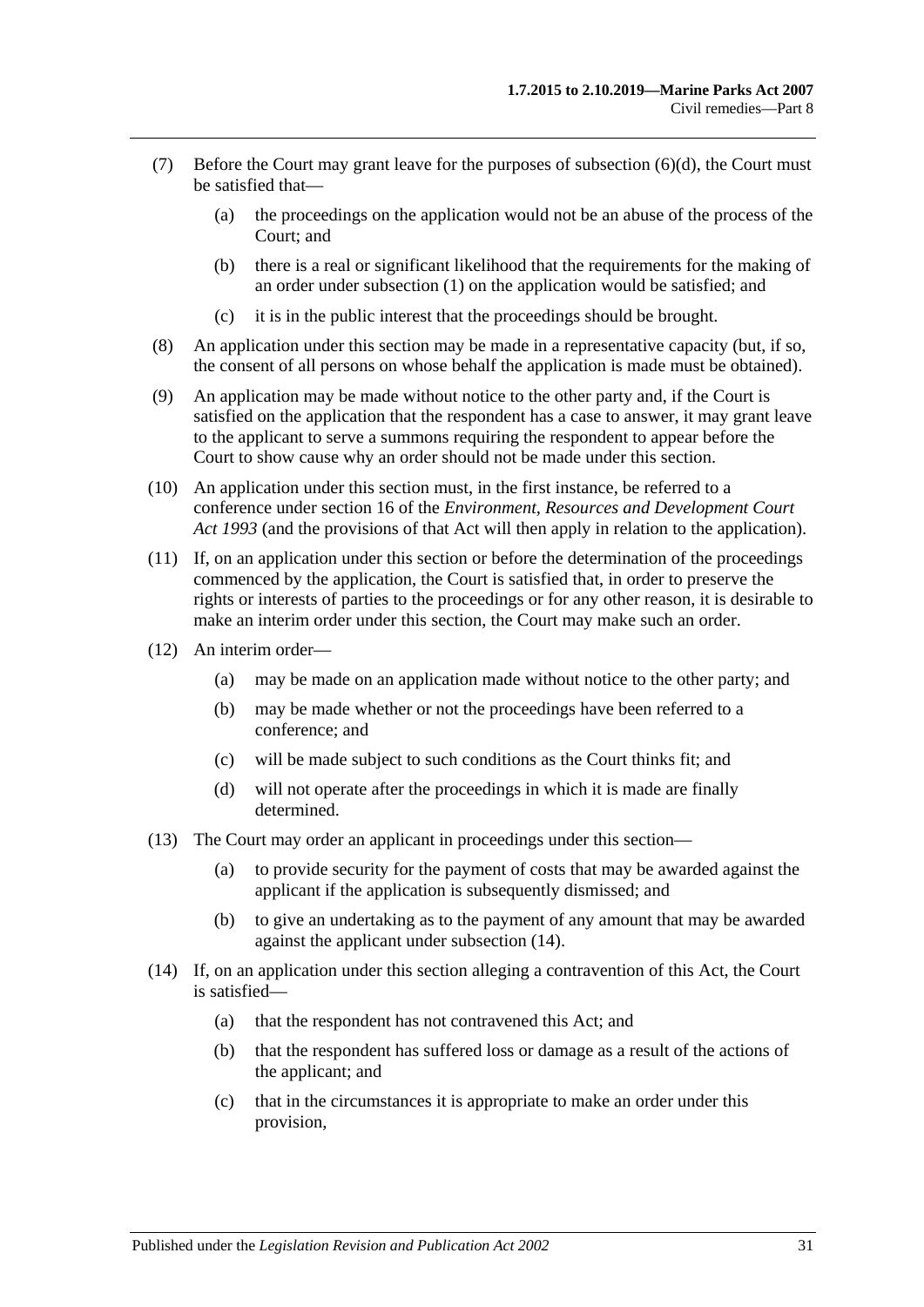the Court may, on the application of the respondent (and in addition to any order as to costs), require the applicant to pay to the respondent an amount, determined by the Court, to compensate the respondent for the loss or damage suffered by the respondent.

- (15) The Court may, if it considers it appropriate to do so, either on its own initiative or on the application of a party, vary or revoke an order previously made under this section.
- (16) Proceedings under this section based on a contravention of this Act may be commenced at any time within 3 years after the date of the alleged contravention or, with the authorisation of the Attorney-General, at a later time.
- (17) An apparently genuine document purporting to be under the hand of the Attorney-General and to authorise the commencement of proceedings under this section will be accepted in any legal proceedings, in the absence of proof to the contrary, as proof of the authorisation.
- <span id="page-31-2"></span>(18) The Court may, in any proceedings under this section, make such orders in relation to the costs of the proceedings as it thinks just and reasonable.
- (19) Without limiting the generality of [subsection](#page-31-2) (18), in determining whether to make any order in relation to costs the Court may have regard to the following matters (so far as they are relevant):
	- (a) whether the applicant is pursuing a personal interest only in bringing the proceedings or is furthering a wider group interest or the public interest;
	- (b) whether or not the proceedings raise significant issues relating to the administration of this Act.

## <span id="page-31-0"></span>**Part 9—Provisions relating to official insignia**

## <span id="page-31-1"></span>**48—Interpretation**

<span id="page-31-3"></span>(1) In this Part—

*official insignia* means—

- (a) a design declared by the Minister to be a logo for the purposes of this Part; or
- (b) the name of a marine park proclaimed under this Act, whether appearing or used in full or in an abbreviated form; or
- (c) a combination of a logo under [paragraph](#page-31-3) (a) and a name.
- (2) For the purposes of this Part, goods will be taken to be marked with official insignia if the insignia is affixed or annexed to, marked on, or incorporated in or with—
	- (a) the goods; or
	- (b) any covering or container in which the goods are wholly or partly enclosed; or
	- (c) anything placed in or attached to any such covering or container; or
	- (d) anything that is attached to the goods or around which the goods are wrapped or wound.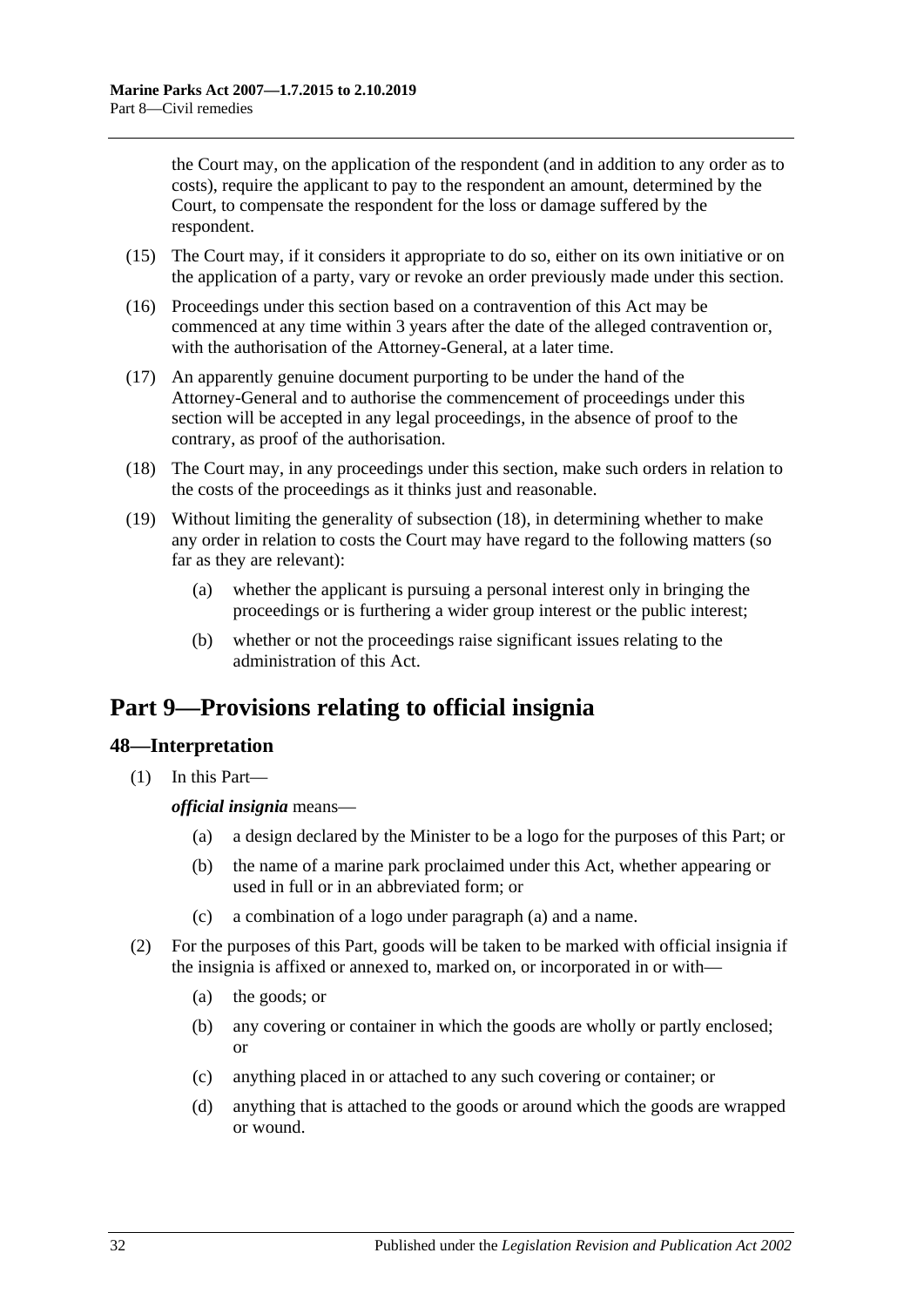#### <span id="page-32-3"></span><span id="page-32-0"></span>**49—Declaration of logo**

The Minister may, by notice in the Gazette—

- (a) declare a design to be a logo for the purposes of this Part; or
- (b) vary or revoke a declaration under [paragraph](#page-32-3) (a).

#### <span id="page-32-1"></span>**50—Protection of official insignia**

- (1) The Crown has a proprietary interest in all official insignia.
- <span id="page-32-6"></span>(2) A person must not, without the consent of the Minister, in the course of a trade or business—
	- (a) sell goods marked with official insignia; or
	- (b) use official insignia for the purpose of promoting the sale of goods or services or the provision of any benefits.

Maximum penalty: \$10 000.

(3) A person must not, without the consent of the Minister, assume a name or description that consists of, or includes, official insignia.

Maximum penalty: \$10 000.

- (4) A consent under this section—
	- (a) may be given with or without conditions (including conditions requiring payment to the Minister); and
	- (b) may be given generally by notice in the Gazette or by notice in writing addressed to an applicant for the consent; and
	- (c) may be revoked by the Minister for contravention of a condition by notice in writing given personally or by post to a person who has the benefit of the consent.
- <span id="page-32-4"></span>(5) The Supreme Court may, on the application of the Minister, grant an injunction to restrain a breach of this section.
- <span id="page-32-5"></span>(6) The court by which a person is convicted of an offence against this section may, on the application of the Minister, order the convicted person to pay compensation of an amount fixed by the court to the Minister.
- (7) [Subsections](#page-32-4) (5) and [\(6\)](#page-32-5) do not derogate from any civil remedy that may be available to the Minister apart from those subsections.

#### <span id="page-32-2"></span>**51—Seizure and forfeiture of goods**

- $(1)$  If—
	- (a) goods apparently intended for a commercial purpose are marked with official insignia; and
	- (b) an authorised officer suspects on reasonable grounds that the use of the insignia has not been authorised by the Minister,

the authorised officer may seize those goods.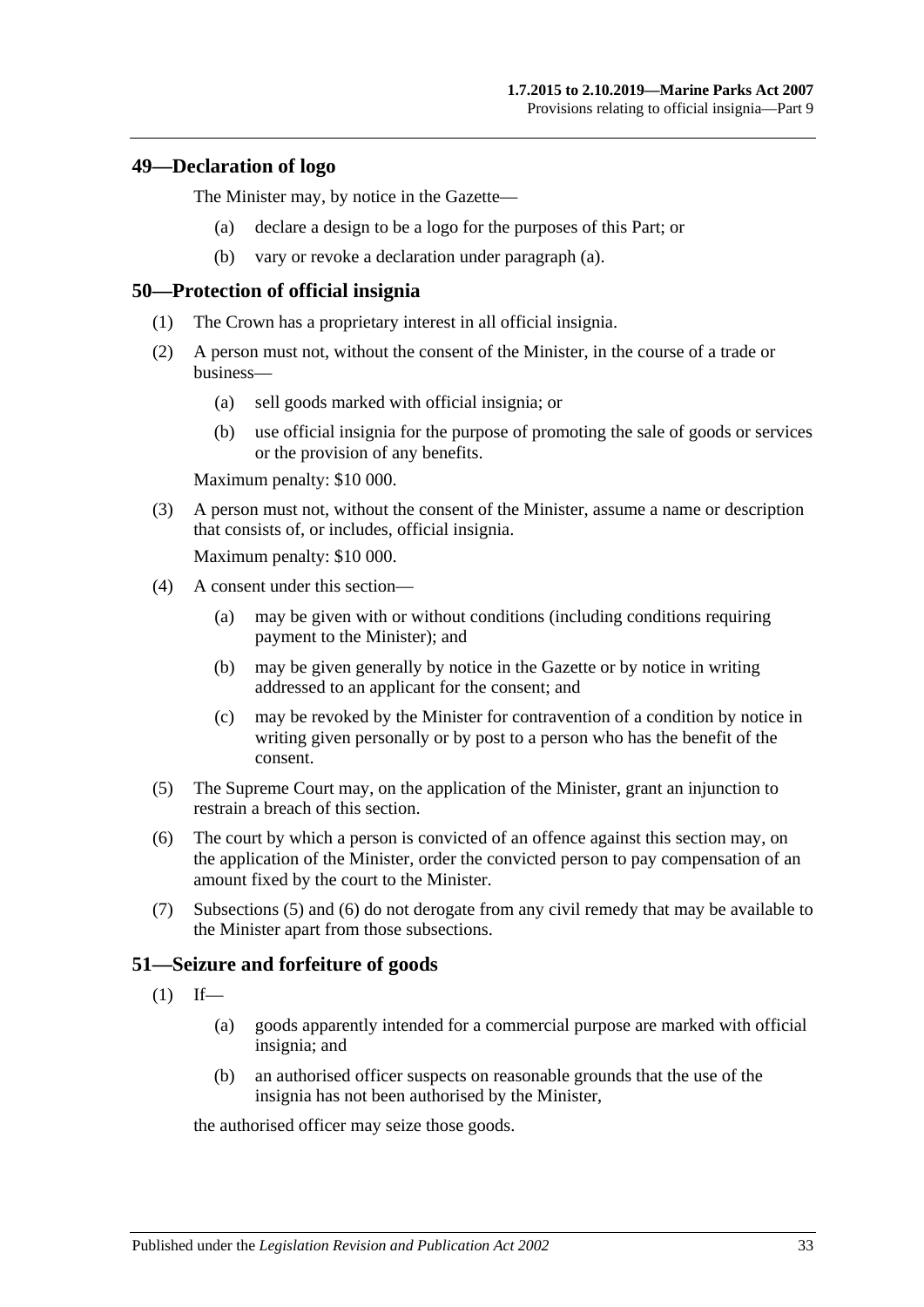- <span id="page-33-4"></span>(2) If goods have been seized under this section and—
	- (a) proceedings are not instituted for an offence against [section](#page-32-6) 50(2) in relation to the goods within 3 months of their seizure; or
	- (b) after proceedings have been instituted and completed, the defendant is not convicted,

the person from whom they were seized is entitled to recover—

- (c) the goods or, if they have been destroyed, compensation equal to the market value of the goods at the time of their seizure; and
- (d) compensation for any loss suffered by reason of the seizure of the goods.
- (3) An action for the payment of compensation under [subsection](#page-33-4) (2) may be brought against the Minister in any court of competent jurisdiction.
- (4) The court by which a person is convicted of an offence against [section](#page-32-6) 50(2) may order that goods to which the offence relates be forfeited to the Crown.
- (5) Any goods forfeited to the Crown may be sold or disposed of as the Minister thinks fit.

## <span id="page-33-0"></span>**Part 10—Miscellaneous**

#### <span id="page-33-1"></span>**52—Native title**

Any prohibitions or restrictions (including the general duty of care) applying within a marine park under this Act have effect subject to native title and native title rights and interests.

#### <span id="page-33-2"></span>**54—False or misleading information**

A person must not make a statement that is false or misleading in a material particular (whether by reason of the inclusion or omission of any particular) in any information provided under this Act.

Maximum penalty:

- (a) if the person made the statement knowing that it was false or misleading—\$20 000 or imprisonment for 2 years;
- (b) in any other case—\$10 000.

#### <span id="page-33-3"></span>**55—Continuing offence**

- (1) A person convicted of an offence against a provision of this Act in respect of a continuing act or omission—
	- (a) is liable, in addition to the penalty otherwise applicable to the offence, to a penalty for each day during which the act or omission continued of not more than one-tenth of the maximum penalty prescribed for that offence; and
	- (b) is, if the act or omission continues after the conviction, guilty of a further offence against the provision and liable, in addition to the penalty otherwise applicable to the further offence, to a penalty for each day during which the act or omission continued after the conviction of not more than one-tenth of the maximum penalty prescribed for the offence.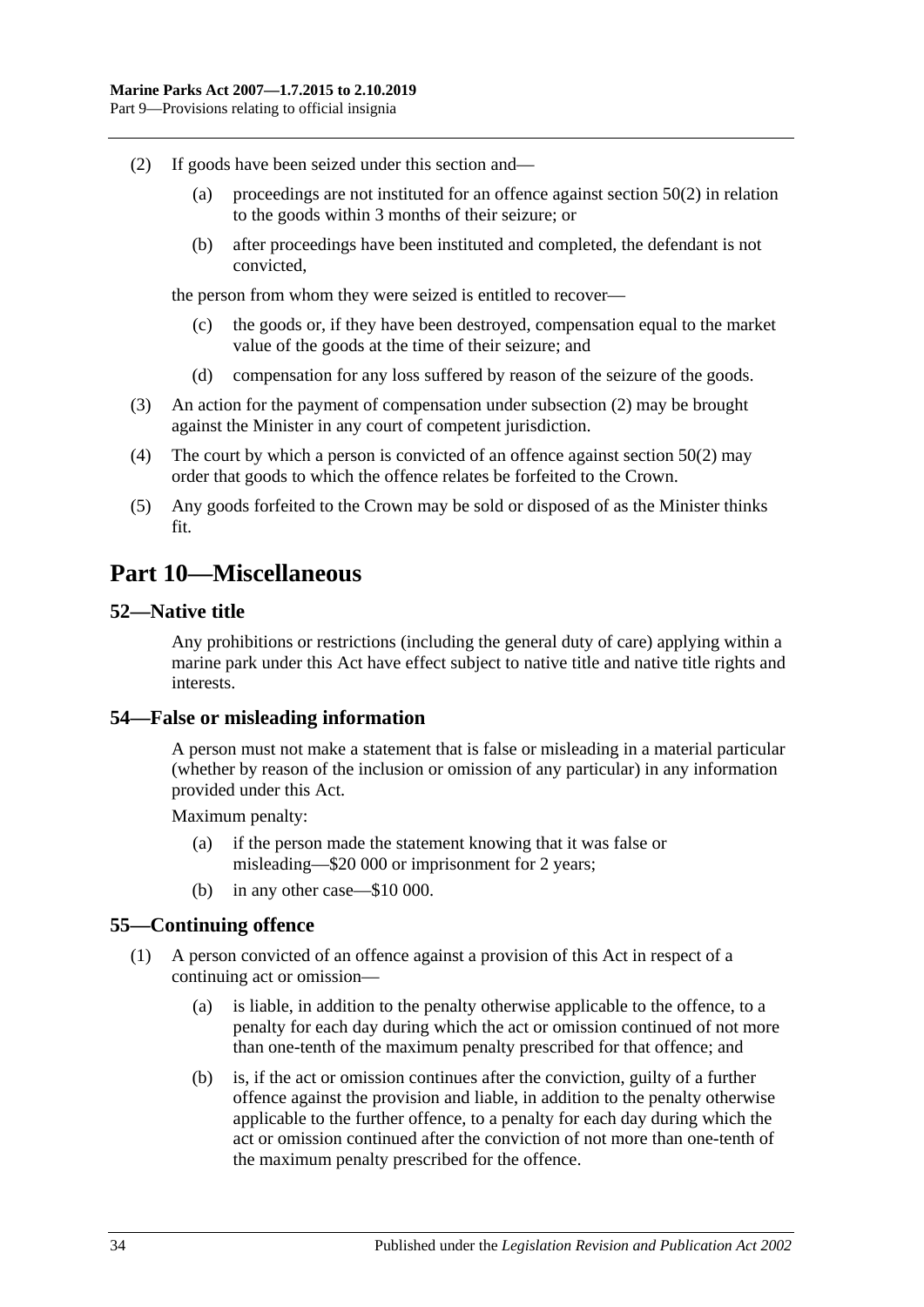(2) If an offence consists of an omission to do something that is required to be done, the omission will be taken to continue for as long as the thing required to be done remains undone after the end of the period for compliance with the requirement.

#### <span id="page-34-0"></span>**56—Offences by bodies corporate**

- (1) If a body corporate commits an offence against this Act, each member of the governing body, and the manager of the body corporate, are guilty of an offence and liable to the same penalty as is prescribed for the principal offence where the offender is a natural person.
- (2) A person may be prosecuted and convicted of an offence under this section whether or not the body corporate has been prosecuted or convicted of the offence committed by the body corporate.

#### <span id="page-34-1"></span>**57—Additional orders on conviction**

If a person is convicted of an offence against this Act, the court by which the conviction is recorded may, in addition to any penalty that it may impose, make 1 or more of the following orders:

- (a) an order requiring the person to take any specified action (including an order to take action to make good harm to a marine park or to rectify any other consequences of a contravention of this Act, or to ensure that a further contravention does not occur);
- (b) an order that the person pay to the Crown an amount determined by the court to be equal to the costs of taking action to make good harm to a marine park or rectifying any other consequences of a contravention of this Act;
- (c) an order that the person pay to the Crown an amount determined by the court to be equal to a fair assessment or estimate of the financial benefit that the person, or an associate of the person, has gained, or can reasonably be expected to gain, as a result of the commission of an offence against this Act.

#### <span id="page-34-2"></span>**58—General defence**

It is a defence to a charge of an offence against this Act if the defendant proves that the alleged offence was not committed intentionally and did not result from a failure on the part of the defendant to take reasonable care to avoid the commission of the offence.

#### <span id="page-34-3"></span>**59—Criminal jurisdiction of ERD Court**

Offences constituted by this Act lie within the criminal jurisdiction of the ERD Court.

#### <span id="page-34-5"></span><span id="page-34-4"></span>**60—Confidentiality**

- (1) A person engaged or formerly engaged in the administration of this Act must not divulge or communicate personal information obtained (whether by that person or otherwise) in the course of official duties except—
	- (a) as required or authorised by or under this Act or any other Act or law; or
	- (b) with the consent of the person to whom the information relates; or
	- (c) in connection with the administration of this Act; or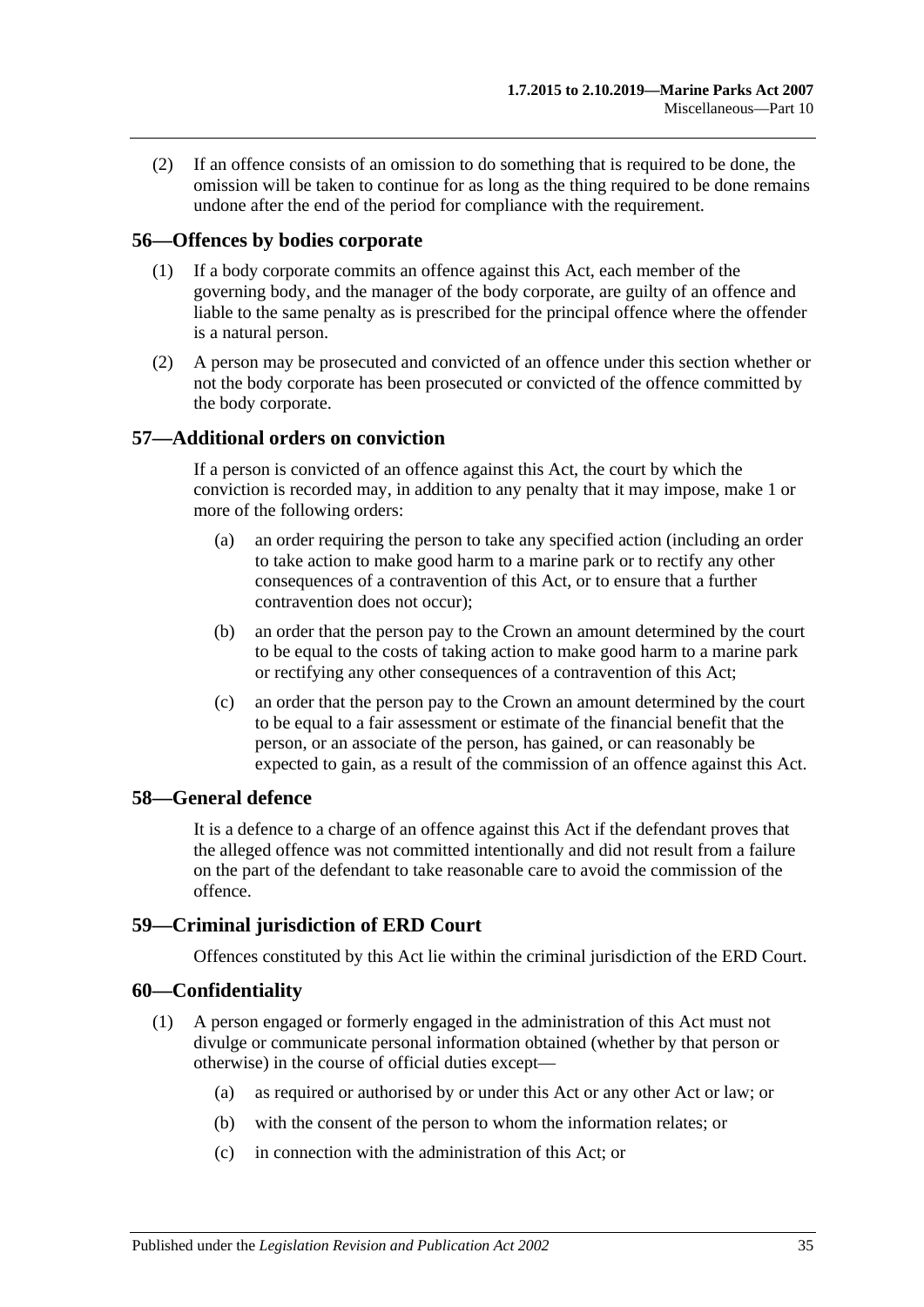(d) to an agency or instrumentality of this State, the Commonwealth or another State or Territory of the Commonwealth for the purposes of the proper performance of its functions.

Maximum penalty: \$10 000.

- (2) [Subsection](#page-34-5) (1) does not prevent disclosure of statistical or other data that could not reasonably be expected to lead to the identification of any person to whom it relates.
- (3) Information that has been disclosed under [subsection](#page-34-5) (1) for a particular purpose must not be used for any other purpose by—
	- (a) the person to whom the information was disclosed; or
	- (b) any other person who gains access to the information (whether properly or improperly and whether directly or indirectly) as a result of that disclosure.

Maximum penalty: \$10 000.

#### <span id="page-35-2"></span><span id="page-35-0"></span>**61—Service**

- (1) A notice, order or other document required to be given or sent to, or served on, a person for the purposes of this Act may—
	- (a) be given to the person personally; or
	- (b) be posted in an envelope addressed to the person at the person's last known residential or (in the case of a corporation) registered address; or
	- (c) be left for the person at the person's last known residential or (in the case of a corporation) registered address with someone apparently over the age of 16 years; or
	- (d) be transmitted by fax or email to a fax number or email address (in which case the notice or document will be taken to have been given or served at the time of transmission).
- (2) Without limiting the effect of [subsection](#page-35-2) (1), a notice, order or other document required to be given or sent to, or served on, a person for the purposes of this Act may, if the person is a company or registered body within the meaning of the *Corporations Act 2001* of the Commonwealth, be served on the person in accordance with that Act.

#### <span id="page-35-1"></span>**62—Evidentiary provisions**

- (1) In any proceedings, a certificate executed by the Minister certifying as to a matter relating to—
	- (a) a permit or whether a person held a permit; or
	- (b) the appointment or non-appointment of a person as an authorised officer; or
	- (c) a delegation or authority under this Act; or
	- (d) a notice, order or authorisation of the Minister under this Act; or
	- (e) any other decision of the Minister,

constitutes proof of the matters so certified in the absence of proof to the contrary.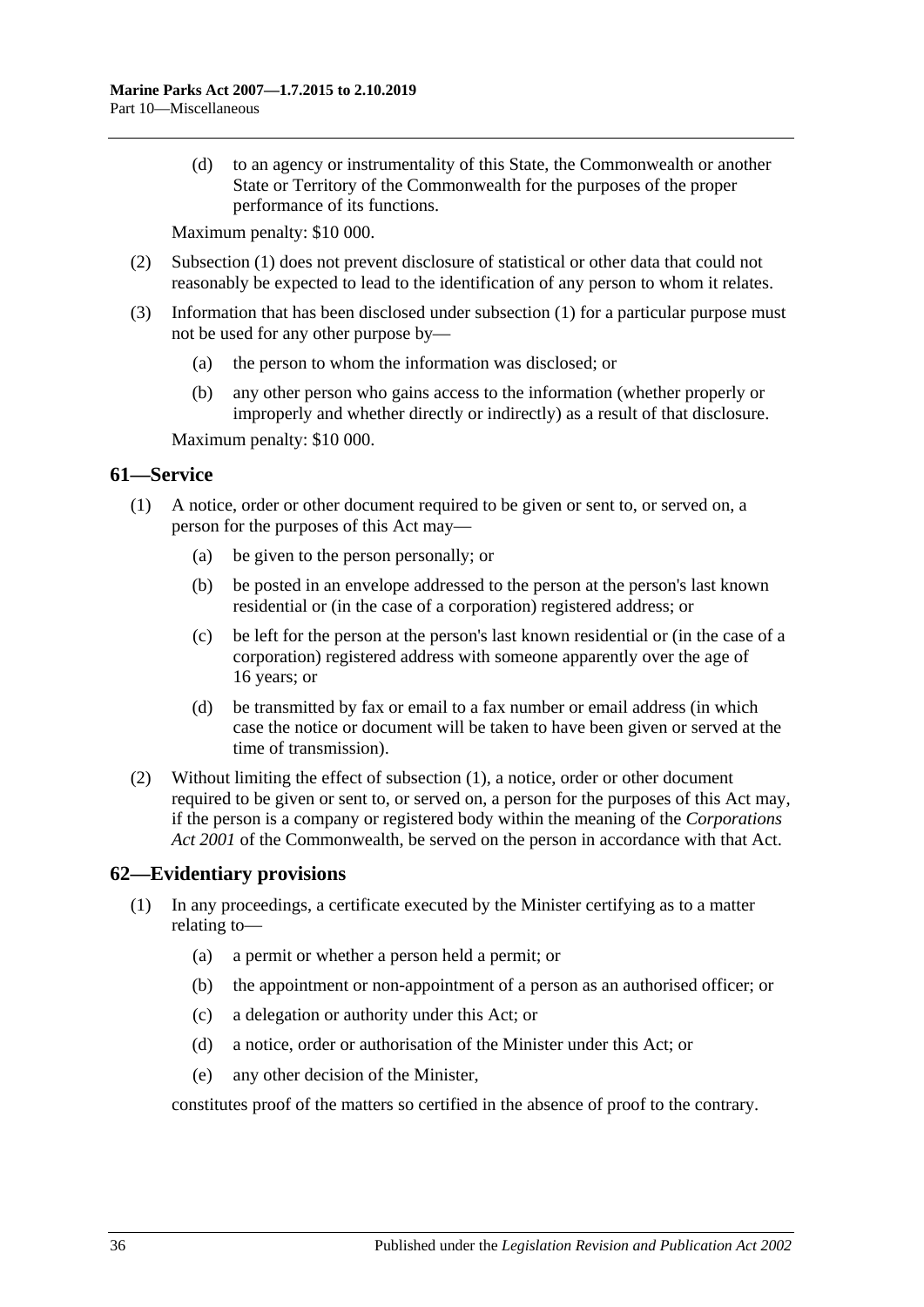- (2) An apparently genuine document purporting to be an authorisation, notice, order, certificate or other document, or a copy of an authorisation, notice, order, certificate or other document, issued or executed by the Minister or an authorised officer will be accepted as such in the absence of proof to the contrary.
- (3) In proceedings for an offence against this Act, evidence of a distance, height, depth or position as determined by the use of an electronic, sonic, optical, mechanical or other device by an authorised officer will be accepted as proof of the distance, height, depth or position in the absence of proof to the contrary.
- (4) In proceedings for an offence against this Act, a statement made in evidence by an authorised officer that a place or area described or indicated by him or her was or was not within a specified marine park or zone or other area within a marine park will be accepted as proof of the matter so stated in the absence of proof to the contrary.
- (5) In any proceedings for the recovery of reasonable costs incurred by the Minister under this Act, a certificate executed by the Minister detailing the costs and the purpose for which they were incurred constitutes proof of the matters so certified in the absence of proof to the contrary.

#### <span id="page-36-1"></span><span id="page-36-0"></span>**63—Regulations**

- (1) The Governor may make such regulations as are contemplated by, or necessary or expedient for the purposes of, this Act.
- (2) Without limiting the generality of [subsection](#page-36-1) (1), the regulations may—
	- (a) exempt classes of persons or activities from the application of this Act or specified provisions of this Act, either unconditionally or subject to specified conditions; or
	- (b) prescribe fees to be paid in respect of any matter under this Act and provide for the payment of fees by instalments and for the recovery or waiver of fees or instalments of fees; or
	- (c) create offences punishable by a fine not exceeding \$5 000; or
	- (d) fix expiation fees for alleged offences against this Act or the regulations (being a fee not exceeding \$750); or
	- (e) make provision facilitating proof of the commission of offences against the regulations.
- (3) Regulations under this Act may—
	- (a) be of general application or limited application; or
	- (b) make different provision according to the matters or circumstances to which they are expressed to apply; or
	- (c) provide that a matter or thing in respect of which regulations may be made is to be determined according to the discretion of the Minister.
- <span id="page-36-2"></span>(4) The Governor may, by regulation, make additional provisions of a saving or transitional nature consequent on the enactment of the *[Statutes Amendment \(Boards](http://www.legislation.sa.gov.au/index.aspx?action=legref&type=act&legtitle=Statutes%20Amendment%20(Boards%20and%20Committees%E2%80%94Abolition%20and%20Reform)%20Act%202015)  [and Committees—Abolition and Reform\) Act](http://www.legislation.sa.gov.au/index.aspx?action=legref&type=act&legtitle=Statutes%20Amendment%20(Boards%20and%20Committees%E2%80%94Abolition%20and%20Reform)%20Act%202015) 2015*.
- <span id="page-36-3"></span>(5) A provision of a regulation made under [subsection](#page-36-2) (4) may, if the regulation so provides, take effect from the commencement of this subsection or from a later day.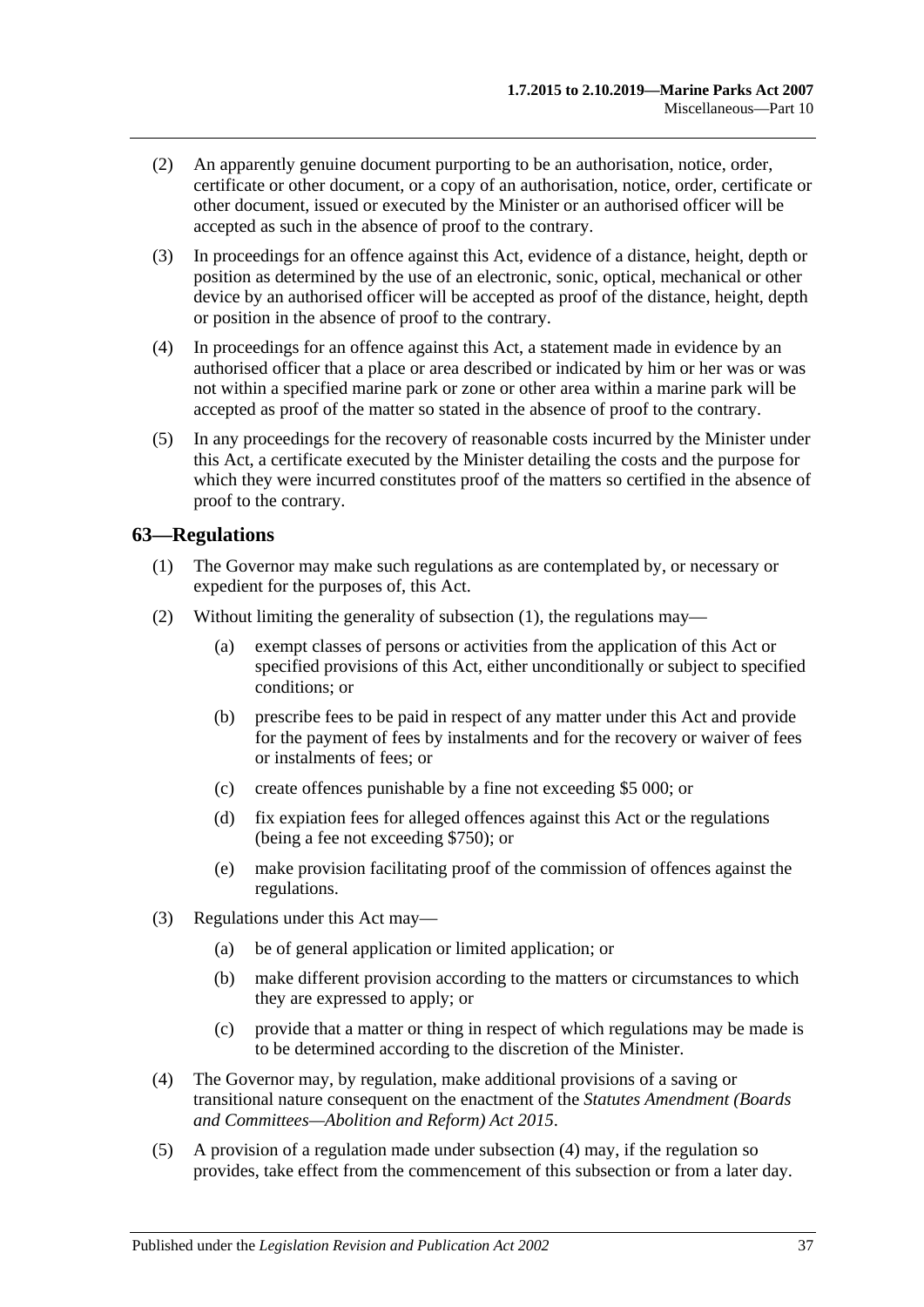- (6) To the extent to which a provision takes effect under [subsection](#page-36-3) (5) from a day earlier than the day of the regulation's publication in the Gazette, the provision does not operate to the disadvantage of a person by—
	- (a) decreasing the person's rights; or
	- (b) imposing liabilities on the person.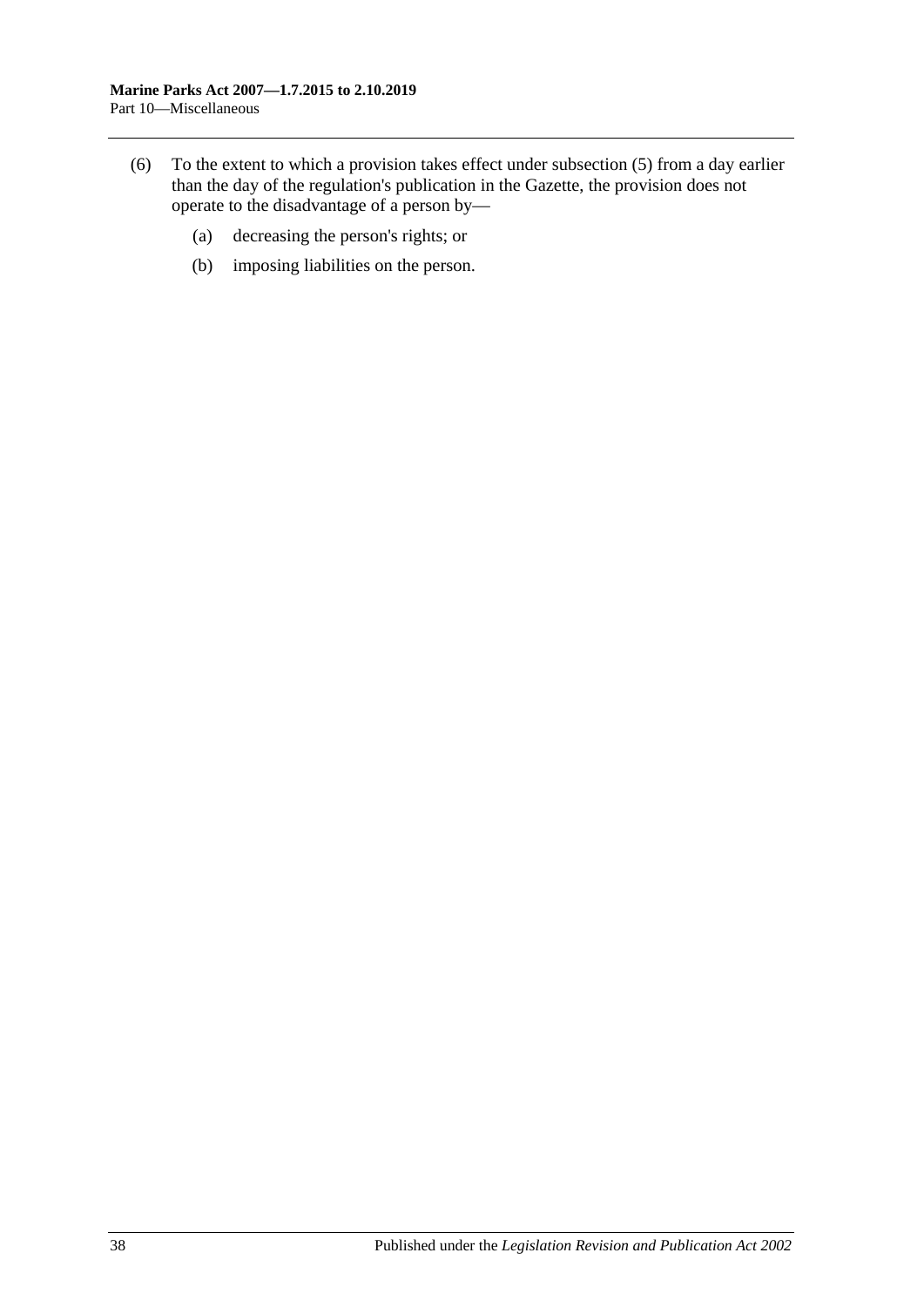## <span id="page-38-0"></span>**Legislative history**

### **Notes**

- Amendments of this version that are uncommenced are not incorporated into the text.
- Please note—References in the legislation to other legislation or instruments or to titles of bodies or offices are not automatically updated as part of the program for the revision and publication of legislation and therefore may be obsolete.
- Earlier versions of this Act (historical versions) are listed at the end of the legislative history.
- For further information relating to the Act and subordinate legislation made under the Act see the Index of South Australian Statutes or www.legislation.sa.gov.au.

## **Legislation amended by principal Act**

The *Marine Parks Act 2007* amended the following:

*Aquaculture Act 2001 Coast Protection Act 1972 Development Act 1993 Environment Protection Act 1993 Fisheries Management Act 2007 Harbors and Navigation Act 1993 Historic Shipwrecks Act 1981 Mining Act 1971 Natural Resources Management Act 2004 Offshore Minerals Act 2000 Petroleum and Geothermal Energy Act 2000 Petroleum (Submerged Lands) Act 1982*

## **Principal Act and amendments**

| Year | N <sub>0</sub> | Title                                                                             | Assent     | Commencement                                                                                                         |
|------|----------------|-----------------------------------------------------------------------------------|------------|----------------------------------------------------------------------------------------------------------------------|
| 2007 | 60             | Marine Parks Act 2007                                                             | 29.11.2007 | 22.5.2008 (Gazette 22.5.2008 p1718)<br>except ss $10-21$ , $32-63$ &<br>Sch 1-6.11.2008 (Gazette 6.11.2008)<br>p5055 |
| 2009 | 84             | <b>Statutes Amendment (Public Sector</b><br>Consequential Amendments) Act<br>2009 | 10.12.2009 | Pt 89 (ss 207 & 208)—1.2.2010<br>(Gazette 28.1.2010 p320)                                                            |
| 2010 | -24            | Marine Parks (Parliamentary<br>Scrutiny) Amendment Act 2010                       | 2.12.2010  | 2.12.2010                                                                                                            |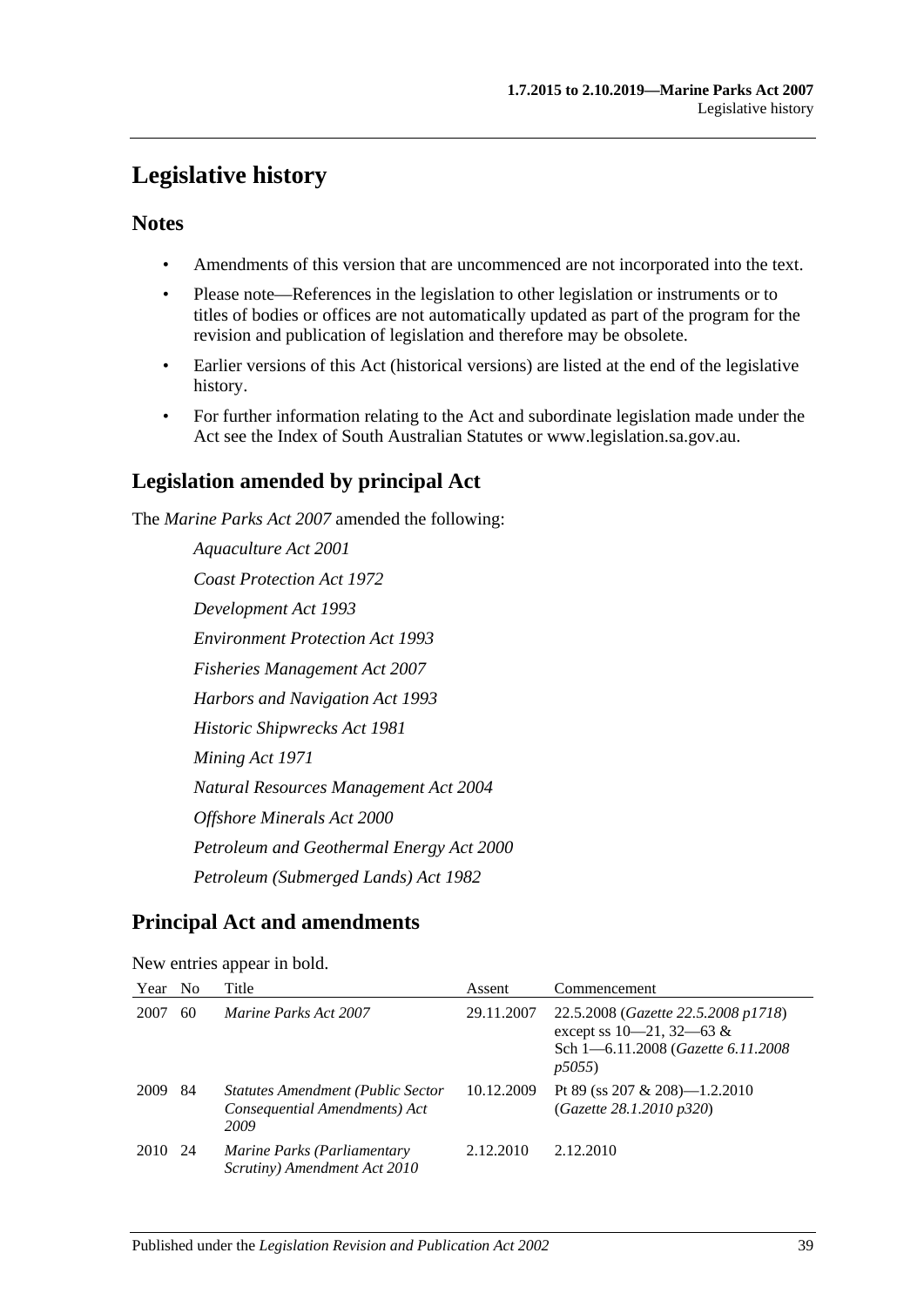#### **Marine Parks Act 2007—1.7.2015 to 2.10.2019** Legislative history

| 2011 11 | <b>Statutes Amendment (Personal</b><br>Property Securities) Act 2011                  | 14.4.2011 | Pt 15 (s 46)—16.6.2011 ( <i>Gazette</i><br>$16.6.2011$ $p2610$ |
|---------|---------------------------------------------------------------------------------------|-----------|----------------------------------------------------------------|
| 2015 8  | <b>Statutes Amendment (Boards and</b><br>Committees—Abolition and<br>Reform) Act 2015 | 18.6.2015 | Pt 22 (ss 118-123)-1.7.2015 (Gazette<br>25.6.2015 p3076)       |
| 2017 5  | Statutes Amendment (Planning,<br>Development and Infrastructure) Act<br>2017          | 28.2.2017 | Pt 18 (ss $54 \& 55$ )—uncommenced                             |

## **Provisions amended**

New entries appear in bold.

| Provision        | How varied                                                            | Commencement |
|------------------|-----------------------------------------------------------------------|--------------|
| Long title       | amended under Legislation Revision and<br><b>Publication Act 2002</b> | 1.2.2010     |
| Pt 1             |                                                                       |              |
| s <sub>2</sub>   | omitted under Legislation Revision and<br><b>Publication Act 2002</b> | 1.2.2010     |
| s <sub>3</sub>   |                                                                       |              |
| s(3(1))          |                                                                       |              |
| Council          | substituted by 8/2015 s 118                                           | 1.7.2015     |
| Pt <sub>3</sub>  |                                                                       |              |
| s 14             |                                                                       |              |
| $s\ 14(9)$       | amended by 24/2010 s 3                                                | 2.12.2010    |
| s 15             | substituted by 24/2010 s 4                                            | 2.12.2010    |
| s 19             |                                                                       |              |
| s 19(9)          | inserted by 11/2011 s 46                                              | 16.6.2011    |
| Pt 4             |                                                                       |              |
| Pt 4 Div 2       |                                                                       |              |
| heading          | amended by 8/2015 s 119                                               | 1.7.2015     |
| $ss 24 - 28$     | deleted by 8/2015 s 120                                               | 1.7.2015     |
| s30              | deleted by 8/2015 s 121                                               | 1.7.2015     |
| Pt 4 Div 3       |                                                                       |              |
| s31              | deleted by 84/2009 s 207                                              | 1.2.2010     |
| Pt 10            |                                                                       |              |
| s <sub>53</sub>  | deleted by 84/2009 s 208                                              | 1.2.2010     |
| s <sub>63</sub>  |                                                                       |              |
| $s\,63(4)$ - (6) | inserted by 8/2015 s 122                                              | 1.7.2015     |
| Sch 1            | omitted under Legislation Revision and<br><b>Publication Act 2002</b> | 1.2.2010     |

Entries that relate to provisions that have been deleted appear in italics.